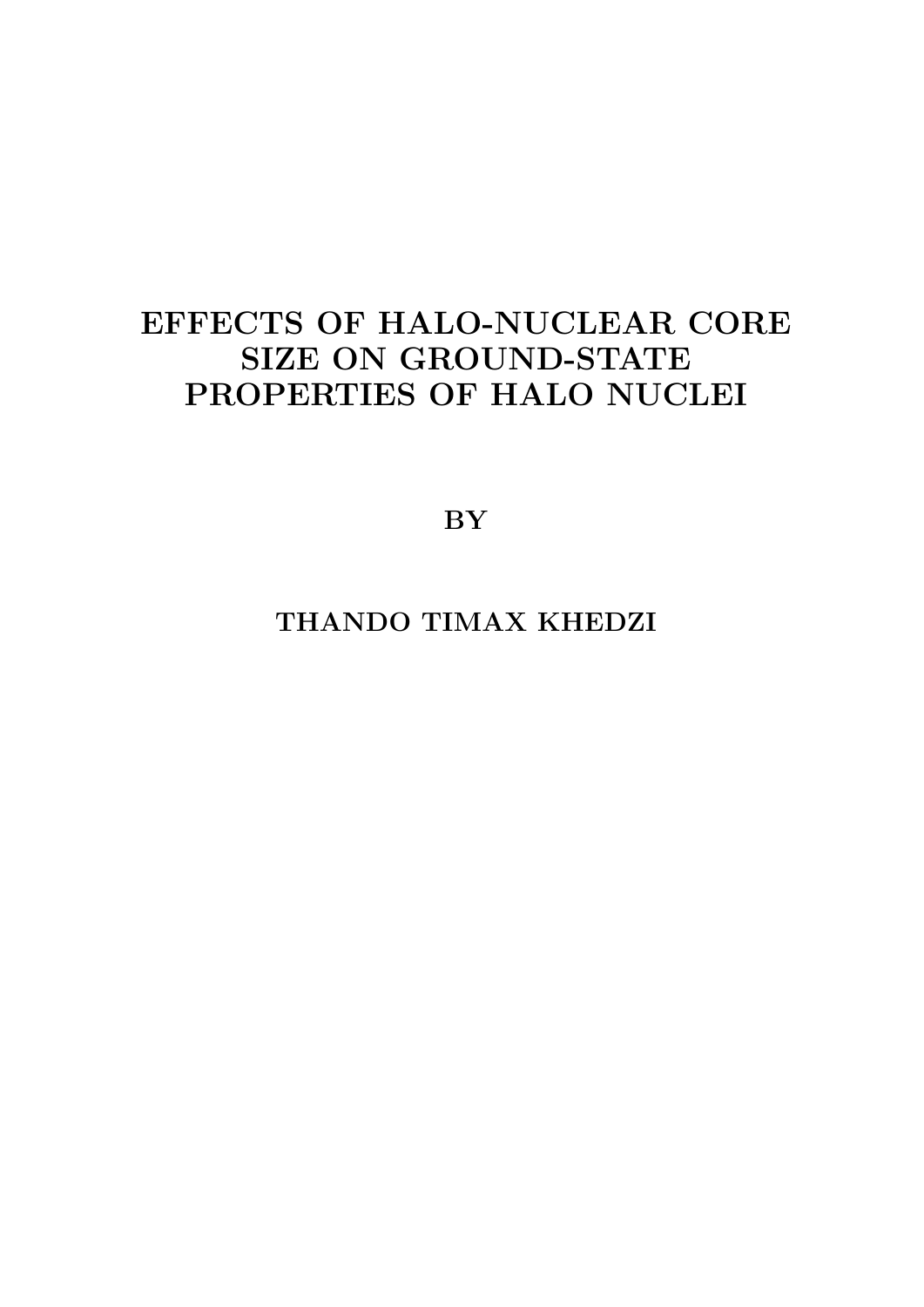### EFFECTS OF HALO-NUCLEAR CORE SIZE ON GROUND-STATE PROPERTIES OF HALO NUCLEI

by

#### THANDO TIMAX KHEDZI

#### submitted in accordance with the requirements for the degree of

#### MASTER OF SCIENCE

in the subject

#### PHYSICS

at the

#### UNIVERSITY OF SOUTH AFRICA

#### SUPERVISOR : PROFESSOR G. J. RAMPHO

JANUARY 2021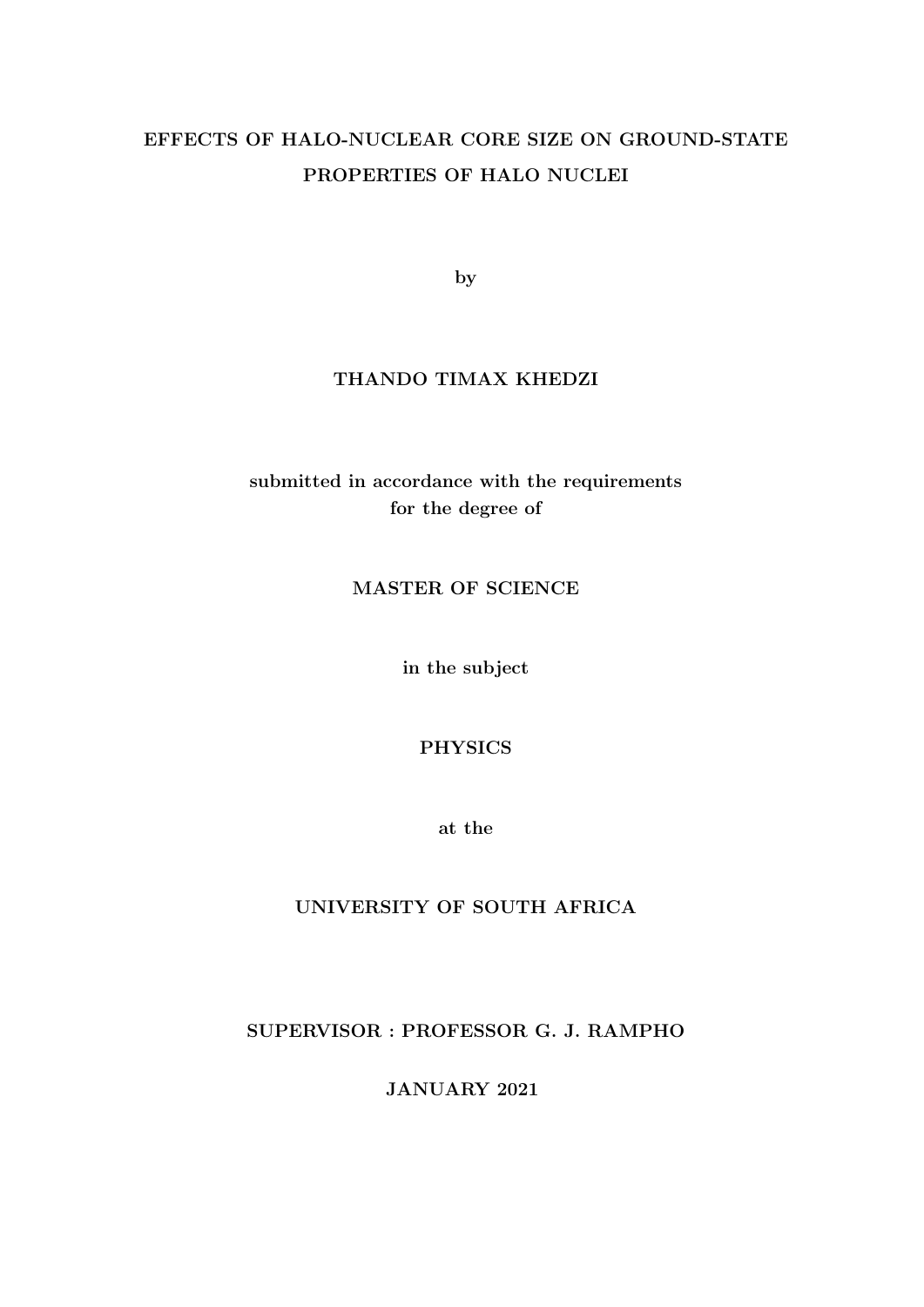# Declaration

Student : T. T Khedzi

Student No. : 5767 0781

I declare that "EFFECTS OF HALO-NUCLEAR CORE SIZE ON GROUND-STATE PROPERTIES OF HALO NUCLEI" is my own work and that all the sources that I have used or quoted have been indicated and acknowledged by means of complete references.

SIGNATURE DATE

———————————– ———————————–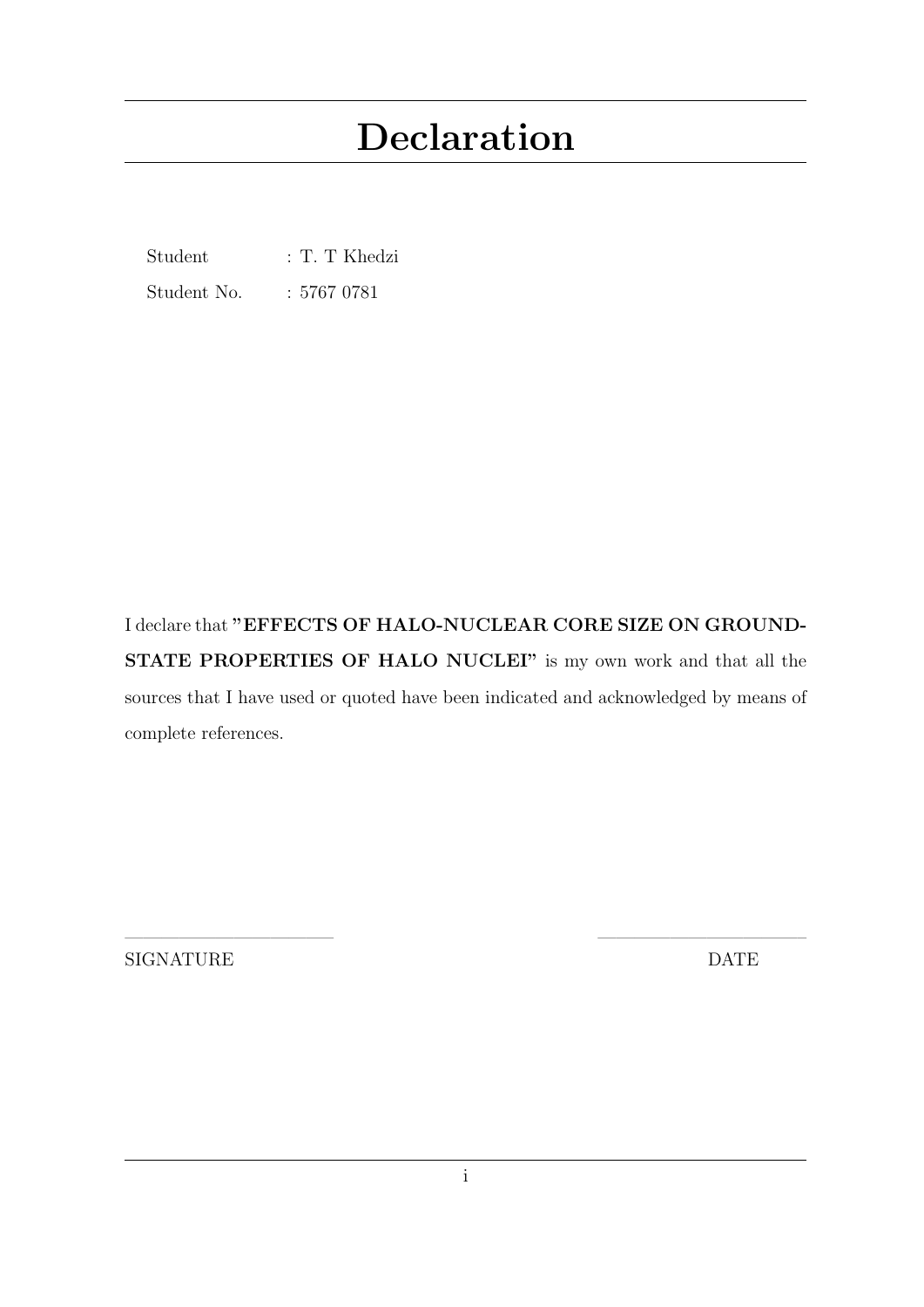# Acknowledgments

I would like to thank Prof G. J. Rampho for his expert guidance, patience and inspiration throughout this research.

I would like to thank Dr B. Mukeru for his guidance and valuable discussions that shaped the direction of this work.

I thank my friend and fellow student, Mr. M. Ramantswana, for his encouragement and support during this research.

I thank my mother, Mrs. N. M. Khedzi, and my late father, E. Khedzi, for encouragement and support.

I thank my friend, N. Mphephu, for his wisdom.

I thank my brothers, A. Khedzi and C. Khedzi, for the encouragement.

I thank M. Sedibeng for the encouragement.

I also would like to thank the University of South Africa and the National Research Foundation for financial support.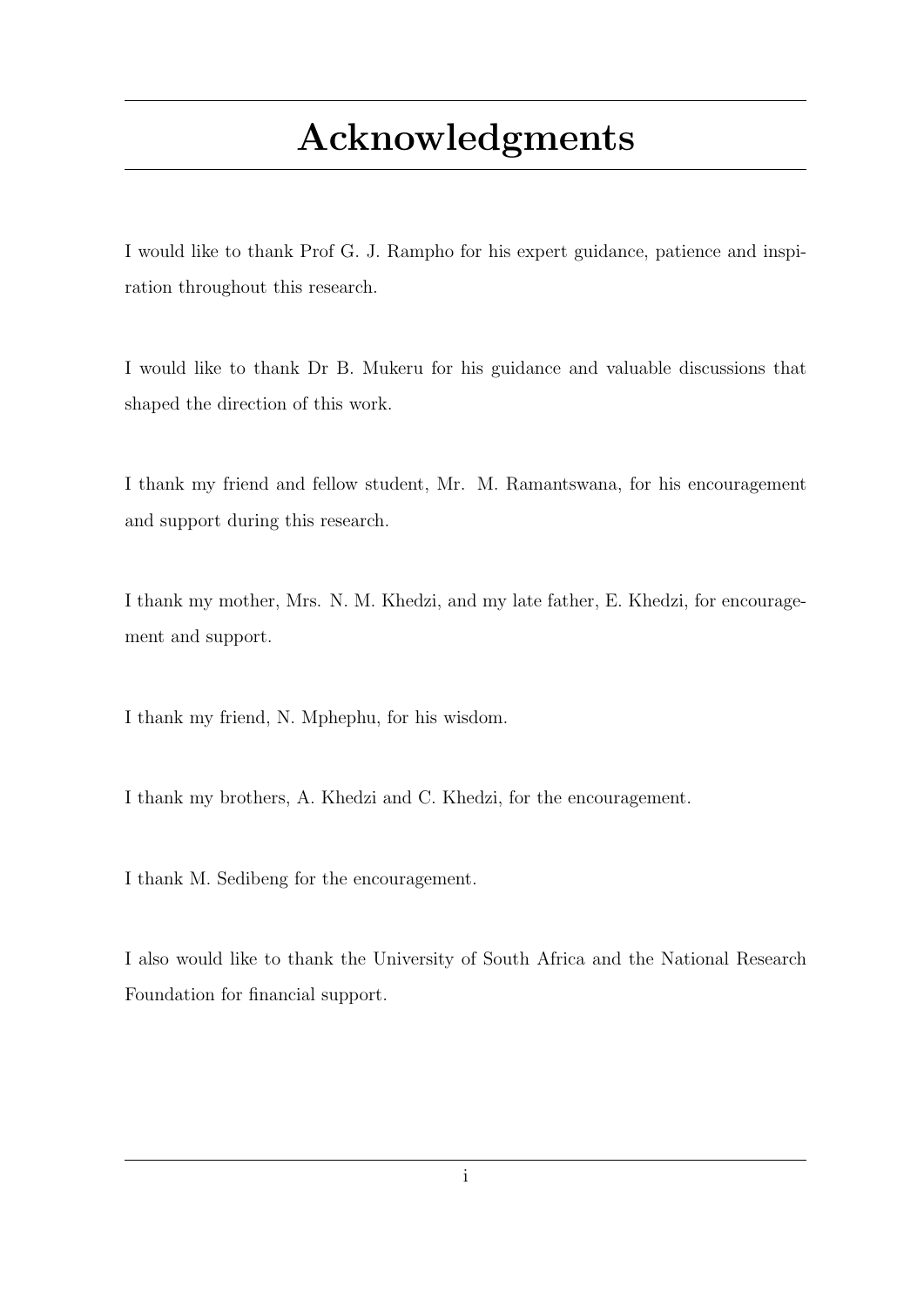The physics of loosely-bound and halo nuclei is very important in the enhancement of knowledge about the complete nature of strong interactions in general, and nuclear forces in particular. Although such nuclei are widely studied, very little has been said about the effect of the size of the core on the properties of the nucleus. This dissertation investigates if there is correlation between the ground-state energies as well as the root-mean-square radii of the  $^{20}C$ ,  $^{21}C$  and  $^{22}C$  halo nuclei. We treat the systems as three-body quantum systems consisting of a core and two valence neutrons and use phenomenological potentials to describe neutron-neutron and core-neutron interactions. We adopted parameters of the potentials that were shown in the literature to correctly describe basic properties of halo nuclei in general. The Faddeev equations for the systems are solved using the hyperspherical harmonics approach. The results suggest that there maybe a direct proportion relationship between the halo nuclear core size and the ground-state energy as well as the root-mean-square radius of the nucleus.

Keywords: Halo nucleus; Faddeev equations; Hyperspherical harmonics; Groundstate energy; Nuclear Potential; Root-mean-square radius; Three-body systems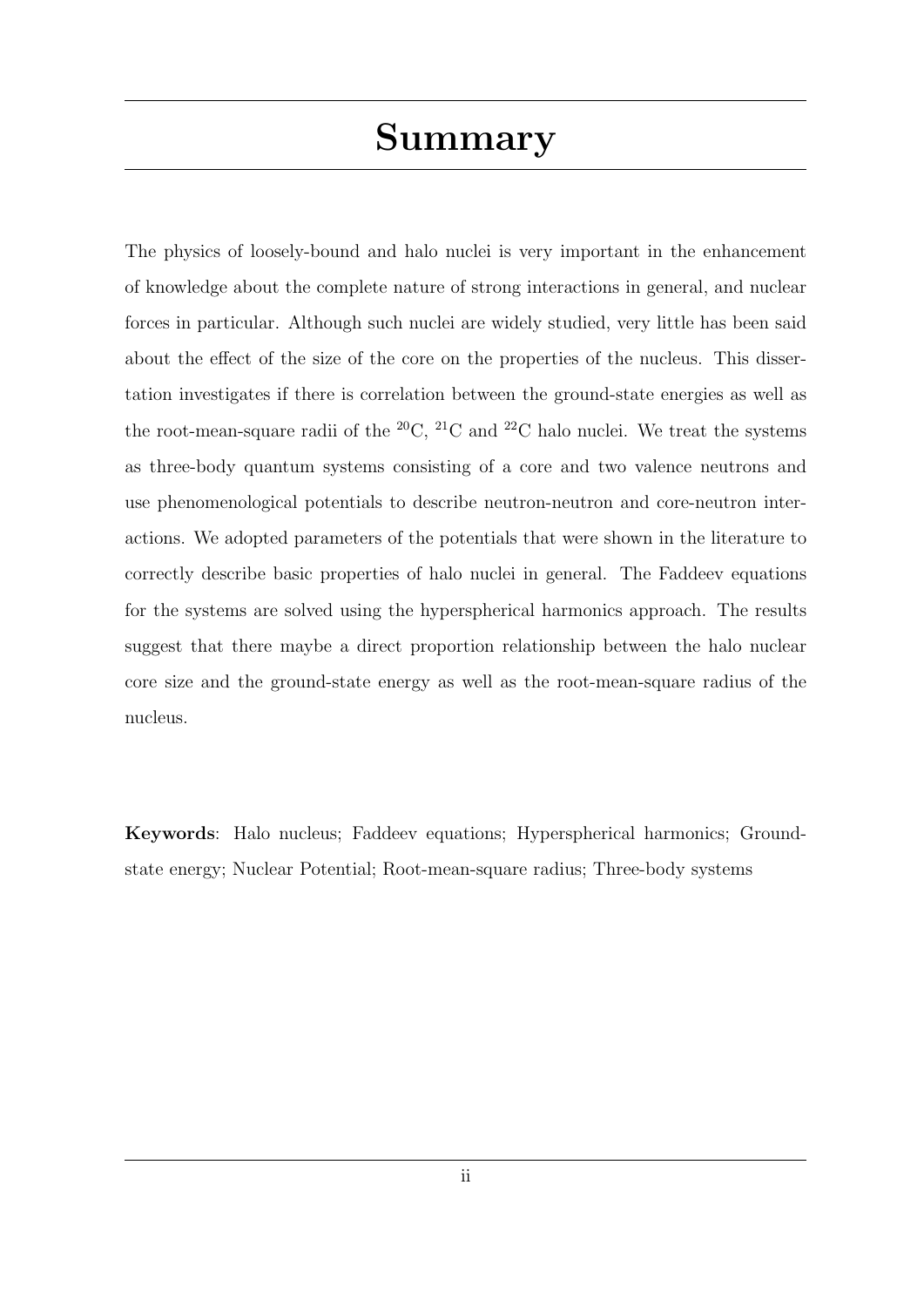# **Contents**

|                |     | 1 Introduction                | $\mathbf{1}$   |
|----------------|-----|-------------------------------|----------------|
| 2 <sup>1</sup> |     | Three-Body Systems            | $\overline{7}$ |
|                | 2.1 |                               | $\overline{7}$ |
|                | 2.2 |                               | 9              |
|                | 2.3 |                               | 11             |
| $\bf{3}$       |     | <b>Results and Discussion</b> | 16             |
|                | 3.1 |                               | 16             |
|                |     |                               | 19             |
|                |     |                               | 22             |
|                |     |                               | 25             |
|                | 3.5 |                               | 28             |
|                |     | 4 Concluding Remarks          | 32             |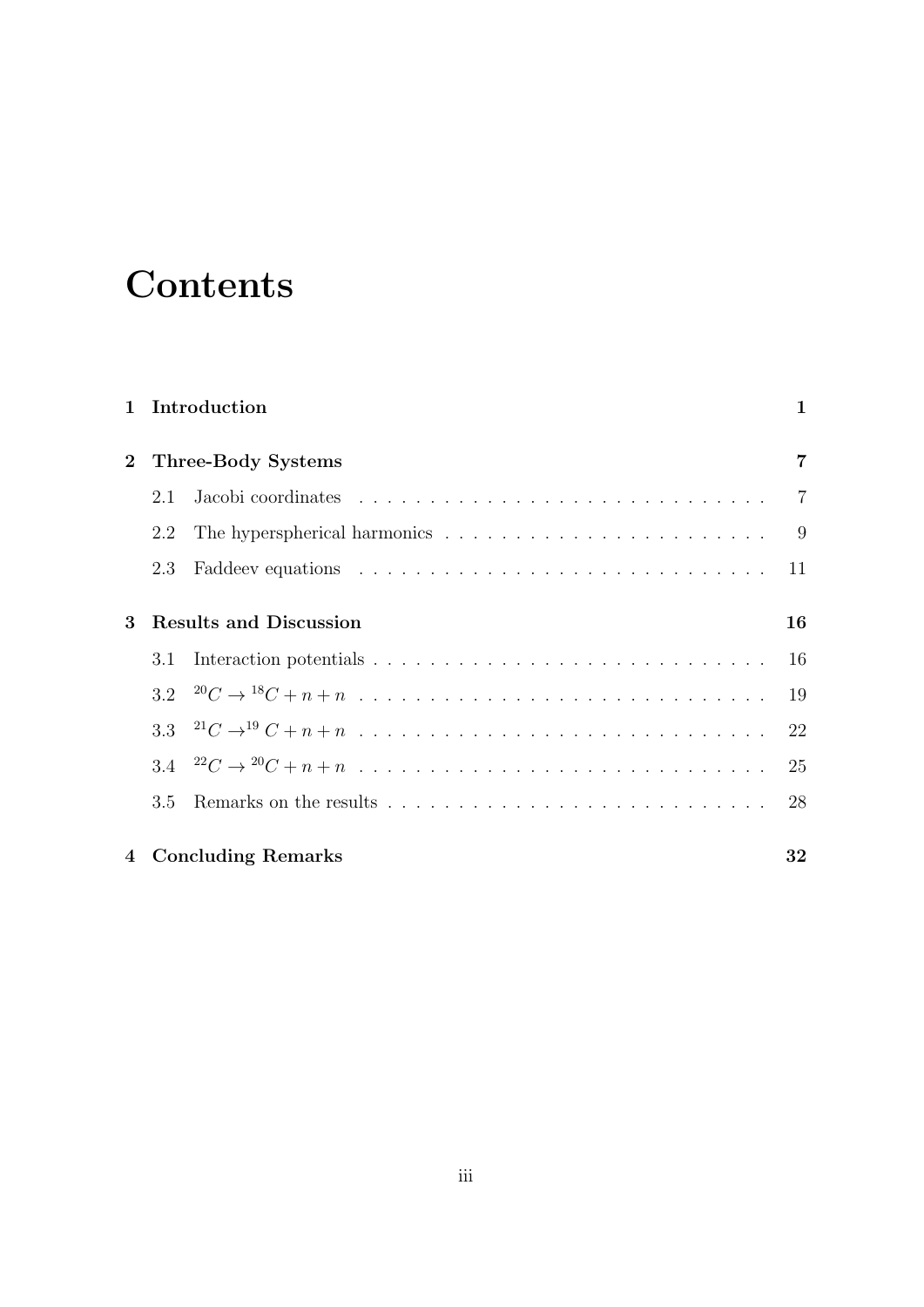# List of Tables

|     | 3.1 Parameters of the central $V_c(r)$ component of the nucleon-nucleon GPT                 |    |
|-----|---------------------------------------------------------------------------------------------|----|
|     | potential. These parameters are taken from Ref. [51]. $\dots \dots \dots$                   | 17 |
| 3.2 | Parameters of the tensor $V_t(r)$ component of the nucleon-nucleon GPT                      |    |
|     | potential. These parameters are taken from Ref. $[51]$ .                                    | 17 |
| 3.3 | Parameters of the core-neutron Woods-Saxon potential. These parame-                         |    |
|     |                                                                                             | 18 |
| 3.4 | Variation of the ground-state energy and root-mean-square radius of ${}^{20}C$              |    |
|     |                                                                                             | 20 |
| 3.5 | Variation of the ground-state energy and root-mean-square radius of ${}^{21}C$              |    |
|     |                                                                                             | 23 |
| 3.6 | Variation of the rms of $^{22}$ C with increasing maximum hyperangular mo-                  |    |
|     |                                                                                             | 26 |
| 3.7 | Ground-state energies and root-mean-square radii for ${}^{20}C$ , ${}^{21}C$ and ${}^{22}C$ |    |
|     |                                                                                             |    |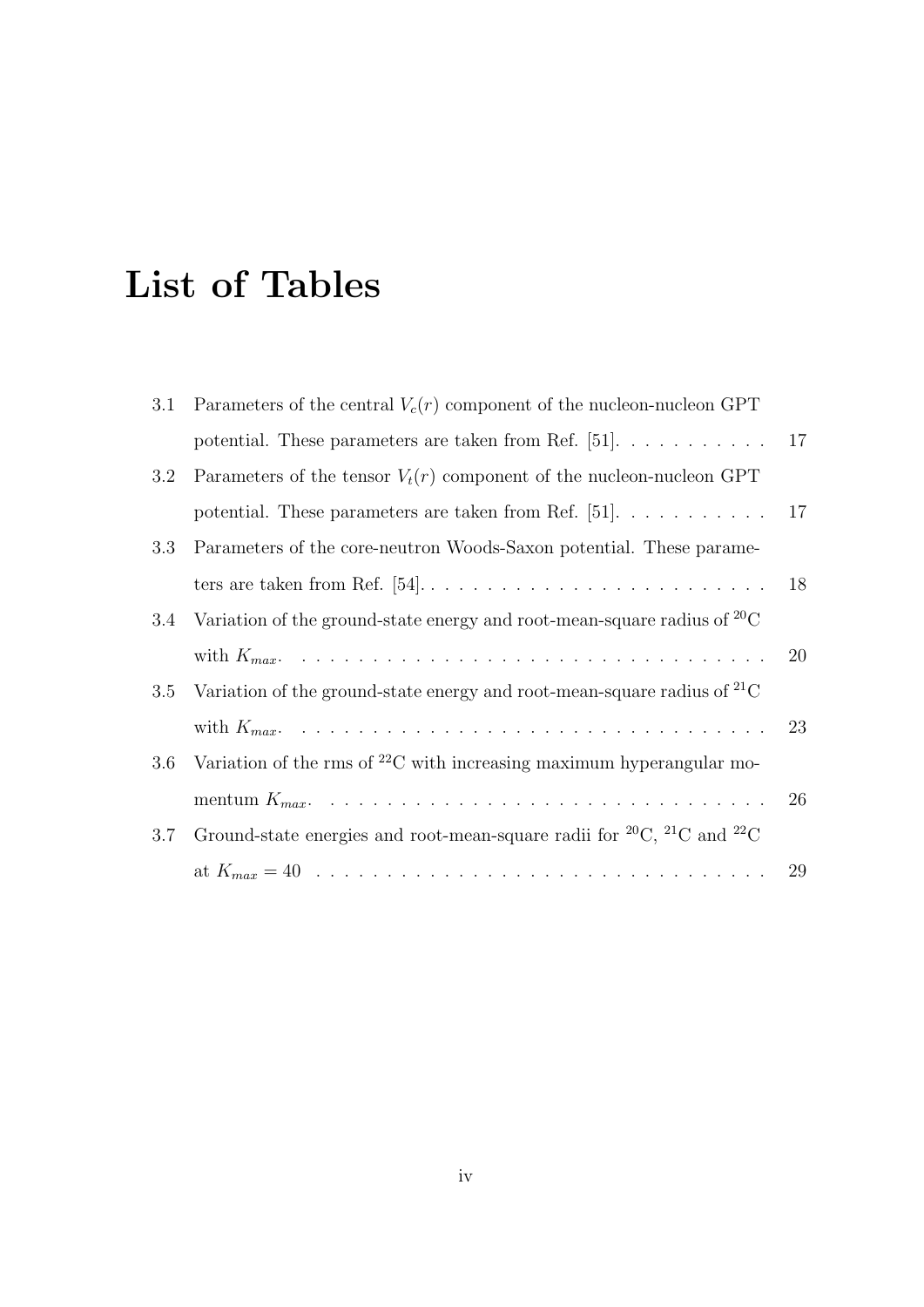# List of Figures

| 1.1     | A chart of known nuclei showing neutron and proton drip lines, marked                         |                  |
|---------|-----------------------------------------------------------------------------------------------|------------------|
|         | with $B_n = 0$ MeV and $B_p = 0$ MeV, respectively. Black squares repre-                      |                  |
|         | sent stable nuclei and SHE stand for Super Heavy Elements. The figure                         |                  |
|         |                                                                                               | $\sqrt{2}$       |
| 1.2     | Illustration of the halo nuclear size. A halo nucleus (left) and a normal                     |                  |
|         |                                                                                               | $\boldsymbol{3}$ |
| $2.1\,$ | Illustration of Jacobi coordinates for a three-body system [44]. $\dots$ .                    | 8                |
| 3.1     | Variation of the ground state energy of $^{20}$ C with increasing maximum                     |                  |
|         |                                                                                               | 21               |
| 3.2     | Variation of the rms of ${}^{20}C$ with increasing maximum hyperangular mo-                   |                  |
|         |                                                                                               | 21               |
| 3.3     | Plots of the <sup>20</sup> C amplitudes for $K = 0, 2, 4$ as a function of the hyperra-       |                  |
|         | dius $r. \ldots \ldots \ldots \ldots \ldots \ldots \ldots \ldots \ldots \ldots \ldots \ldots$ | 22               |
| 3.4     | Variation of the ground-state energy of ${}^{21}C$ with increasing maximum                    |                  |
|         |                                                                                               | 24               |
| 3.5     | Variation of the rms of ${}^{21}C$ with increasing maximum hyperangular mo-                   |                  |
|         |                                                                                               | 24               |
| 3.6     | Plots of the <sup>21</sup> C amplitudes for $K = 0, 2, 4$ as a function of the hyper-         |                  |
|         |                                                                                               | 25               |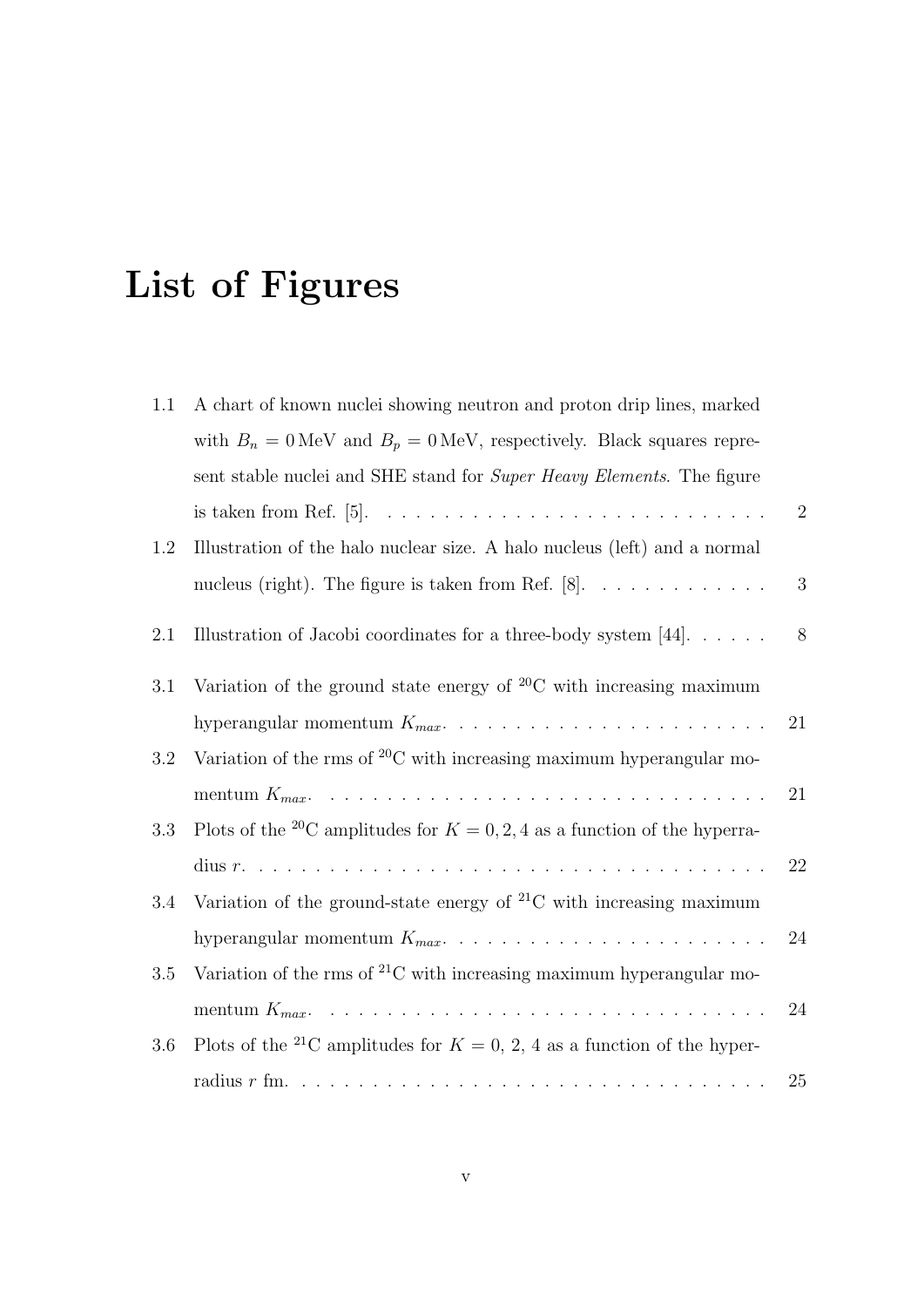|     | 3.7 Variation of the ground-state energy of $^{22}$ C with increasing maximum                                     |  |
|-----|-------------------------------------------------------------------------------------------------------------------|--|
|     |                                                                                                                   |  |
| 3.8 | Variation of the rms of $^{22}$ C with increasing maximum hyperangular mo-                                        |  |
|     |                                                                                                                   |  |
|     | 3.9 Plots of the <sup>22</sup> C amplitudes for $K = 0, 2, 4$ as a function of the hyper-                         |  |
|     |                                                                                                                   |  |
|     | 3.10 The calculated ground-state energy of the carbon isotopes with atomic                                        |  |
|     |                                                                                                                   |  |
|     | 3.11 Variation of the root-mean-square radii of the carbon isotopes with                                          |  |
|     |                                                                                                                   |  |
|     | 3.12 Plots of the <sup>20</sup> C, <sup>21</sup> C and <sup>22</sup> C amplitudes for $K = 0, 2, 4$ as a function |  |
|     |                                                                                                                   |  |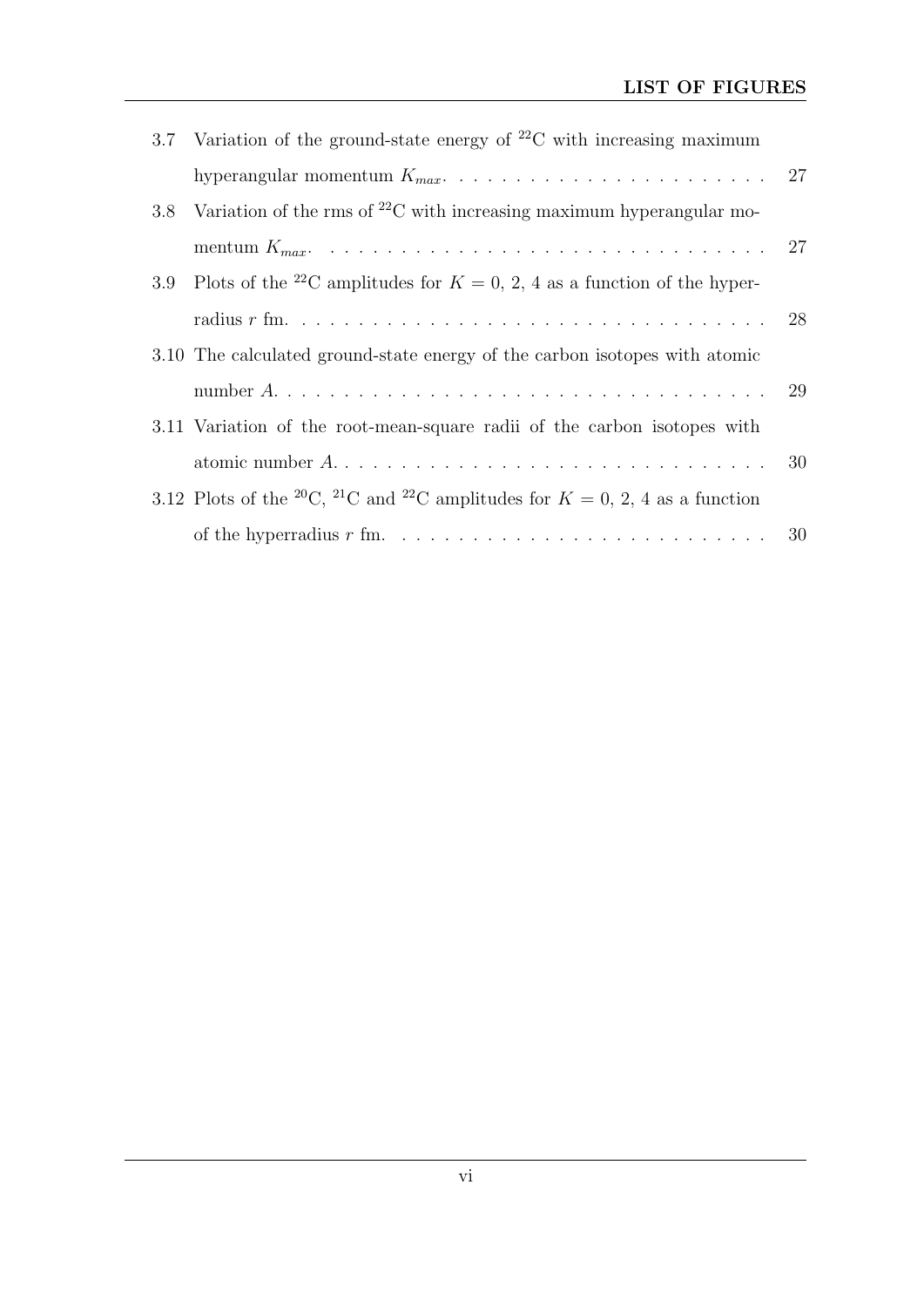# Introduction

Atomic nuclei are composed of positively charged protons and neutral neutrons (nucleons). There is a limit on the allowed maximum number of nucleons that a nucleus can have to exist. This limit is shown with lines, called drip lines, marked with  $B_p = 0$  and  $B_n = 0$  energy units, respectively, for protons and for neutrons in Figure 1.1, where B represent binding energy. The figure displays a two-dimensional chart of known nuclei as a function of the number of proton  $(Z)$  and the number of neutrons  $(N)$ . A nucleus is said to be stable if it has a long half-life [1], otherwise it is unstable. Theoretical and experimental studies of properties of nuclei have revealed correlations between the number of nucleons in a nucleus and properties, such as the binding energy and the size, of the nucleus. It has also been established that the nuclear force is strong and of short range in nature [2]. This causes nuclei to be very compact structures with high density. However, there exist nuclei with some weakly bound nucleons forming a cloud (halo) around a compact core [3], see for example Figure 1.2 for an illustration (the figure should not be treated literally). Such nuclei are unstable against absorbsion of additional nucleons and, as will be explained later, do not exhibit properties similar to those of normal nuclei.

The physics of loosely-bound nuclei and halo nuclei is very important in the enhancement of knowledge about the true nature of strong interactions in general, and nuclear forces in particular. Halo nuclei are defined as nuclei that have weakly-bound nucleons orbiting a core. In these nuclei, one or more of the nucleons spend more time beyond the radius of the nuclear potential [3, 4]. As a result, halo nuclei are weakly-bound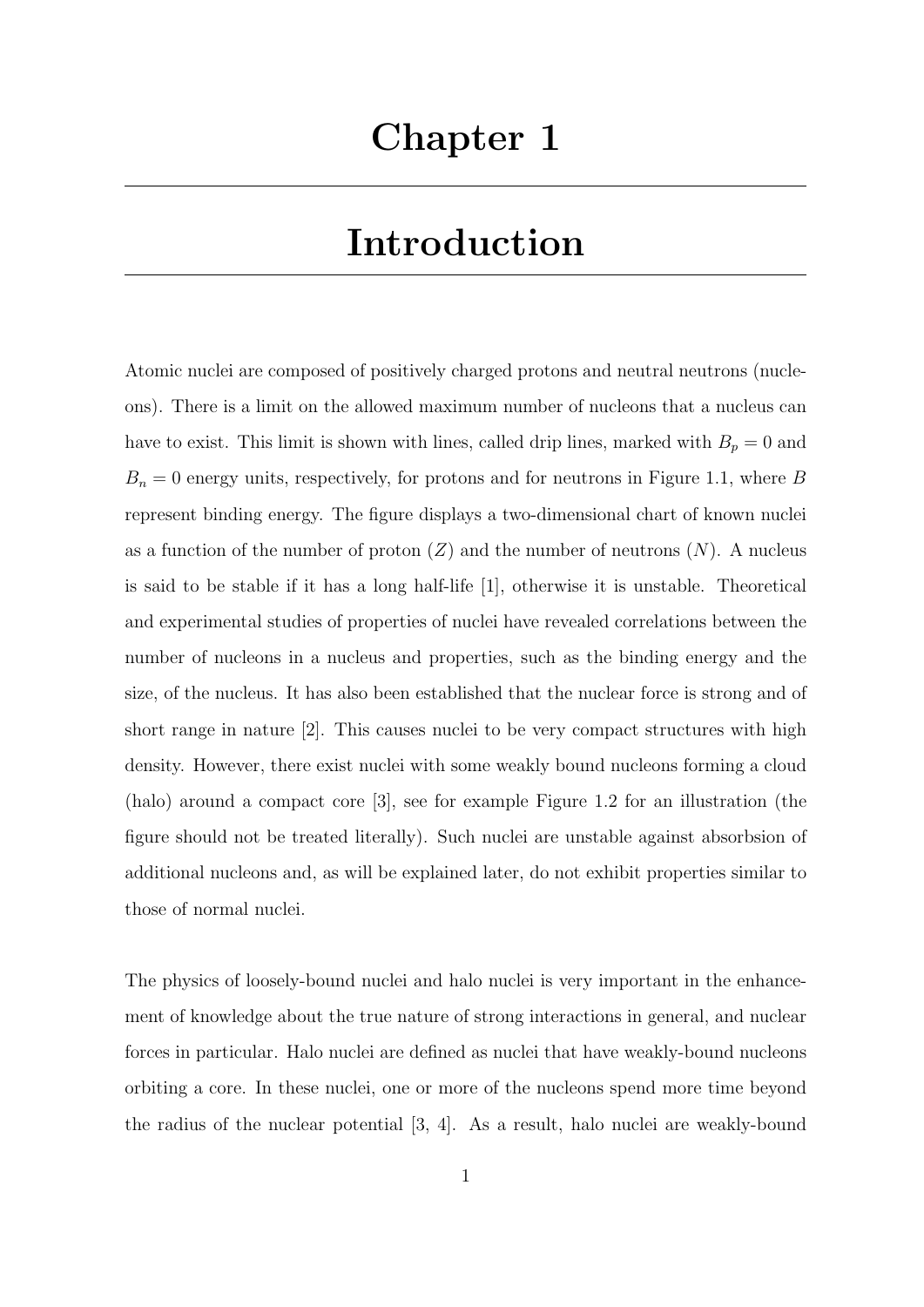

Figure 1.1: A chart of known nuclei showing neutron and proton drip lines, marked with  $B_n = 0$  MeV and  $B_p = 0$  MeV, respectively. Black squares represent stable nuclei and SHE stand for Super Heavy Elements. The figure is taken from Ref. [5].

and have a radius comparable to that of a larger normal stable nucleus, as illustrated in Figure 1.2. The discovery of halo nuclei was done by Tanihata et al. [6] in mid 1980's while they were measuring the interaction cross section of certain neutron-rich isotopes of helium and lithium, which are close to the being unstable against loosing neutrons. It was found that some of the nuclei such as  ${}^{11}\mathrm{Li}$ ,  ${}^{14}\mathrm{Be}$  and  ${}^{17}\mathrm{Be}$  had a larger root-mean-square radius than expected. This was further emphasized by Hansen and Jonson [7] that the neutron halo in the nucleus affect the nuclear structure and nuclear reaction. It is, therefore, useful to study bound-state properties of halo nuclei to further understand their structure and reaction properties.

Despite spectacular progress in the study of loosely-bound systems [3, 4], there remain many questions that still need to be unanswered, such as: the effect of weak binding on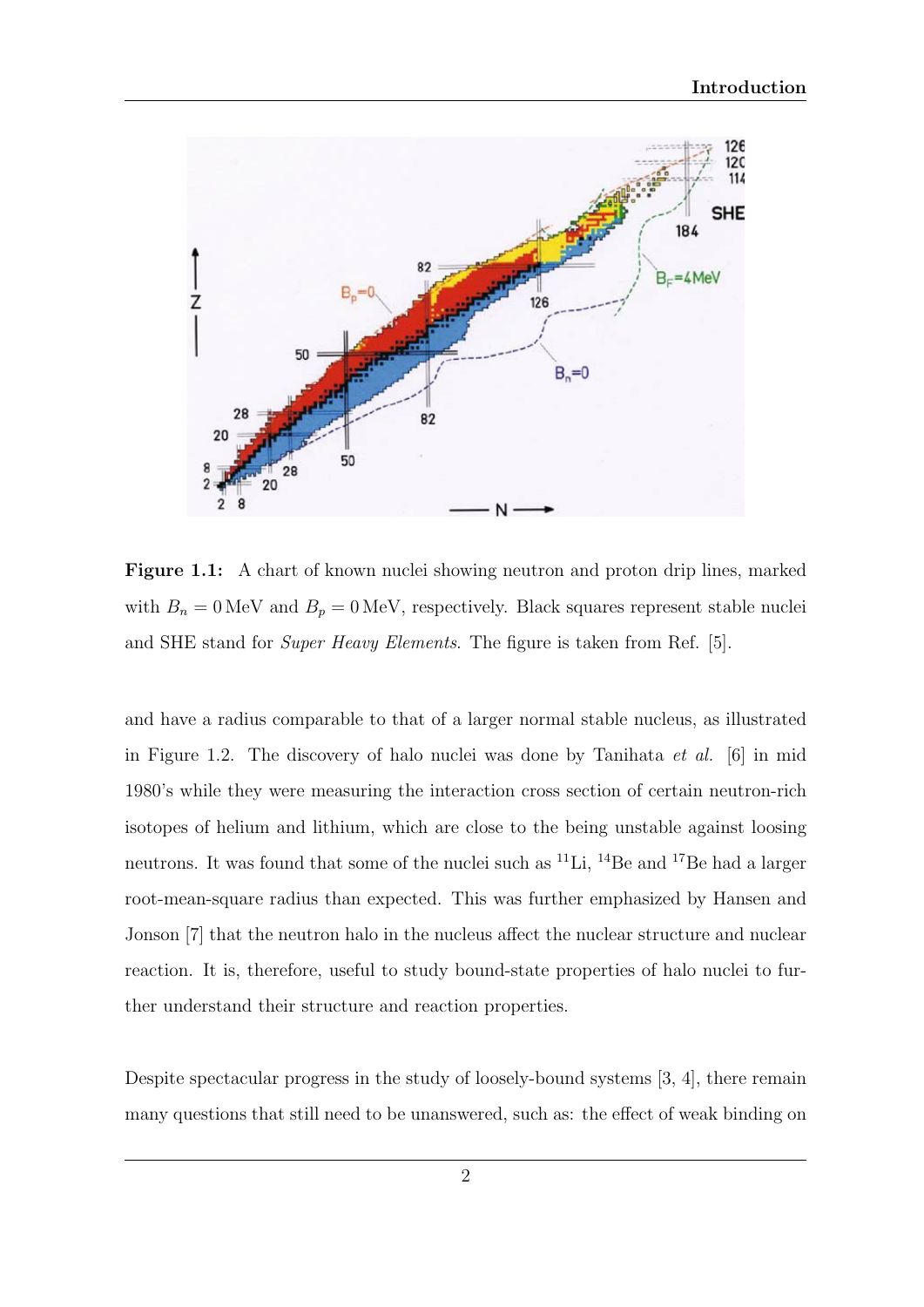

Figure 1.2: Illustration of the halo nuclear size. A halo nucleus (left) and a normal nucleus (right). The figure is taken from Ref. [8].

nuclear structure, nuclear decay, as well as on nuclear reactions, have not yet been fully investigated. In addition, despite many extensive studies of proton halo and neutron halo systems, their structural similarities and differences are yet to be fully clarified. In two-body proton halo and neutron halo systems, the fundamental difference lay in the core-proton Coulomb interaction, which is nonexistent in a neutron-halo system. Therefore, the neutron is expected to be located at a larger distance from its core, compared to the proton. Consequently, the neutron-halo ground-state wave function will exhibit a longer tail in the asymptotic region, compare to the proton-halo ground-state wave function. Another consequence of the lack of a core-neutron Coulomb barrier, is that considering the neutron-rich region of the nuclear chart, as the neutron separation energy approaches zero, the loosely-bound neutron moves far away from the core nucleus, where it possibly couples resonant and unbound continuum states, leading to an unstable quantum system [9, 10, 11, 12, 13, 14]. The physics of such systems, where the binding is dominated by particle interactions instead of the mean field effects, is still wholly unclear. The Coulomb barrier in the core-proton would possibly prevent the occurrence of a halo nucleus that is unstable against proton loss. If this can be proven, it can stand as one of the main differences in two-body proton-halo and neutron-halo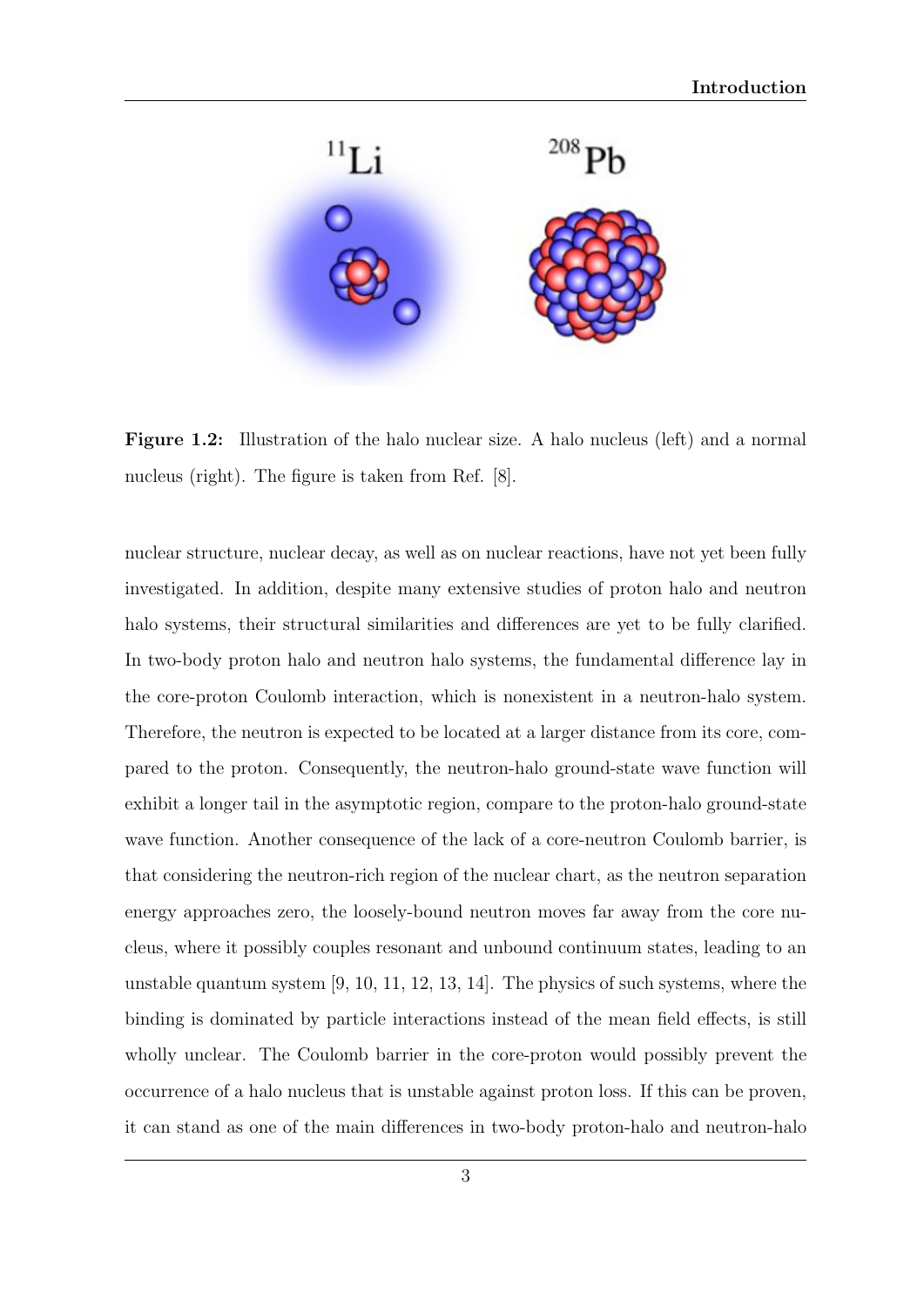systems.

The many studies of halo nuclei have revealed that these nuclear systems have binding energies that are lower than the excitation energies of the core and have root-meansquare radii that are larger than the size of the core [15]. The separation energies of halo nucleons are much less than in normal nuclei. In addition, the halo nucleons occupy states with lower orbital angular momentum and contribute the most to the ground states of these systems. Although such nuclei are widely studied, very little has been said about the effect of the size of the core on the structure or properties of the halo nucleus. Studies of correlational properties in halo nuclei may be significant to the discussions of universal properties of halo nuclei [15, 16, 17]. The aim of this dissertation is to investigate the effect of the halo nuclear core size on the ground-state energy and root-mean-square radius of the nucleus. For this purpose, we consider carbon isotopes where the nuclear core size varies by one nucleon.

There is continued interest in the existence and structure of neutron-rich Carbon isotopes [3, 4, 6, 17]. Earlier studies [18, 19] suggested that there is a possibility of the existence of the  $^{21}$ C isotope. However, it has now been established [20, 21, 22] that the <sup>21</sup>C is unbound, and the search for this system still continue. The interest in <sup>21</sup>C is generated by the level structure of the  $^{22}$ C isotope which is a Borromean two-neutron halo nucleus [23]. It is believed [23, 24] that the understanding of the  $^{21}$ C isotope may explain some of the properties of the <sup>22</sup>C isotope. In this dissertation we constrain the  ${}^{21}$ C system to a bound two-neutron halo system. We then compare the ground-state energy and root-mean-square radius of the system with those of the adjacent  ${}^{20}$ C and  $22^2$ C isotopes. Here the systems are treated as three-body systems consisting of an inert core and two valence neutrons. The core size in the three systems differ by one unit of mass. Phenomenological potentials are adopted to describe neutron-neutron and core-neutron interactions in the systems.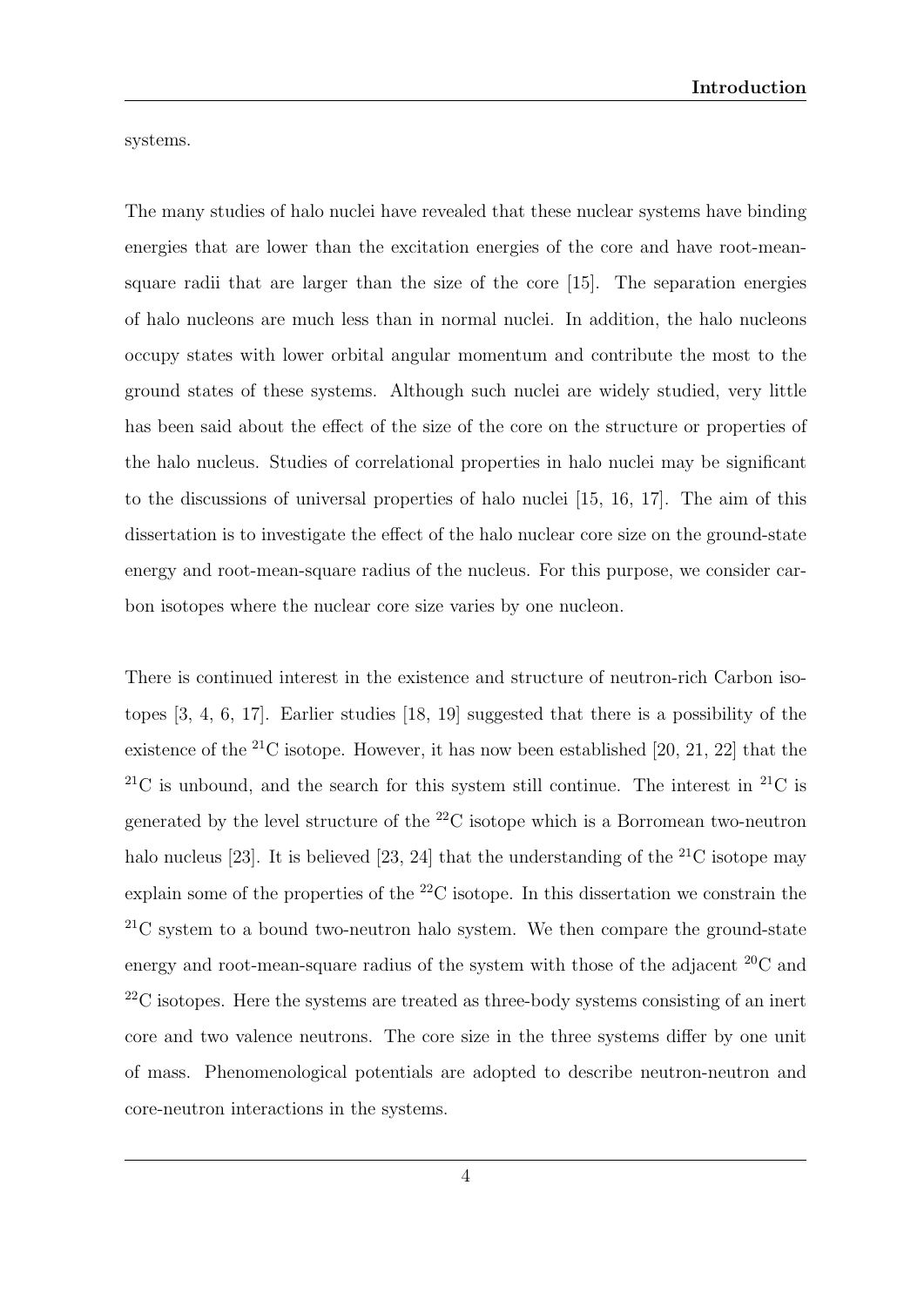Halo nuclei are quantum mechanical systems which are accurately described by the many-body Schrödinger equation. Theoretical studies of such systems require the solution of this equation to extract properties such as energy levels, root-mean-square radii and binding energies of the systems [25]. However, it is difficult to solve the manybody Schrödinger equation, even numerically because of the many degrees-of-freedom that need to be considered. Generally, simplifying techniques to reduced complicity of the many body equation are employed to render the equation tractable for numerical solution. A practical and traditional technique, adopted in this work, is to use the cluster method where the many-body system is reduced to a few-cluster system that can then be treated with few-body methods, which are proven exact and accurate. The more common and efficient few-body methods in this regard are the Faddeev method [26, 27, 28, 29, 30, 31, 32, 33] and the Hyperspherical harmonics expansion (HHE) [34, 35, 37, 38, 39, 40]. These methods have been extensively and successfully utilised in studies of a variety of few-atomic, nuclear and particle systems. Both these methods, though they generate solutions, that reproduce known properties of systems, have some limitations. For example, Faddeev method is fully implementable only in three-body and four-body systems. The HHE method, on the other hand, leads to an infinite number of coupled ordinary differential equations related to the partial waves of the system. However, for weakly interacting systems only a few of the HHE equations need to be considered. In this dissertation these two few-body methods are combined to construct solutions to the halo nuclear systems.

The Faddeev method entails decomposing the many-body Schrödinger wave function into a sum of two-body amplitudes. The integrodifferential equations obeyed by these amplitudes are equivalent to the original Schrödinger equation. The Faddeev equations have been applied in studies of bound and scattering processes in three-body nuclear systems [28, 29], were converged results were obtained. The Hyperspherical harmonics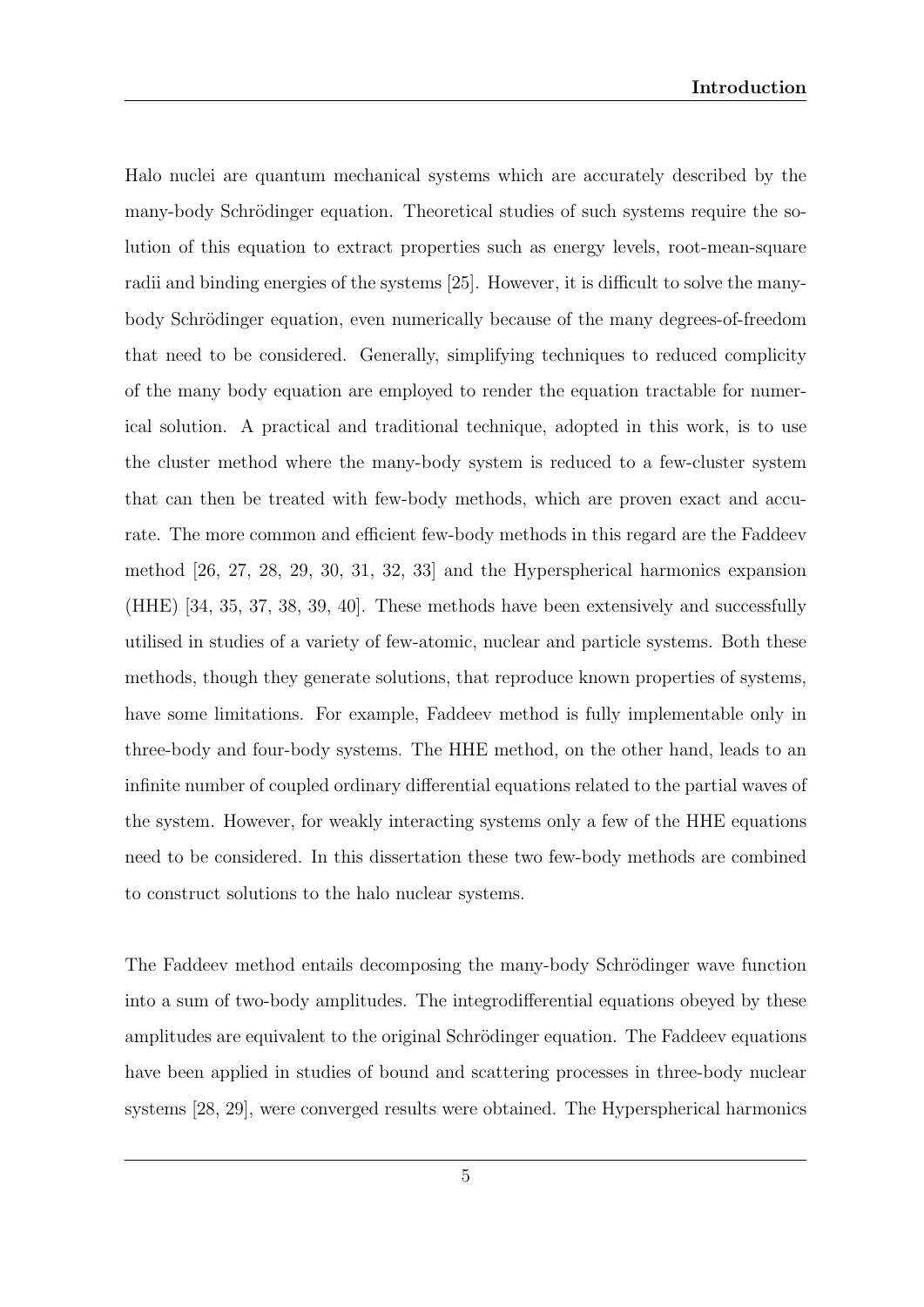expansion was first introduced in 1937 [41], by Delves when describing the three-body channels in atomic, nuclear reactions and particle physics. The method was used to solve the many-body Schrödinger equation by expressing the equation in hyperspherical coordinates. In these hyperspherical coordinates, the many-body Schrödinger wave function for the system is expanded in an infinite series of partial hyperwaves. The Schrödinger equation then transforms into a set of infinite coupled differential equations. This approach has been used to study several quantum mechanical systems of bound state and scattering problems [34, 35], were converged results were obtained. Our problem of interest involve weakly bound three body systems. Such system are accurately described by very few hyperspherical harmonics [36]. We use this method to construct bound-state solutions of the Faddeev amplitudes to extract properties of two-nucleon halo nuclei. This approach is implemented in the code FaCE [42] that efficiently solves the three-body Faddeev equations.

This dissertation is structured as follows. In Chapter 2, we introduce hyperspherical coordinates required to describe three-body systems. We summarise the features of the Schrödinger equation in hyperspherical coordinates and define hyperspherical harmonics. We conclude the chapter by presenting the Faddeev equations for threebody systems and highlight their association with the original Schrödinger equation. In Chapter 3, we present and discuss convergence results for the ground-state energies and root-mean-square radii of three two-neutron Carbon halo nuclei. We make concluding remarks in Chapter 4 based on the converged results of our study.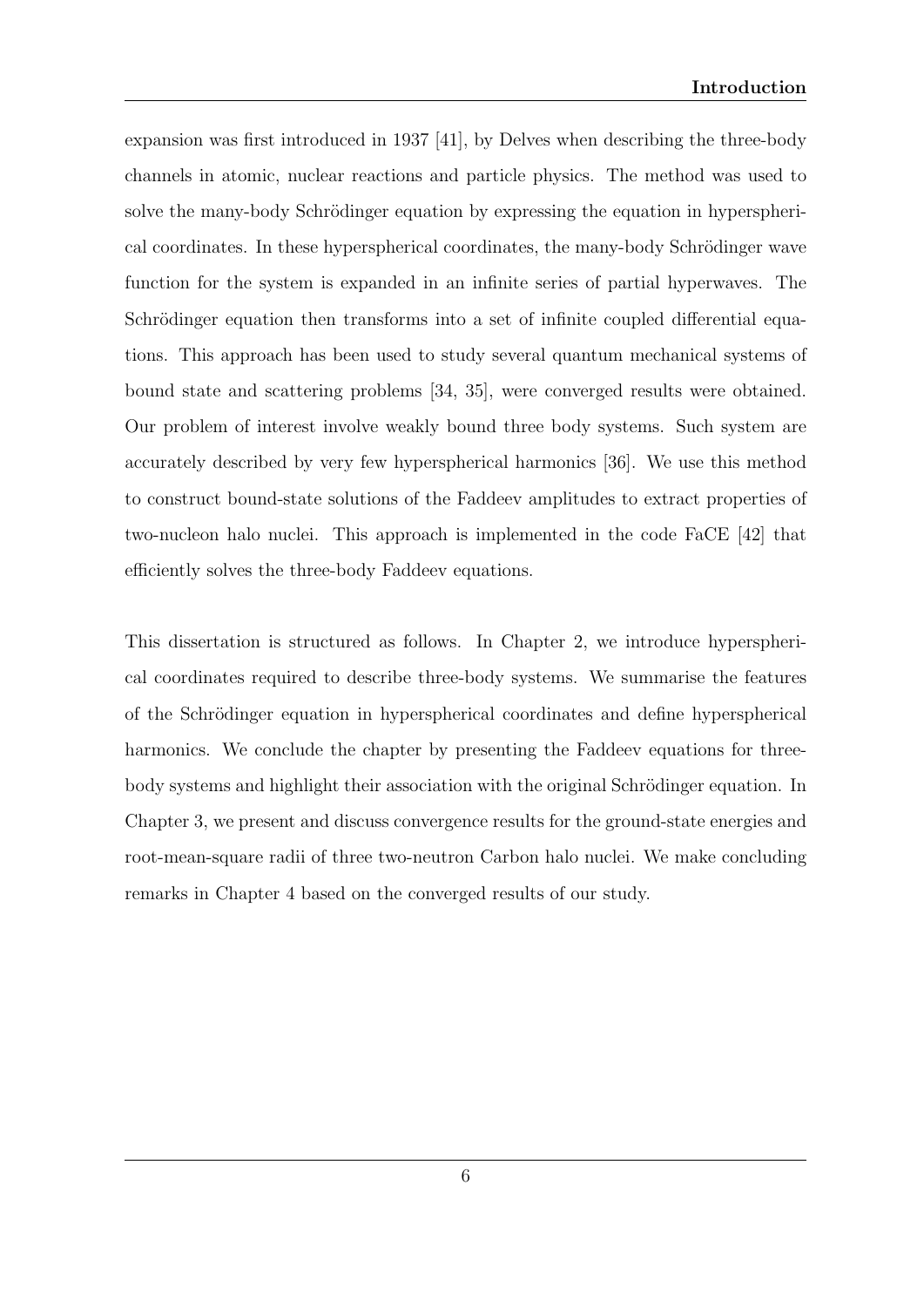## Three-Body Systems

We study three-body systems consisting of two neutrons and a core. To extract internal properties of the systems, we need to eliminate contributions of the center-of-mass kinetic energy of the systems. This is achieved by describing the systems in Jacobi coordinates, which are then used to construct the corresponding hyper spherical coordinates. The discussion of these coordinate systems is now commonplace.

#### 2.1 Jacobi coordinates

Consider a system of three particles, each of mass  $m_i$  and position vector  $\boldsymbol{r}_i$  ( $i = 1, 2, 3$ ). There are three different Jacobi relative vectors for this system when all the particles are non-identical. One set of Jacobi vectors for the system is defined by [43]

$$
\boldsymbol{x}_{i} = \left[\frac{m_{j}m_{k}}{m_{j}+m_{k}}\right]^{1/2}(\boldsymbol{r}_{j}-\boldsymbol{r}_{k})
$$
\n(2.1)

$$
\boldsymbol{y}_i = \left[\frac{m_i(m_j + m_k)}{M}\right]^{1/2} \left(\boldsymbol{r}_i - \frac{m_j \boldsymbol{r}_j + m_k \boldsymbol{r}_k}{m_j + m_k}\right) \tag{2.2}
$$

$$
\boldsymbol{R}_{cm} = \frac{1}{M} \left( m_i \boldsymbol{r}_i + m_j \boldsymbol{r}_j + m_k \boldsymbol{r}_k \right)
$$
 (2.3)

where  $\mathbf{R}_{cm}$  is the center-of-mass and  $M = m_i + m_j + m_k$  the total mass of the system. The mass-dependent coefficients in (2.1) and (2.2) define the reduced masses

$$
\frac{1}{\mu_{jk}} = \frac{1}{m_j} + \frac{1}{m_k} \quad \text{and} \quad \frac{1}{\mu_{jk,i}} = \frac{1}{m_i} + \frac{1}{m_j + m_k}
$$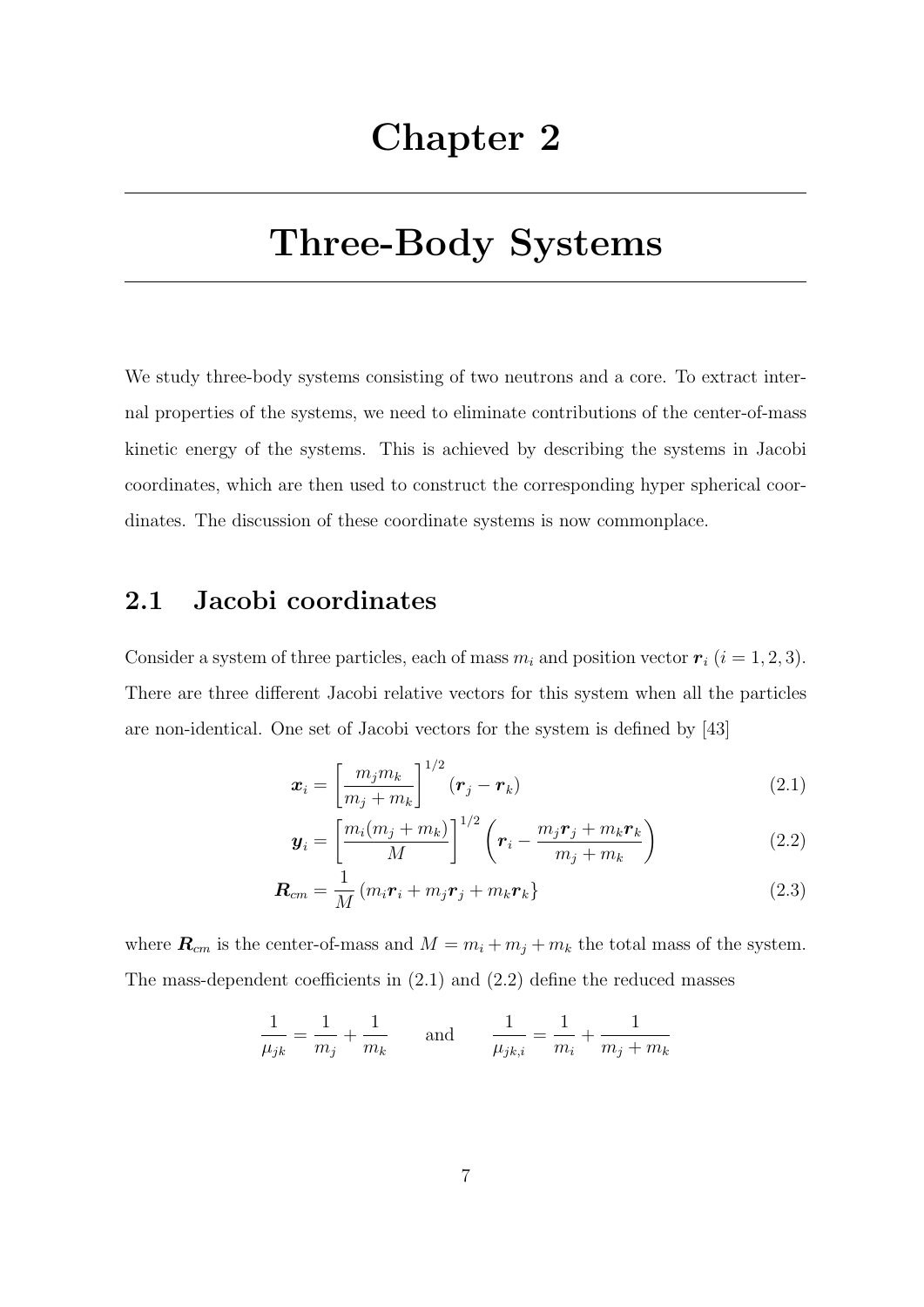of the two-body and three-body subsystems, respectively, The other two sets of Jacobi vectors are constructed through the rotation

$$
\begin{bmatrix} x_k \\ y_k \end{bmatrix} = \begin{bmatrix} \cos \nu_{ki} & \sin \nu_{ki} \\ -\sin \nu_{ki} & \cos \nu_{ki} \end{bmatrix} \begin{bmatrix} x_i \\ y_i \end{bmatrix}
$$
 (2.4)

where  $\nu_{ki}$  is defined by  $\tan \nu_{ki} = -\sqrt{m_j M/(m_i m_k)}$ . The three sets of Jacobi coordinates are illustrated in Figure 2.1.



Figure 2.1: Illustration of Jacobi coordinates for a three-body system [44].

The quantum mechanical description of this system is in the form of a Hamiltonian, the eigenfunctions of which are used to determine properties of the system. The Hamiltonian has the form

$$
H = \sum_{i=1} \hat{T}_i + \sum_{p,i < j} V_{ij}^p(\mathbf{r}_j - \mathbf{r}_i) \hat{O}_{ij}^p \tag{2.5}
$$

where  $\hat{T}_i$  represent the kinetic energy operator of particle i and  $V_{ij}^p$  the interaction potential of between particles, i and j. The operators  $\hat{\mathcal{O}}_{ij}^p$  depend on other degrees-offreedom of the particles, such as momentum, energy, spin and isospin. The dominant components of nuclear interaction potentials are [45]

$$
\hat{\mathcal{O}}_{ij}^1 = I : \text{central operator} \tag{2.6}
$$

 $\hat{\mathcal{O}}_{ij}^2 = \mathcal{L}_{ij} \cdot \mathbf{s}_{ij}$ : spin-orbit operator (2.7)

$$
\hat{\mathcal{O}}_{ij}^3 = S_{ij} : \text{tensor operator} \tag{2.8}
$$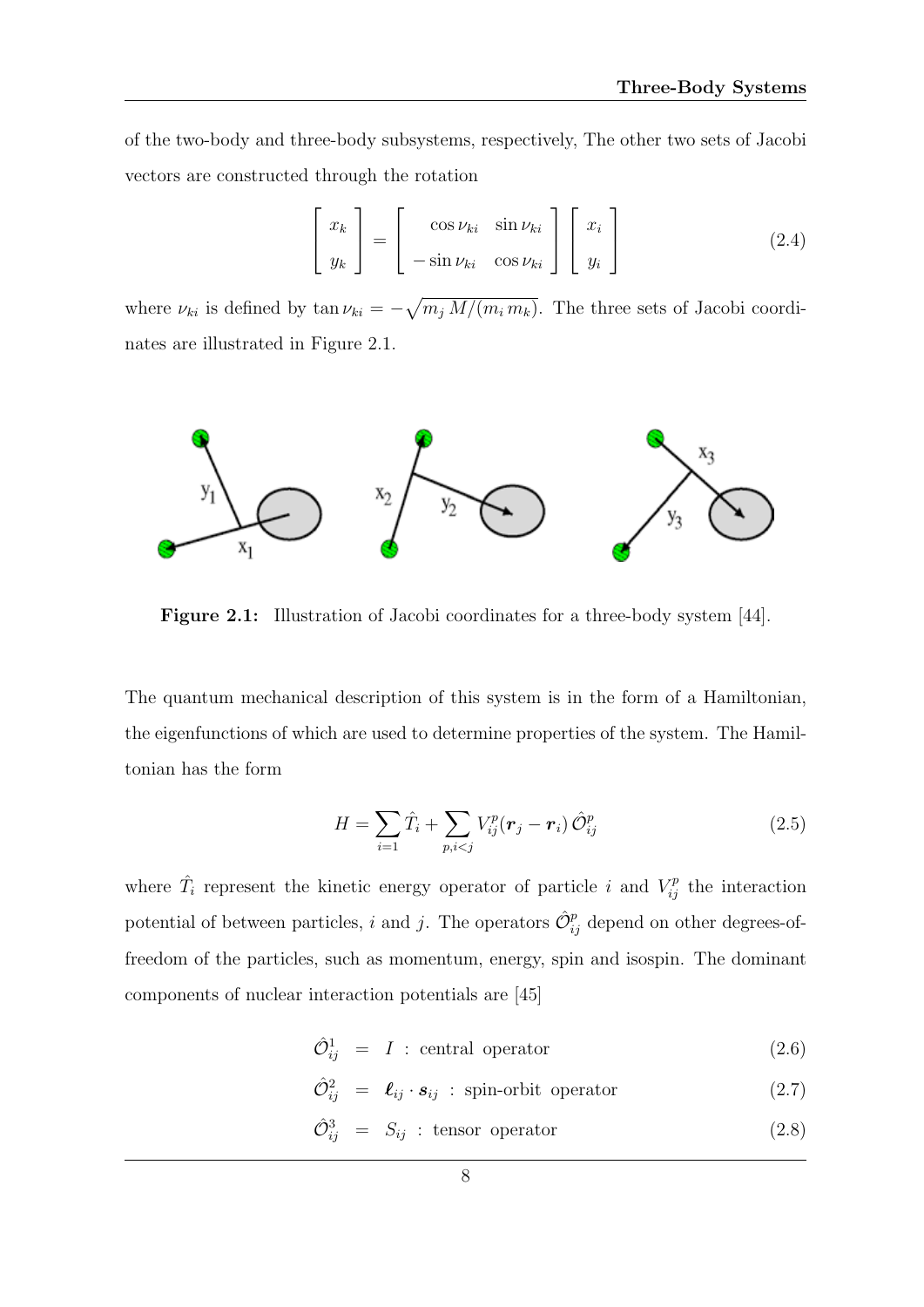where I is a unit matrix and  $\ell_{ij}$  the relative orbital angular momentum between the interacting particles. With  $V^p(\mathbf{r}_{ij})$  as the corresponding form factors. The potential form factors  $V^p(\mathbf{r}_{ij})$  are a mathematical representation of how the particles interact as a function of their separation distance. Only two-body interactions are considered in these systems because they are more dominant in nuclear systems [46].

Since we are interested in the internal properties of the system, we must eliminate the center-of-mass kinetic energy contribution from (2.5). In Jacobi coordinates, the Hamiltonian (2.5) transforms to

$$
H = \hat{T}_{cm} + \hat{T} + \sum_{p,i < j} V_{ij}^p \left(\frac{x_k}{\sqrt{\mu_{ij}}}\right) \hat{\mathcal{O}}_{ij}^p \tag{2.9}
$$

where  $\mu_{ij}$  is the reduced mass of the interacting particles  $(ij)$ ,  $\hat{T}_{cm}$  and  $\hat{T}$  represent the center-of-mass and internal kinetic energy operators of the system, respectively. This Hamiltonian, without  $\hat{T}_{cm}$ , is used to construct the wave functions and energy spectra for the system.

#### 2.2 The hyperspherical harmonics

The hyperspherical coordinates  $(\rho, \Omega)$  for the three-body system consist of the hyperradius  $\rho$ , the hyperangles  $\phi_i$ , and a set of spherical polar angles for the vectors  $\bm{x}(x, \theta_x, \varphi_x)$ and  $\mathbf{y}(y, \theta_y, \varphi_y)$ . This results in a set of five angles  $\Omega \equiv \{\phi, \theta_x, \varphi_x, \theta_y, \varphi_y\}$ . The hyperradius  $\rho$  and the hyperangles  $\phi_i$  for the system are defined from the magnitudes of the Jacobi vectors by

$$
\rho = \sqrt{x_i^2 + y_i^2} \tag{2.10}
$$

$$
\tan \phi_i = \frac{y_i}{x_i} \tag{2.11}
$$

where  $\rho \in [0, \infty)$  and  $\phi_i \in [0, \frac{1}{2}]$  $\frac{1}{2}\pi$ . The hyperradius is invariant under the permutations and rotations of the particles in the system, whereas  $\phi_i$  is sensitive to these operations.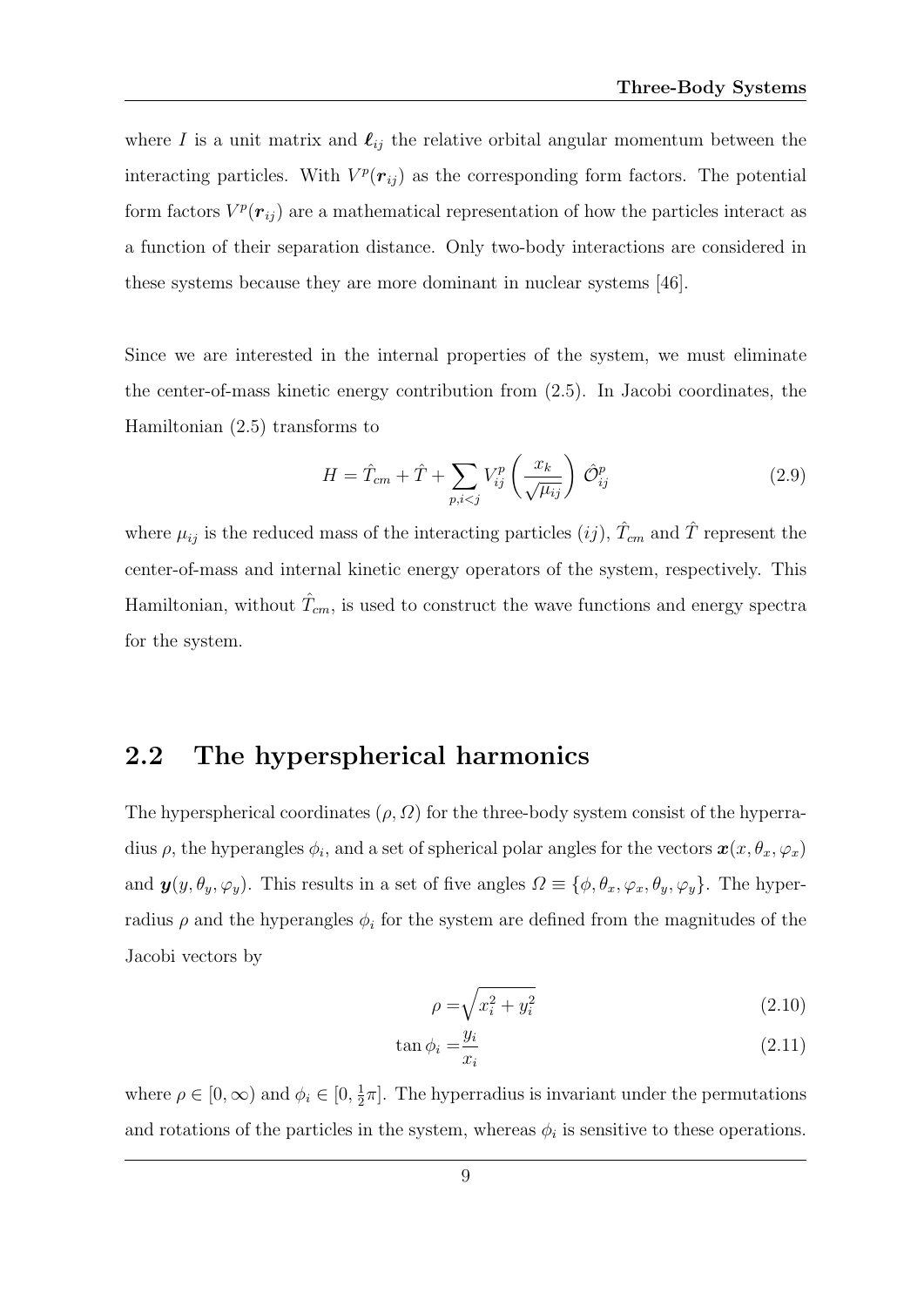The transformations of the two-body interaction potentials to hyperspherical coordinates lead to form factors of the form  $V(\rho, \Omega)$ . However, the internal kinetic energy operator assumes a more involved form [47]

$$
\hat{T} = -\frac{\hbar^2}{2m_N} \left[ \frac{\partial^2}{\partial \rho^2} + \frac{5}{\rho} \frac{\partial}{\partial \rho} - \frac{\hat{K}^2(\Omega_i)}{\rho^2} \right]
$$
\n(2.12)

where  $\hat{K}^2$  is the hyperangular momentum operator of the system. This operator has the form

$$
\hat{K}^2(\Omega_i) = -\frac{\partial^2}{\partial \phi_i^2} - 4 \cot(2\phi_i) \frac{\partial}{\partial \phi_i} + \frac{\hat{l}^2(x_i)}{\cos^2 \phi_i} + \frac{\hat{l}^2(y_i)}{\sin^2 \phi_i}
$$
(2.13)

where  $\hat{l}^2$  are orbital angular momentum operators related to the respective Jacobi vectors.

The eigenfunctions  $\mathcal{Y}_{K_i}^{L_i}$  $K_{i}^{L_i}(\Omega_i)$  of this operator satisfy the eigenvalue equation

$$
K_i^2(\Omega_i) \mathcal{Y}_{K_iM_L}^{L_i}(\Omega_i) = K_i(K_i + 4) \mathcal{Y}_{K_iM_L}^{L_i}(\Omega_i), \qquad (2.14)
$$

where  $K_i = 2n_i+\ell_{xi}+\ell_{yi}$  and  $n = 0, 1, 2, \ldots$  These functions are called hyperspherical harmonics and the corresponding eigenvalues  $K_i$  the hyperangular momentum for the system. Hyperspherical harmonics have the general form

$$
\mathcal{Y}_{K_iM_L}^{L_i}(\Omega_i) = {}^{(2)}P_{K_i}^{l_{xi}l_{yi}}(\phi_i) \left[ Y_{l_{xi}m_{xi}}(\theta_{xi}, \varphi_{xi}) \otimes Y_{l_{yi}m_{yi}}(\theta_{yi}, \varphi_{yi}) \right]_{LM}
$$
(2.15)

where  $Y_{lm}(\theta, \varphi)$  are spherical harmonics, [...⊗...] implies angular momentum coupling and  $[L, M_L]$  the total orbital angular momentum and its azimuthal projection for the system. Here, we define the hyperspherical functions

$$
{}^{(2)}P_{K_i}^{l_{xi}l_{yi}}(\phi_i) = N_{K_i}^{l_{xi}l_{yi}} (\cos \phi_i)^{l_{xi}} (\sin \phi_i)^{l_{yi}} P_{n_i}^{l_{yi} + \frac{1}{2}, l_{xi} + \frac{1}{2}} (\cos 2\phi_i)
$$
(2.16)

where  $P_n^{a,b}(z)$  are Jacobi polynomials with normalisation

$$
N_{K_i}^{l_{xi}l_{yi}} = \left[\frac{2n_i!(K+2)(n_i + l_{xi} + l_{yi} + 1)!}{\Gamma(n_i + l_{xi} + \frac{3}{2})\Gamma(n_i + l_{yi} + \frac{3}{2})}\right]^{1/2}.
$$
 (2.17)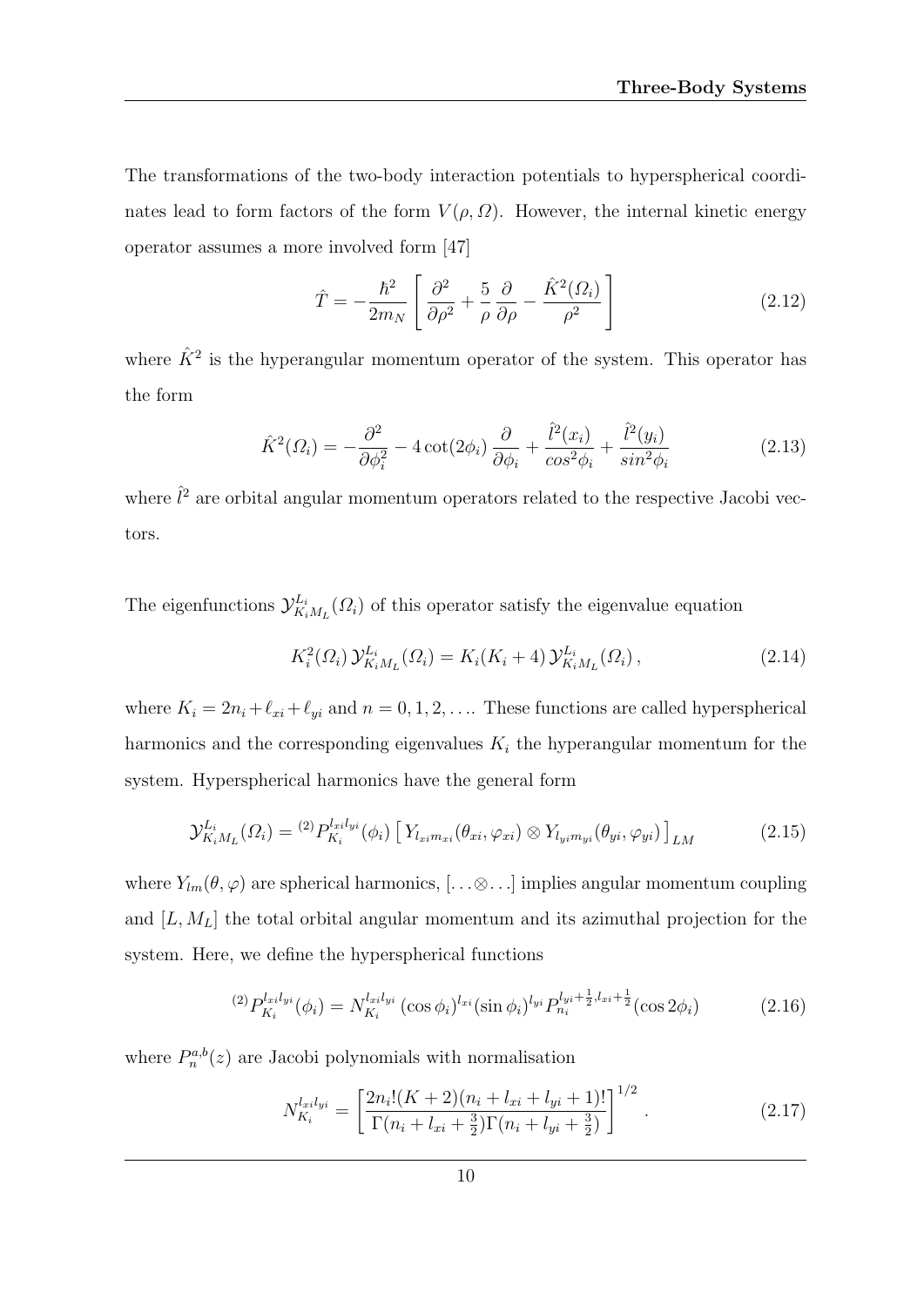States with total angular momentum J are constructed by introducing spin functions  $\Phi^{SM_S}$  in (2.15). The angular momentum coupling, then, leads to

$$
\mathcal{Y}_{K_i\alpha_i}^{JM_J}(\Omega_i) = \left[\mathcal{Y}_{K_iM_L}^{L_i}(\Omega_i) \otimes \Phi^{S_iM_S}\right]^{JM_J}.
$$
\n(2.18)

where  $\alpha \equiv \{ \ell_x, \ell_y, L, S, J, s \}$  is a set of angular momentum quantum numbers. The spin functions are constructed by coupling the spins of the particles in the same way as in (2.15) for orbital angular momentum.

Hyperspherical harmonics are widely discussed in the literature and their properties are well known. Here, we only highlight relevant key properties of these functions. The hyperspherical harmonics are orthonormal,

$$
\left\langle \mathcal{Y}_{K_j \alpha_j}^{JM_J}(\Omega_j) \, \middle| \, \mathcal{Y}_{K_i \alpha_i}^{JM_J}(\Omega_i) \right\rangle = \delta_{K_i K_j} \, \delta_{\alpha_i \alpha_j} \,, \tag{2.19}
$$

and form a complete set of functions, where  $\langle \ldots | \ldots \rangle$  implies integration over all the angles. Therefore, angular part of the wave function for the system can expanded in terms of these functions. The hyperspherical harmonics in one Jacobi partition can be expressed in terms of those in another partition through rotations, permutations and parity operators. For this purpose, the general relation [42]

$$
\mathcal{Y}_{K_i\alpha_i}^{JM_J}(\Omega_i) = \sum_{K_j\alpha_j} C(\alpha_i) W(L_i, S_i, J, s_i; J_i, S_T) W(s_j, s_k, S_T, s_i; S_i, S_j)
$$
  
 
$$
\times W(s_j, S_j, J, L_j; S_T, J_j) \langle l_{xi} | l_{yj} | l_{xj} l_{yj} \rangle_{K_j L_j} \mathcal{Y}_{K_j\alpha_j}^{JM_J}(\Omega_j) \delta_{L_i L_j} \tag{2.20}
$$

applies, where  $C(\alpha)$  are constants, W angular momentum coupling Wigner coefficients and  $\langle l_{x_i} l_{y_i} | l_{x_j} l_{y_j} \rangle_{K_j L_j}$  Raynal-Revai rotation coefficients [48]. In the special case of systems of spin 0 bosons, only the coefficients  $\langle l_{xi}l_{yi}|l_{xj}l_{yj}\rangle_{K_jL_j}$  are required.

#### 2.3 Faddeev equations

In this section, we present a generalized summary of the formulations of Ref. [42]. We are interested in nuclear states that have definite total angular momentum J. The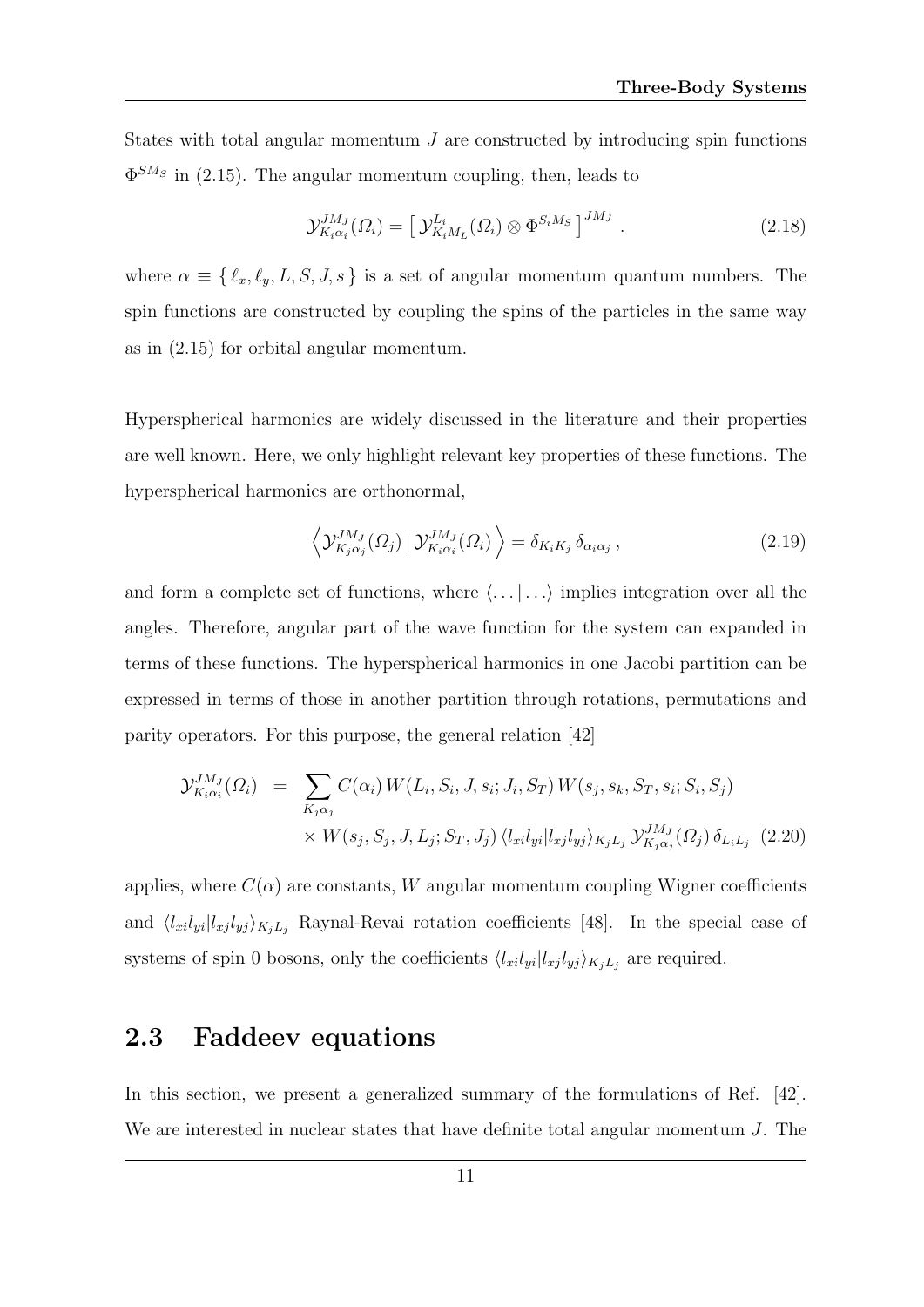Faddeev formalism is based on the decomposition of the Schrödinger wave function  $\Psi^{JM}$ of the three-body system into three two-body amplitudes  $\psi_i^{JM}(x_i, y_i)$ , each depending only on one set of Jacobi coordinates

$$
\Psi^{JM} = \psi_1^{JM}(x_1, y_1) + \psi_2^{JM}(x_2, y_2) + \psi_3^{JM}(x_3, y_3).
$$
 (2.21)

The total wave function is equivalent to the solution of the Schrödinger equation for the system. The Faddeev amplitudes satisfy the coupled Faddeev equations

$$
\begin{aligned}\n\left(T_{x1} + T_{y1} + V_1 - E\right)\psi_1^{JM} &= -V_1 \left(\psi_2^{JM} + \psi_3^{JM}\right) \\
\left(T_{x2} + T_{y2} + V_2 - E\right)\psi_2^{JM} &= -V_2 \left(\psi_3^{JM} + \psi_1^{JM}\right) \\
\left(T_{x3} + T_{y3} + V_3 - E\right)\psi_3^{JM} &= -V_3 \left(\psi_1^{JM} + \psi_2^{JM}\right)\n\end{aligned}
$$
\n(2.22)

where  $T_x$  and  $T_y$  are the relative kinetic energy operators along the Jacobi coordinates,  $V_i = V_{jk}(r_{jk})$  the two-body interaction potentials and E the energy of the system. When the particles have internal structure, then the internal Hamiltonian of the particles must be added to each equation [42].

The number of equations describing systems that consist of two or three identical particles reduces to two or one, respectively. This is because the amplitudes to be determined are identical in such cases. For example, in the case of two identical particles, equations (2.22) reduce to [42]

$$
\begin{bmatrix}\nT_{xi} + T_{yi} + V_i - E & V_i (1 + P_{jk}) \\
V_k & T_{xi} + T_{yi} + V_k (1 + P_{jk}) - E\n\end{bmatrix}\n\begin{bmatrix}\n\psi_i \\
\psi_k\n\end{bmatrix} = 0\n\tag{2.23}
$$

where  $P_{jk}$  is the spin-dependent permutation operator for particles j and k. Note that two-neutron halo nuclei belong to this category of systems. These equations are then transformed to the hyperspherical coordinates as discussed in the previous section. The internal kinetic energy operator is the same as (2.12) and the interaction potential will assume the form  $V(\rho, \Omega)$ , as indicated earlier.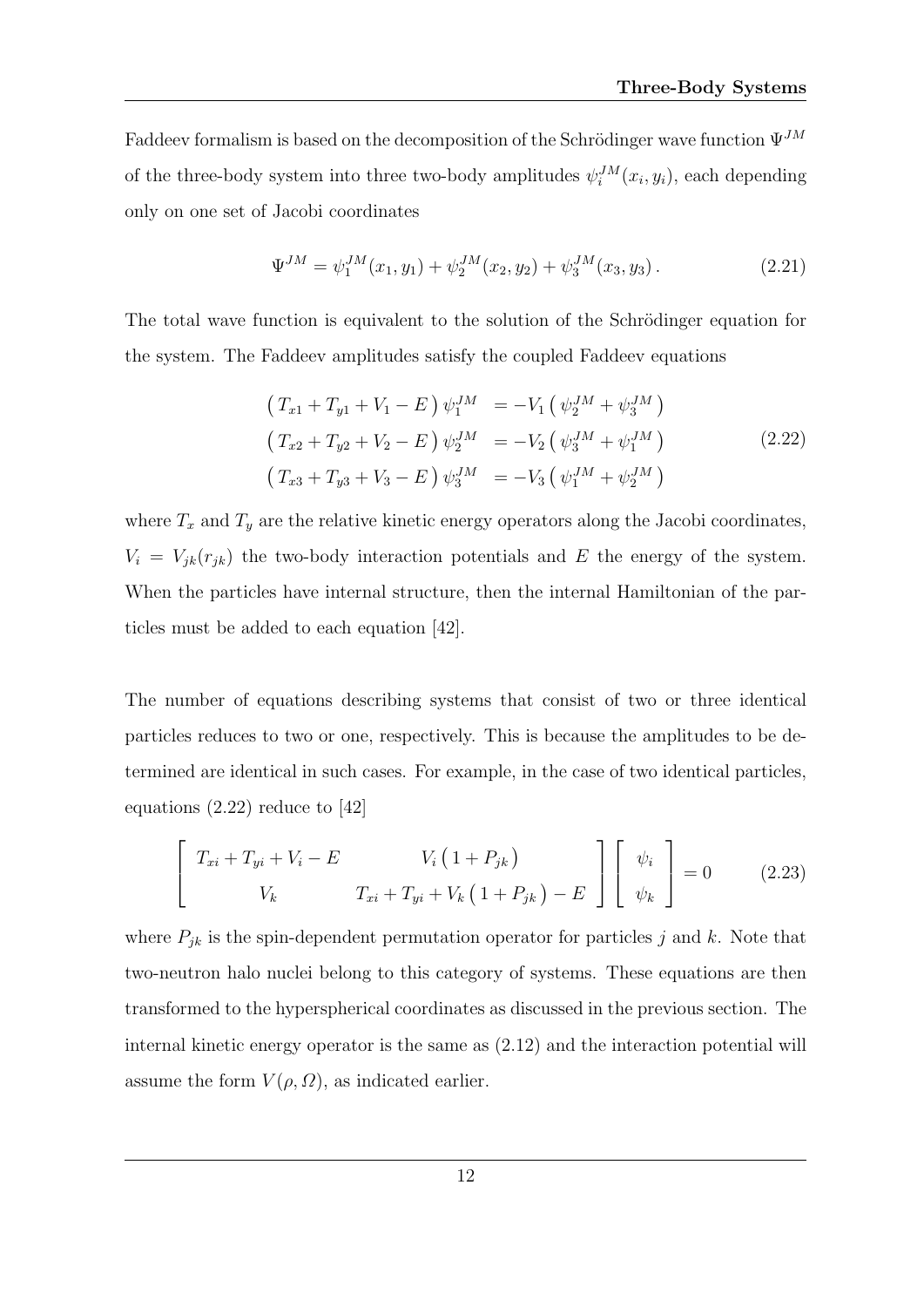Now we construct the solutions of the Faddeev equations in the hyperspherical coordinates described in the previous section. In these coordinates, we introduce a partial wave decomposition of the Faddeev amplitudes and assume a separable form

$$
\psi_i^{JM}(\rho, \phi_i) = \rho^{-5/2} \sum_{\alpha_i K_i} U_{\alpha_i K_i}^{i,J}(\rho)^{(2)} P_{K_i}^{l_{xi}(\phi_i)} | i : \alpha_i \rangle^J
$$
\n(2.24)

where  $i = 1, 2, 3$  and we use the notation of Ref. [42]. Using orthonormalised bases expansion for the Faddeev amplitudes greatly simplifies the determination of the matrix elements for the Hamiltonian operators in (2.22). Choosing the eigenfunctions of the kinetic energy operator, like the hyperspherical harmonics, allows for the analytical evaluation of the angular component of the kinetic energy operator. Introducing the bases expansion  $(2.24)$  to the Faddeev equations  $(2.22)$  reduces the equations to a set of coupled equations

$$
\left[ -\frac{h^2}{2\mu_i} \left( \frac{d^2}{d\rho^2} + \frac{(K_i + \frac{3}{2})(K_i + \frac{5}{2})}{\rho^2} \right) - E \right] U^i_{\alpha_i K_i}(\rho) = -\sum_{j,\alpha_j, K_j} V^{ij}_{\alpha_i K_i, \alpha_j K_j}(\rho) U^j_{\alpha_j K_j}(\rho)
$$
(2.25)

where

$$
V_{\alpha_i K_i, \alpha_j K_j}^{ij}(\rho) = \sum_p \left\langle \frac{(2) P_{K_j}^{l_{xj} l_{yj}}(\phi_j) | V^p(\rho, \phi_i) |^{(2)} P_{K_i}^{l_{xi} l_{yi}}(\phi_i) \right\rangle \langle j : \alpha_j | \hat{O}_{ij}^p | i : \alpha_i \rangle \tag{2.26}
$$

is the potential coupling matrix elements. Equations (2.25) are solved with the boundary conditions  $U(0) = 0$  and  $U(\infty) = 0$ .

The evaluation of the potential matrix elements is quite involved and the details can be found in Ref. [42], for example. For convenience, we state the results for the central, spin-orbit and tensor operators. For the central components one obtains  $\langle j : \alpha_j | i :$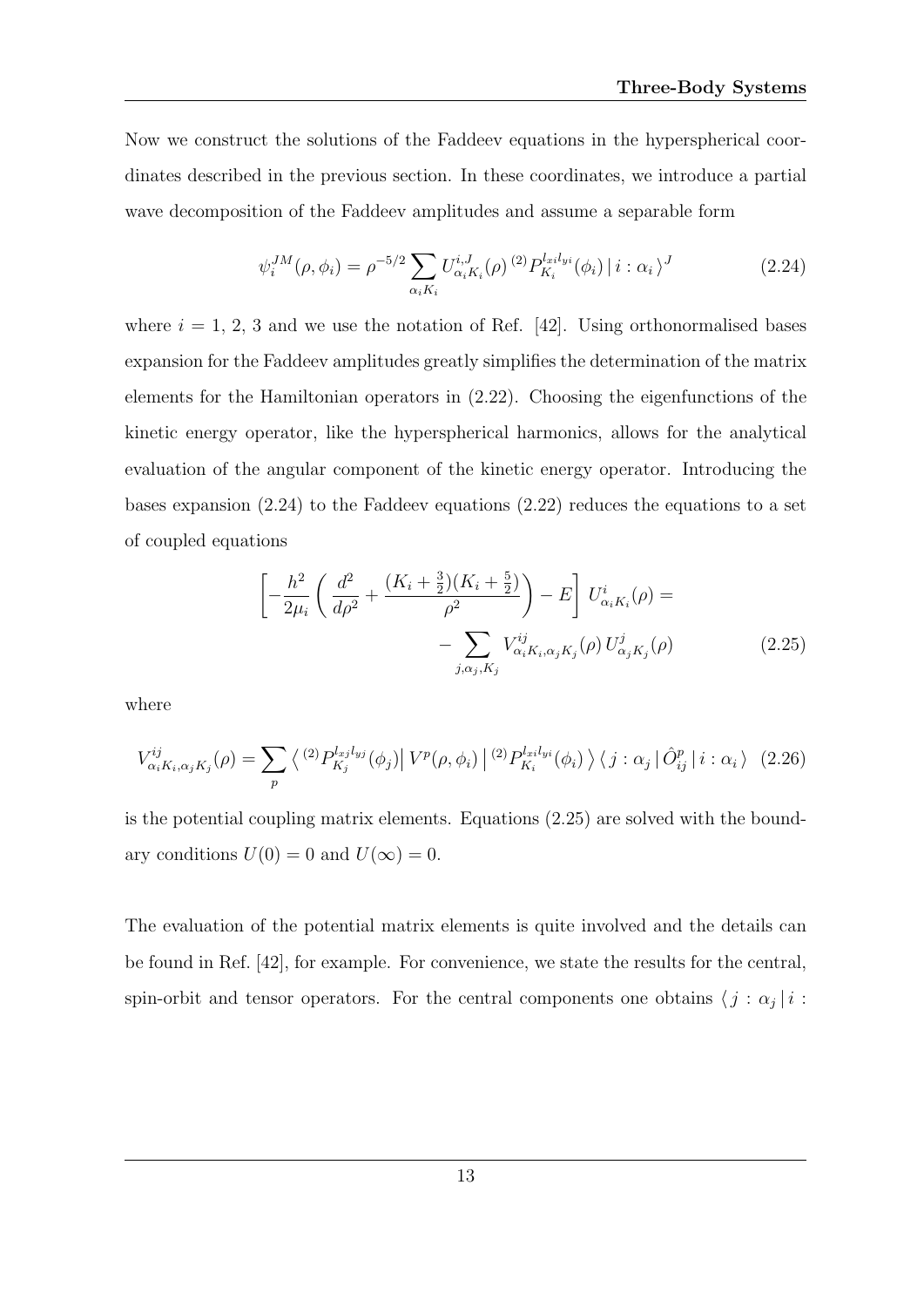$\langle \alpha_i \rangle = \delta_{ij} \delta_{\alpha_i \alpha_j}$  while for the spin-orbit and tensor operators, one obtains [42]

$$
\langle i : \alpha'_{i} || C_{Q}(\hat{l}_{xi}) \cdot C_{Q}(\hat{s}_{i}) || i : \alpha_{i} \rangle = \delta_{s'_{j}s_{j}} \delta_{s'_{k}s_{k}} \delta_{JJ'} \delta_{l'_{yi}l_{yi}} \delta_{S'_{xi}S_{xi}} (-1)^{J'+2J_{i}+l'_{yi}+L'_{i}+L_{i}+K+S'_{xi}}
$$
  
\n
$$
\times \hat{J}'_{i} \hat{J}_{i} \hat{L}'_{i} \hat{L}_{i} l'_{xi} \hat{l}_{xi} \hat{s}_{i} \hat{s}'_{i} \begin{Bmatrix} J'_{i} & J_{i} & Q \\ s_{i} & s'_{i} & J' \end{Bmatrix} \begin{Bmatrix} J'_{i} & J_{i} & Q \\ L_{i} & L'_{i} & S'_{xi} \end{Bmatrix}
$$
  
\n
$$
\times \begin{Bmatrix} L'_{i} & L_{i} & Q \\ l_{xi} & l'_{yi} & l'_{yi} \end{Bmatrix} \begin{Bmatrix} l'_{xi} & Q & l_{xi} \\ 0 & 0 & 0 \end{Bmatrix} \begin{Bmatrix} s'_{i} & Q & s_{xi} \\ -K' & 0 & K \end{Bmatrix},
$$
  
\n
$$
\langle i : \alpha'_{i} || T_{2}(s_{j}s_{k}) \cdot C_{2}(l_{xi}) || i : \alpha_{i} \rangle = \delta_{s'_{i}s_{i}} \delta_{s'_{j}s_{j}} \delta_{s'_{k}s_{k}} \delta_{JJ'} \delta_{l'_{ij}} l_{yi} (-1)^{3J_{i}+l_{yi}-S'_{xi}}
$$
  
\n
$$
\times \hat{2} \hat{S}'_{xi} \hat{S}_{xi} \hat{L}'_{i} \hat{L}_{i} \hat{l}_{xi} \hat{l}_{xi} \hat{s}'_{ij} \hat{s}'_{j} \hat{s}'_{k} \sqrt{s_{j}(s_{j}+1)} \sqrt{s_{k}(s_{k}+1)}
$$
  
\n
$$
\times \begin{Bmatrix} S'_{xi} & S_{xi} & 2 \\ L_{i} & L'_{i} & J'_{i} \end{Bmatrix} \begin{Bmatrix} L'_{i} & L_{i} & 2 \\ l_{xi} & l'_{yi} & l'_{yi} \end{Bmatrix} \begin{Bmatrix} l'_{xi} & 2 & l_{xi} \\ 0 & 0 & 0 \end{Bmatrix} \begin{Bmatrix} S
$$

where  $\hat{x} = 2x + 1$ . The objects in the brackets are the Wigner 3-j symbols while those in the curly brackets are the Wigner  $6-j$  and  $9-j$  symbols.

We seek to solve the coupled equations (2.25) by converting to a matrix eigenvalue problem. This is realised by expanding  $U(\rho)$  in terms of a set of hyper-radial orthonormal basis functions as

$$
U_{\alpha_i K_i}^{i,J}(\rho) = \sum_{n=0}^{N_b} a_{K_i \alpha_i}^{i,n,J} R_n(\rho)
$$
\n(2.29)

where  $a_{K;\alpha}^{i,n,J}$  $\kappa_{i,\alpha_{i}}^{n,\nu}$  are the expansion coefficients and  $R_{n}(\rho)$  the orthonormal basis functions. We choose the basis functions

$$
R_n(\rho) = \left[\frac{\beta^{\sigma+1} n!}{(n+5)!}\right]^{1/2} \rho^{\sigma/2} L_n^{\sigma}(\beta \rho) \exp\left(-\frac{1}{2}\beta \rho\right), \tag{2.30}
$$

where  $\beta$  is a variational parameter,  $L_n^{\sigma}(z)$  the Laguerre polynomials and  $\sigma = 3N - 4$ , with  $N = 3$  here. These functions affords the analytical evaluation of the overlap matrix and the kinetic energy matrix. They also exhibit the required boundary form of the total wave function for bound states. These basis functions are widely used in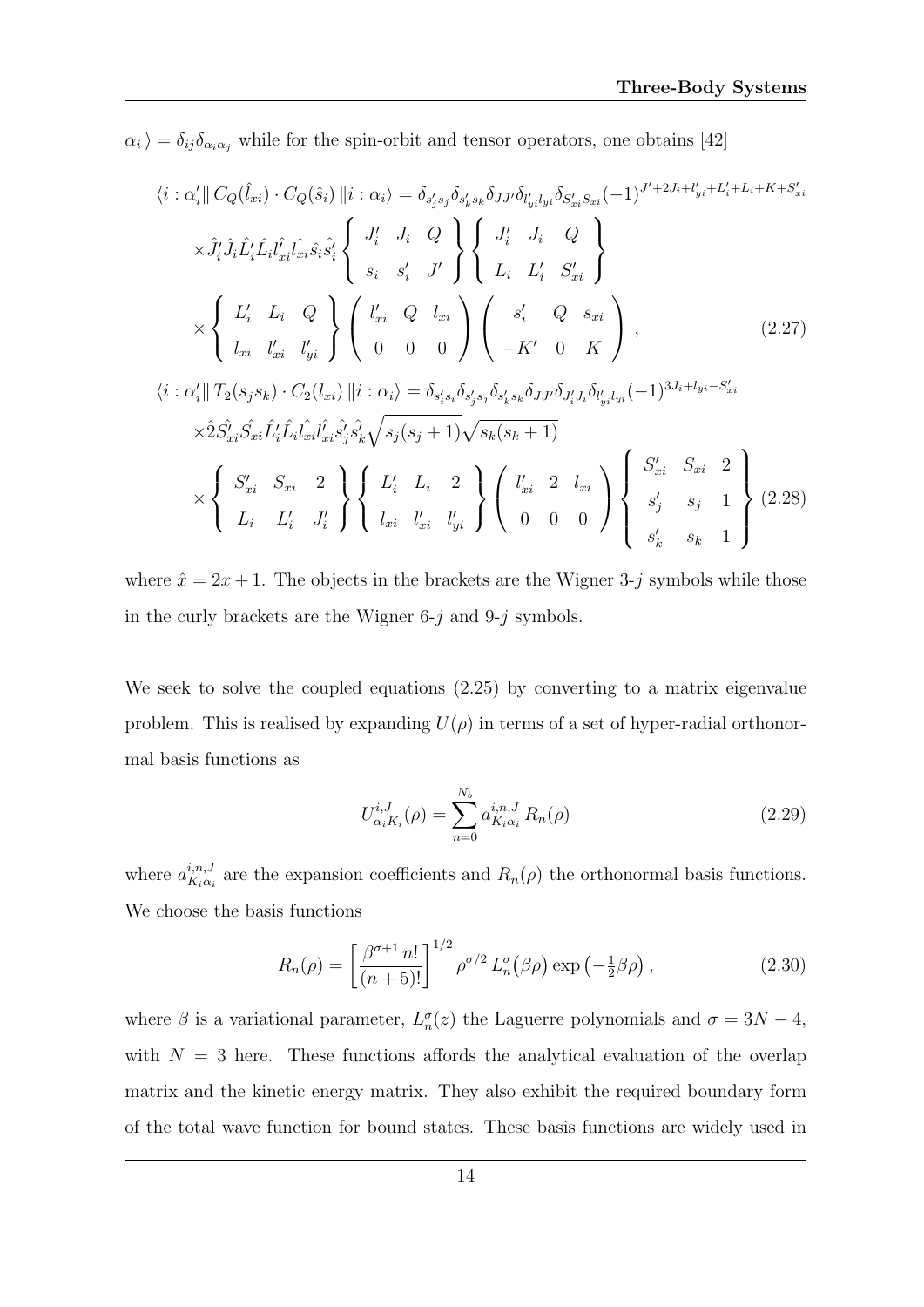solving quantum mechanical equations [38, 49, 50] because of the indicated advantages.

The matrix elements of the kinetic energy operator, evaluated with the hyperradial basis functions, have the analytical form

$$
T_{K_i}^{nn'} = -\frac{h^2}{2\mu} \left\langle R_n(\rho) \left| \left[ \frac{d^2}{d\rho^2} + \frac{(K_i + \frac{3}{2})(K_i + \frac{5}{2})}{\rho^2} \right] \right| R_{n'}(\rho) \right\rangle \tag{2.31}
$$

$$
= \frac{h^2}{2\mu} \left[ \frac{6 - 3\,\delta_{nn'} + 2\,n_{\leq}}{12} + \frac{K_i(K_i + 4)}{60} \left( 3\,n_{>} - 2\,n_{<} + 3 \right) \right] \tag{2.32}
$$

where  $n_{\leq} = min(n, n'), n_{\geq} = max(n, n')$  and  $\langle R_n(\rho) | \dots | R_{n'}(\rho) \rangle$  implies integration over *ρ*. The matrix elements for the coupling potential with the basis functions  $R_n(ρ)$ cannot be evaluated analytically. Therefore the matrix elements

$$
V_{K_i\alpha_i,K_j\alpha_j}^{ij,nn'} = \langle R_n(\rho) | V_{\alpha_iK_i,\alpha_jK_j}^{ij}(\rho) | R_{n'}(\rho) \rangle
$$
 (2.33)

are evaluated numerically using the Guass-Laguerree quadrature. The evaluation of these matrix elements constitute the bulk of the computation time in the construction of the Hamiltonian matrix.

The eigenvalue problem for the system is obtained by introducing (2.32) and (2.33) in the coupled equations (2.25). This leads to the coupled algebraic equations

$$
\sum_{j,K_j\alpha_j} \sum_{n'} \left[ T^{nn'}_{K_i} \delta_{K_iK_j} \delta_{\alpha_i\alpha_j} + V^{ij,nn'}_{K_i\alpha_i,K_j\alpha_j} \right] a^{jn'}_{K_j\alpha_j} = E a^{i,n}_{K_i\alpha_i} \tag{2.34}
$$

for the system. This eigenvalue problem is solved to determine the expansion coefficients a which are used to construct the solutions for bound and resonant states of the system. The FORTRAN code FaCE [42] implements the method outlined above in a very stable and flexible way. The code is freely available from the journal website.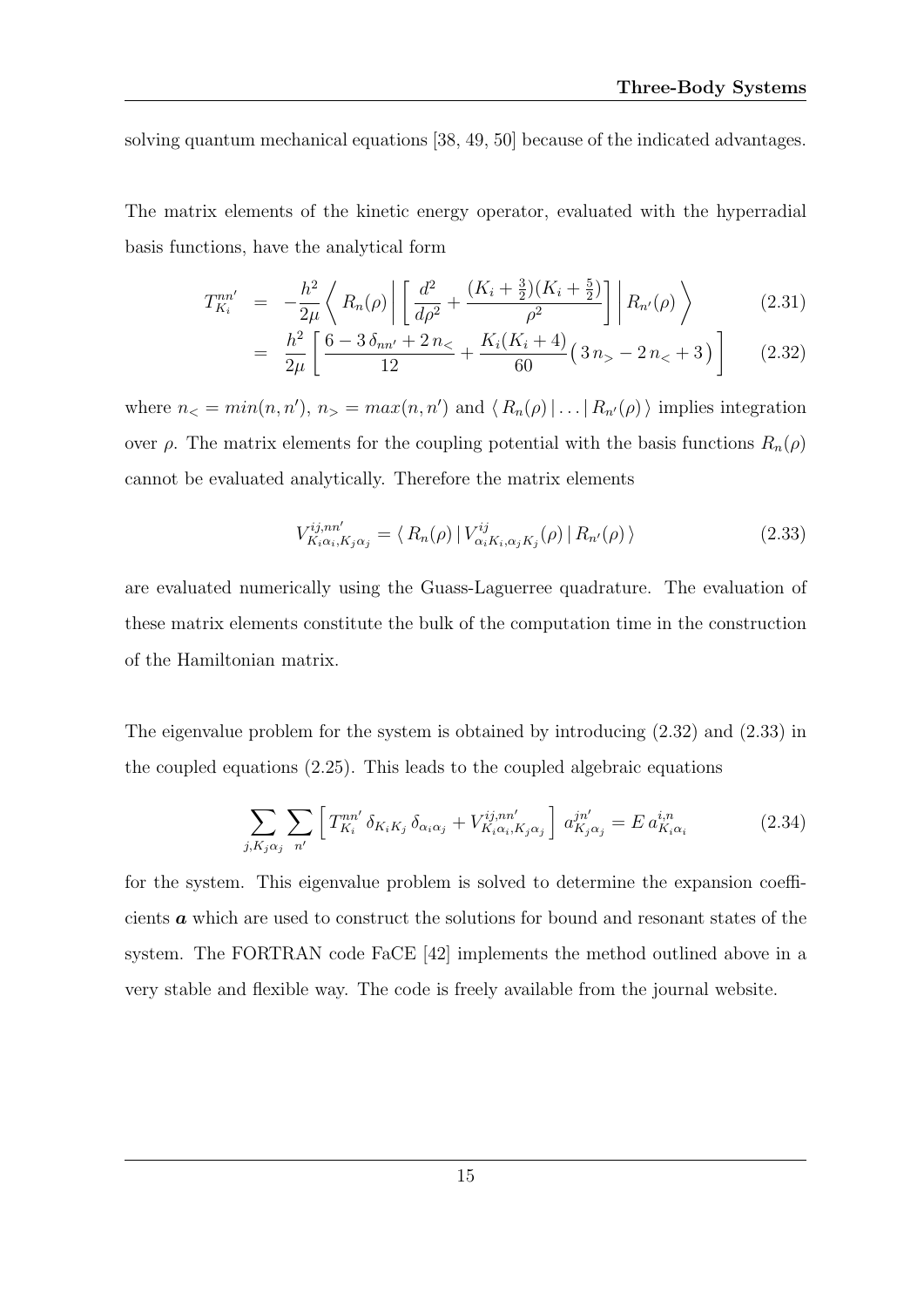# Results and Discussion

#### 3.1 Interaction potentials

Theoretical description of a nucleus is formulated in terms of some cluster structure and interaction potentials between the clusters. There are two types of subsystems in neutron halo nuclei - the neutron-neutron and the core-neutron subsystems. The choice of the interaction potentials is usually based on the need to reproduce some of the known properties of the halo nucleus. The potential used in this dissertation are those well explained and widely used in the literature.

There are several realistic nucleon-nucleon potential models available to describe neutronneutron interactions [2]. In this dissertation, we adopt the nucleon-nucleon GPT potential [51]. This potential satisfactorily explains low-energy neutron-neutron scattering phase shifts which are well understood. In addition, the potential has a soft core that allows fast convergence of the numerical solutions. This potential is given by

$$
V_{nn}(r) = V_c(r) + V_{so}(r) \,\boldsymbol{\ell}_I \cdot \boldsymbol{s}_{ij} + V_t(r) \, S_{ij},\tag{3.1}
$$

where  $V_c(r)$  (with  $\ell$ -dependent parameters),  $V_{so}(r)$ , and  $V_t(r)$  are the form factors for the central, spin-orbit coupling, and tensor components, respectively. The form factors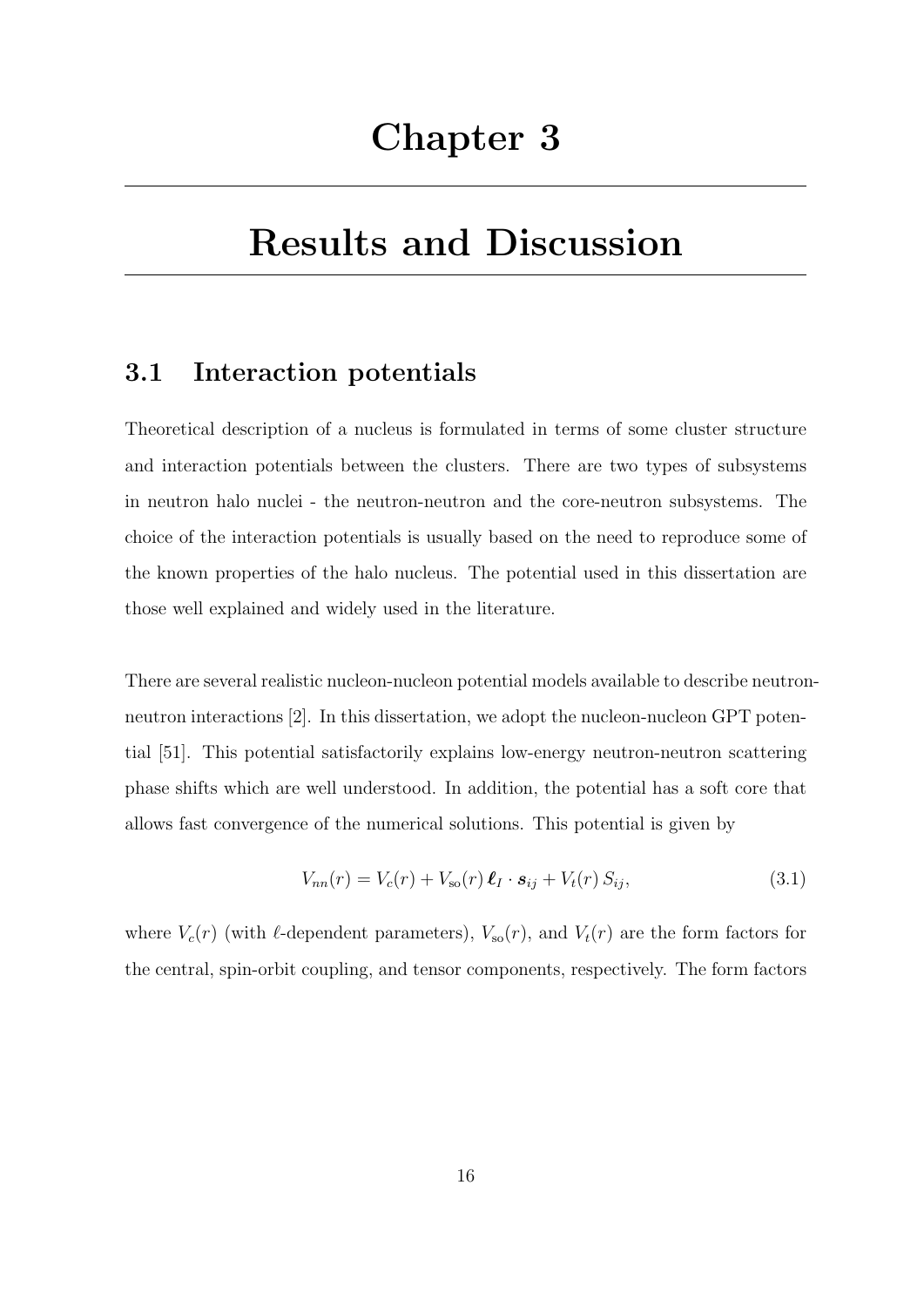are defined as a sum of Gaussian-shaped functions

$$
V_c(r) = \sum_{i=1}^{3} V_{ci}^{\ell} \exp\left[-\left(\frac{r}{r_{ci}^{\ell}}\right)^2\right]
$$
 (3.2)

$$
V_{\rm so}(r) = V_{\rm so} \exp\left[-\left(\frac{r}{r_{\rm so}}\right)^2\right]
$$
\n(3.3)

$$
V_t(r) = \sum_{i=1}^3 V_{ti} \exp\left[-\left(\frac{r}{r_{ti}}\right)^2\right],\tag{3.4}
$$

where  $V_c(r)$  and  $V_t(r)$  are partial-wave dependent. The parameters  $V_{ci}^{\ell}$ ,  $r_{ci}^{\ell}$ ,  $V_{ti}$  and  $r_{ti}$  are given in Table 3.1 and Table 3.2 whereas  $V_{so} = -114.5 \text{ MeV} \cdot \text{fm}^2$  and  $r_{so} =$ 0.9296 fm is adopted.

**Table 3.1:** Parameters of the central  $V_c(r)$  component of the nucleon-nucleon GPT potential. These parameters are taken from Ref. [51].

|     | $V_{c1}$ [MeV] | $r_{c1}$ [fm] | $V_{c2}$ [MeV] | $r_{c2}$ [fm] | $V_{c3}$ [MeV] | $r_{c3}$ [fm] |
|-----|----------------|---------------|----------------|---------------|----------------|---------------|
| 0,2 | 560            | 0.8109        | $-390.7$       | 1.031         | $-1.501$       | 3.205         |
|     | 9.335          | 1.184         | $-1.37$        | 2.099         | 0.1663         | 3.193         |

**Table 3.2:** Parameters of the tensor  $V_t(r)$  component of the nucleon-nucleon GPT potential. These parameters are taken from Ref. [51].

| $V_{t1}$ [MeV] | $r_{t1}$ [fm] | $V_{t2}$ [MeV] | $r_{t2}$ [fm] | $V_{t3}$ [MeV] | $r_{t3}$ [fm] |
|----------------|---------------|----------------|---------------|----------------|---------------|
| 12.24          | 1.539         | $-31.64$       | 0.4039        | 0.8111         | 3.015         |

The core-neutron potential is constructed by treating the core as a rotor that generates a deformed Woods-Saxon field in which the halo neutrons move [52]. The potential consists of a central and a spin-orbit components. For core-neutron interactions, we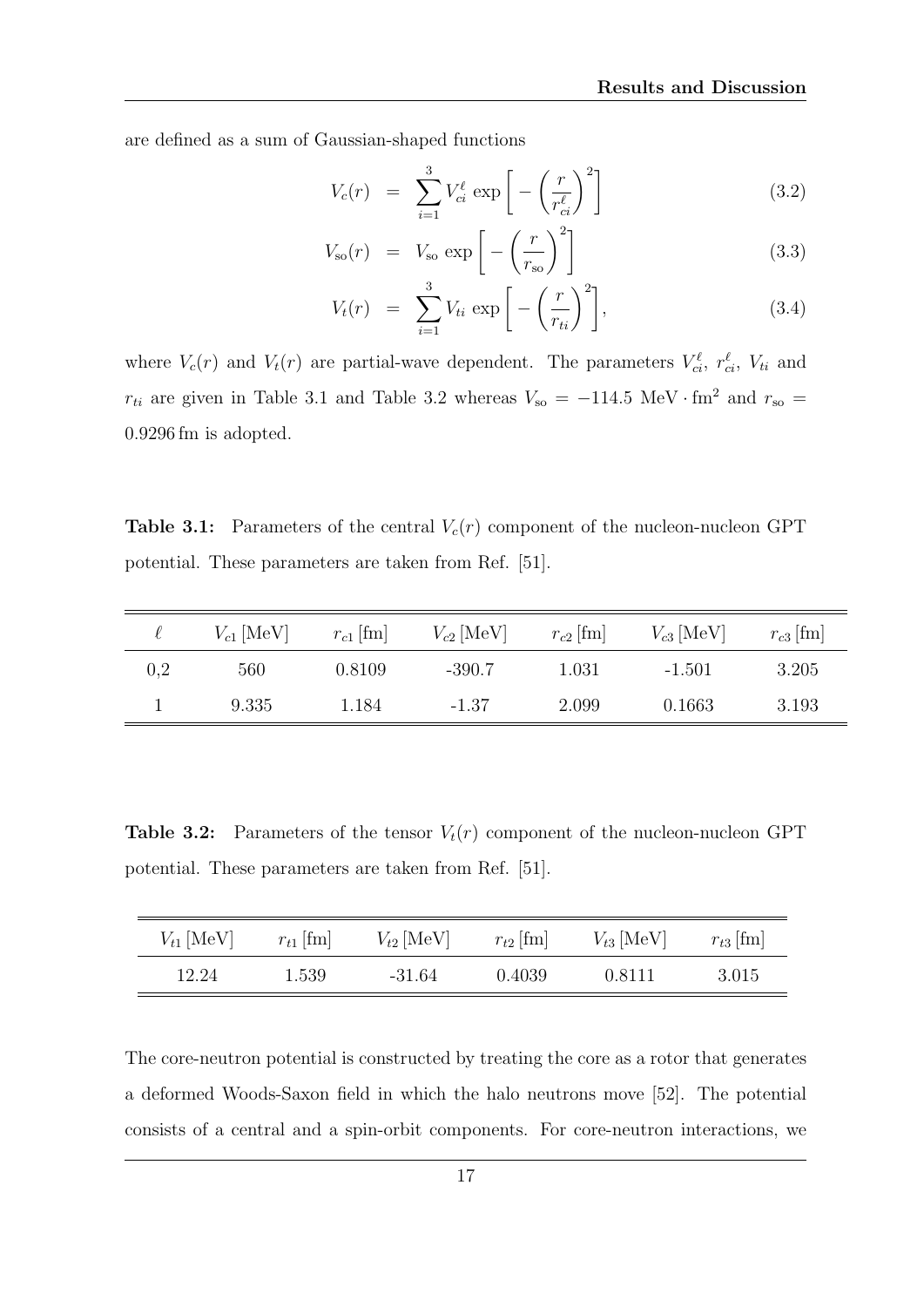used the  $\ell$ -dependent potential  $V_{cv}(r)$  which has a structure similar to (3.1) but without the tensor component. The potential has the form

$$
V_{cv}(r) = -V_0^{\ell} f(r) + V_{so}(\ell \cdot s) \frac{1}{r} \frac{d}{dr} f(r)
$$
\n(3.5)

where the form factors are of the Wood-Saxon form,

$$
f(r) = \frac{1}{1 + \exp[(r - R_0)/a_0]},
$$
\n(3.6)

with  $V_0^{\ell}$  and  $V_{\rm so}$  as the depth of the central and spin-orbit couplings parts, respectively. The different parameters for the potentials are listed in Table 3.3. These parameters depend deformation parameters and electromagnetic transition of the halo neutrons and have been adjusted to reproduce properties of the systems. The depth of the two components are both  $\ell$ -dependent to allow for flexibility.

Table 3.3: Parameters of the core-neutron Woods-Saxon potential. These parameters are taken from Ref. [54].

| System          | $\ell$   | $V_0$ [MeV] | $R_0$ [fm] | $a_0$ [fm] | $V_{\rm so}$ [MeV $\cdot$ fm <sup>2</sup> ] | Ref. |
|-----------------|----------|-------------|------------|------------|---------------------------------------------|------|
| ${}^{18}C_{+n}$ | $\theta$ | 59.5        | 2.699      | 0.60       | 32.8                                        | [53] |
|                 | 2        | 40.50       | 2.699      | 0.60       | 32.8                                        | [53] |
| ${}^{20}C_{+}n$ | 0        | 29.8        | 3.393      | 0.65       | 35                                          | [54] |
|                 | 2        | 47.8        | 3.393      | 0.65       | 35                                          | [54] |

The effective two-body potentials lead to under binding of the three-body halo nuclei. Therefore, in all the three systems, a hypercentral three-body potential is of the form [54]

$$
V_3(\rho) = -\frac{V_{3b}}{1 + (\rho/5)^3} \tag{3.7}
$$

where  $V_{3b} = 1.6 \,\text{MeV}$ , was included to account for three-body effects which may be significant in the systems [46]. These effects contribute to the binding energy of the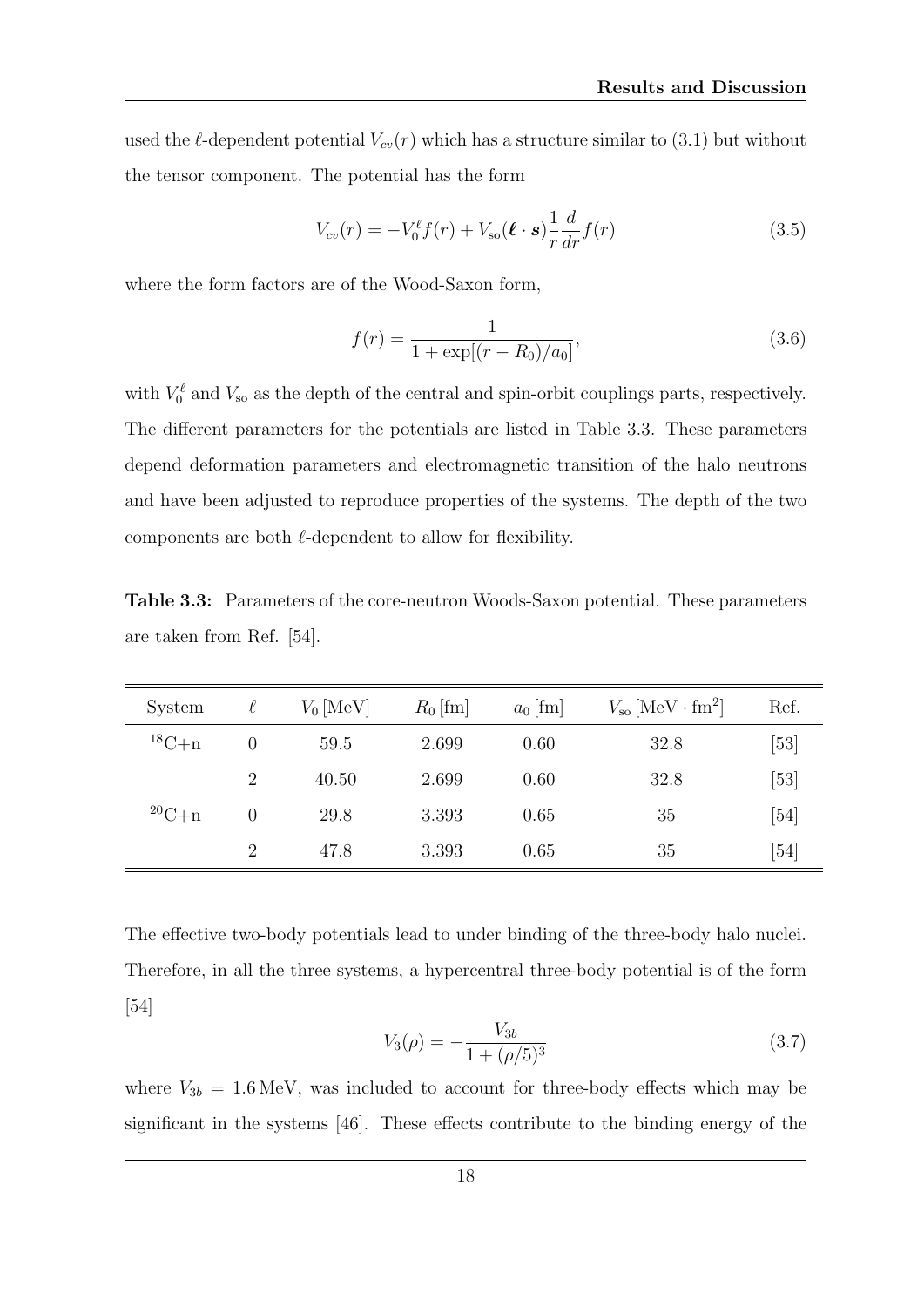systems. In addition, unphysical states, which results from niglecting the Pauli exclusion principle in two-body subsystems, were suppressed using Pauli-blocking [42].

The dependence of ground state properties of the systems on the maximum hyperangular momentum  $(K_{max})$  was investigated. The ground-state energies, root-mean-square radii and the wave functions were calculated for various values of  $K_{max}$ . The code FaCE is provided with a number of model systems,  $n - n - 4$  He and  $n - n - 4$  Be for example [42], that we used to test the code. We reproduced all the results listed in the test run of the code. The results for our three system are given and discussed in the following sections.

### 3.2  $^{20}C \rightarrow {}^{18}C + n + n$

The ground-state energy of the system was calculated for  $K_{max}$  varying from 1 to 40. The results for  $K_{max} = 20$  to  $K_{max} = 40$  are shown in Table 3.4. As observed from the table, the ground-state energy decreases from -0.379020 MeV to -0.383434 MeV as  $K_{max}$  increases from 20 to 40, and appears to converge. The convergence of the hyperspherical harmonics solution is expected because of its ability to handle any type of interaction potentials. The convergence pattern of  $E_0$  is illustrated in Figure 3.1. As observed from this figure, the convergence of the ground state energy with increasing  $K_{max}$  is quite rapid. The ground state energy of <sup>20</sup>C converges to -0.3834 MeV at  $K_{max} = 40$ . This value is close to -0.32 MeV reported in [56] for the system.

The calculated root-mean-square radius at various values of the maximum hyperangular momentum  $K_{max}$  of the system is also given in Table 3.4. As can be seen in the table, the root-mean-square radius appears to converge rapidly as  $K_{max}$  increases from 20 to 40. The variation of the two observable is displayed in Figure 3.2, where the convergence of the root-mean-square radius with increasing maximum hyperangular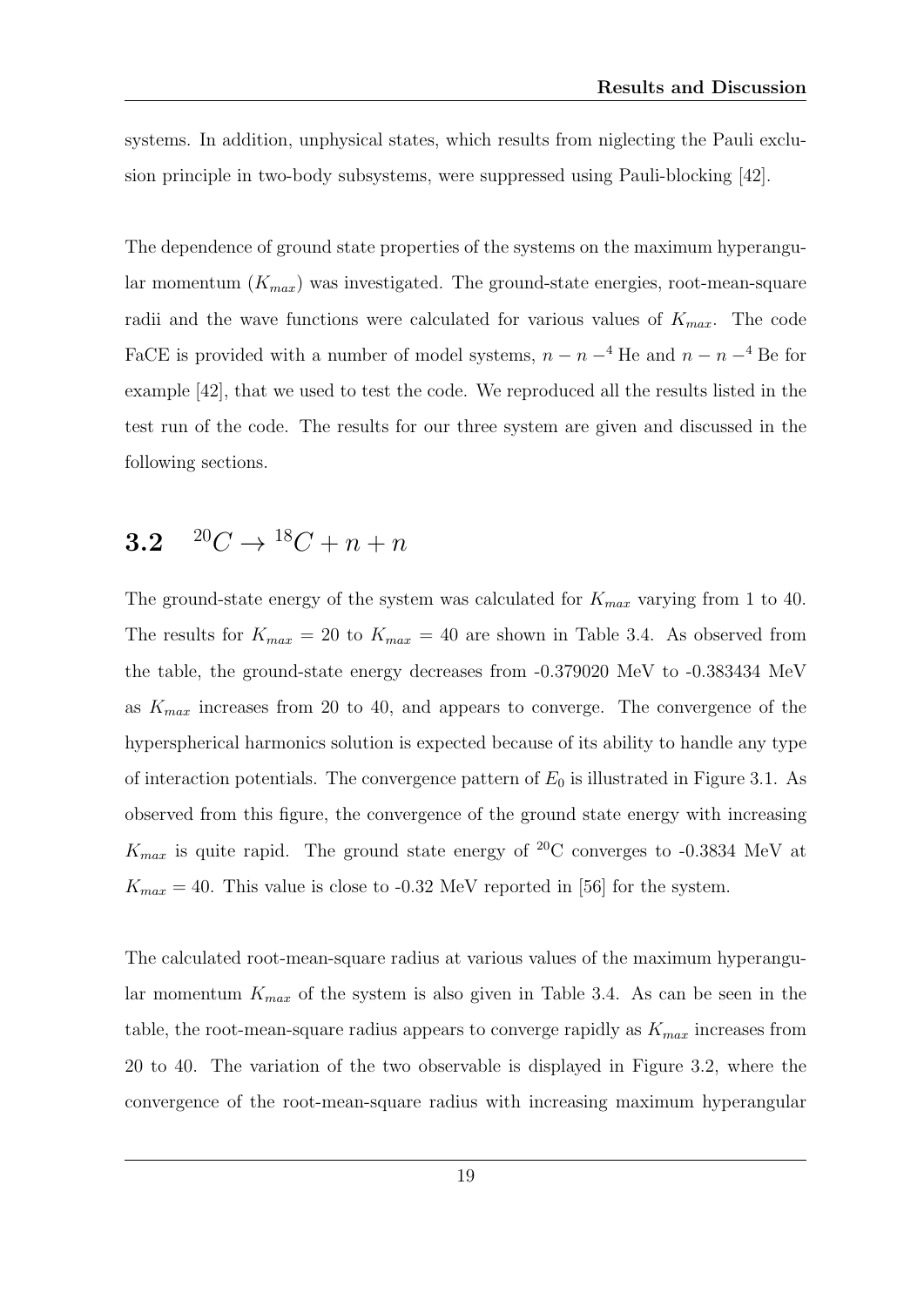| $K_{\rm max}$ | $E_0$ (MeV)  | $\langle r^2 \rangle$ (fm) |
|---------------|--------------|----------------------------|
| 20            | $-0.379020$  | 3.671                      |
| 22            | $-0.381274$  | 3.690                      |
| 24            | $-0.382373$  | 3.703                      |
| 26            | $-0.382910$  | 3.711                      |
| 28            | $-0.383174$  | 3.716                      |
| 30            | $-0.383305$  | 3.718                      |
| 32            | $-0.383375$  | 3.722                      |
| 34            | $-0.383407$  | 3.723                      |
| 36            | $-0.383423$  | 3.723                      |
| 38            | $-0.383431$  | 3.724                      |
| 40            | $-0.383434$  | 3.724                      |
|               | $-0.32$ [56] | $2.98 \pm 0.05$ [57]       |

**Table 3.4:** Variation of the ground-state energy and root-mean-square radius of  $^{20}$ C with  $K_{max}$ .

momentum  $K_{max}$  is clearly observed. The converged value of the root-mean-square is 3.724 fm at  $K_{max} = 40$ . This value is significantly more than 2.98 fm reported in [57]. The difference is likely to be due to the chosen input potential used in this dissertation.

The significance of the partial waves of this system was determined by calculating the wave functions at different values of the hyperangular momentum. In Figure 3.3 we display the partial waves for  $K = 0$ ,  $K = 2$ , and  $K = 4$ . As can be seen in this figure, the  $K = 0$  contributes the most to the total wave function. That is, the  $K = 0$  partial wave is the dominant partial wave. This is consistent with the established properties of halo nuclei. Also, it is observed that the probability densities of the partial waves is highest around 9 fm, which is well beyond the range of the interaction potentials in the system.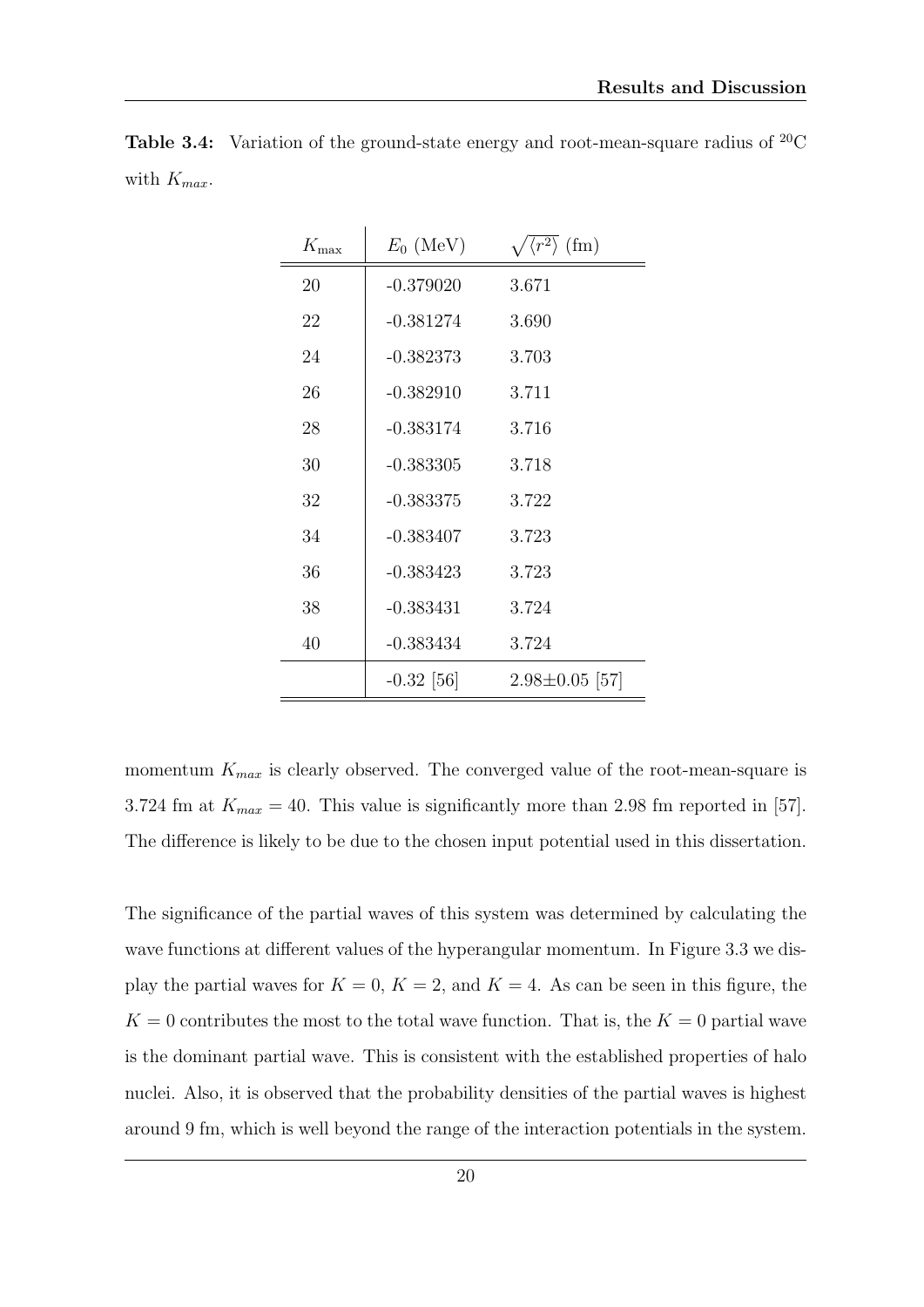

Figure 3.1: Variation of the ground state energy of  $^{20}$ C with increasing maximum hyperangular momentum  $K_{max}$ .



Figure 3.2: Variation of the rms of  ${}^{20}C$  with increasing maximum hyperangular momentum  $K_{max}$ .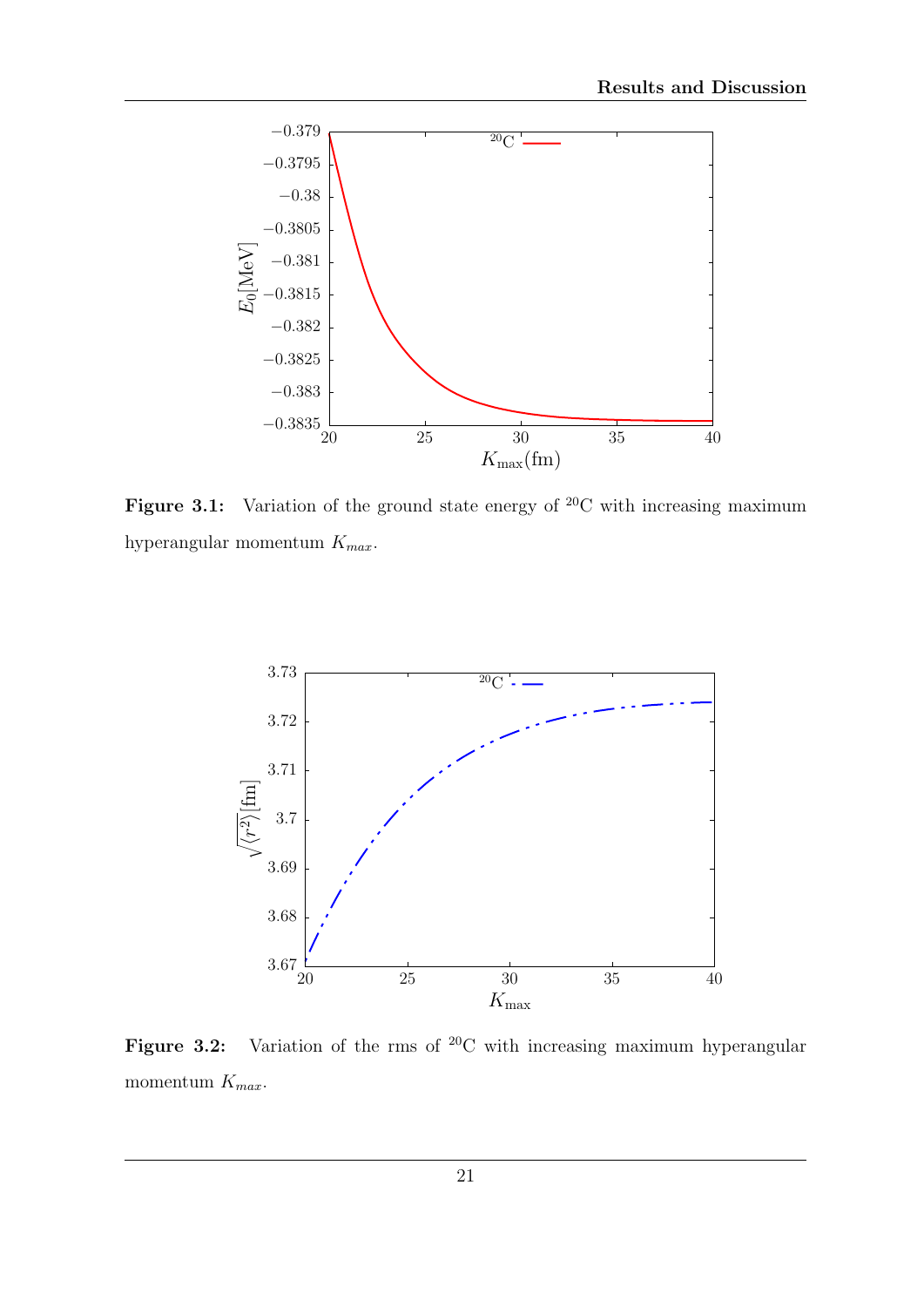

**Figure 3.3:** Plots of the <sup>20</sup>C amplitudes for  $K = 0, 2, 4$  as a function of the hyperradius r.

### 3.3  $^{21}C \rightarrow ^{19}C + n + n$

The ground-state energy of this system was calculated at values of the maximum hyperangular momentum ranging from  $K_{max} = 1$  to  $K_{max} = 40$ . The results are given in Table 3.5 for  $K_{max} = 20-40$ . The calculated ground-state energy converges to -0.4103 MeV as  $K_{max}$  increases. This convergence can be readily deduced from Figure 3.4, which shows the variation of the calculated energy with increasing  $K_{max}$ . This converged value is significantly lower than the expected value of a resonance  $(E_0 > 0 \text{ MeV})$ recently reported in the literature [21, 22]. However, some studies of carbon isotopes [19, 20] with different potential models also reported  $E_0 < 0$  MeV ground-state energy for the system.

The values of the calculated root-mean-square radius of the system are given in Ta-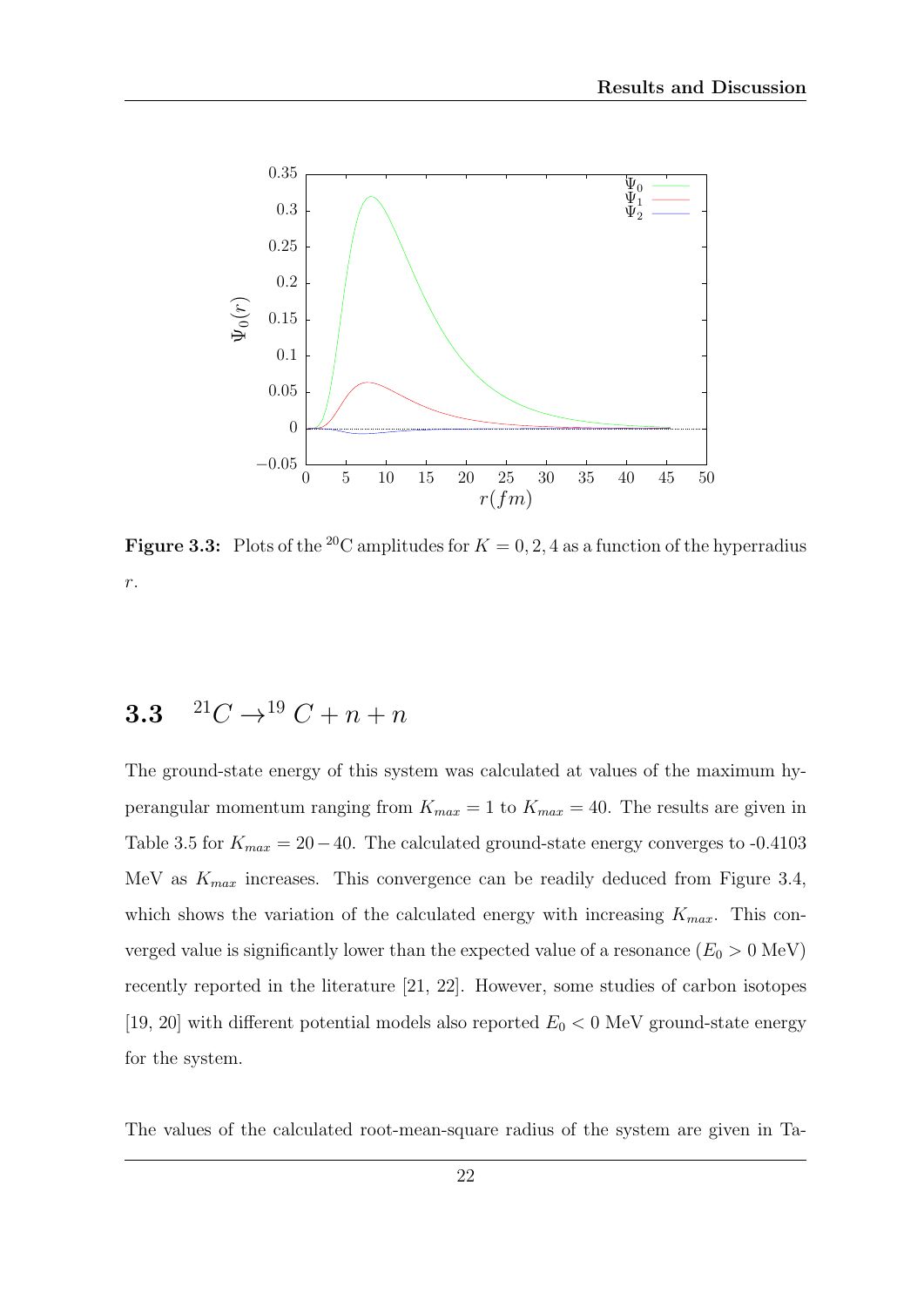| $K_{\text{max}}$ | $E_0$ (MeV) | $\sqrt{\langle r^2 \rangle \text{ (fm)}}$ |
|------------------|-------------|-------------------------------------------|
| 20               | $-0.406481$ | 3.628                                     |
| 22               | $-0.408509$ | 3.645                                     |
| 24               | $-0.409475$ | 3.655                                     |
| 26               | $-0.409944$ | 3.662                                     |
| 28               | $-0.410168$ | 3.666                                     |
| 30               | $-0.410277$ | 3.668                                     |
| 32               | $-0.410330$ | 3.669                                     |
| 34               | $-0.410356$ | 3.670                                     |
| 36               | $-0.410368$ | 3.671                                     |
| 38               | $-0.410374$ | 3.671                                     |
| 40               | $-0.410376$ | 3.671                                     |

**Table 3.5:** Variation of the ground-state energy and root-mean-square radius of  ${}^{21}C$ with  $K_{max}$ .

ble 3.5. The values appear to converge, which is confirmed by the plot of the variation of the root-mean-square radius with  $K_{max}$  shown in Figure 3.5. The converged value of the root-mean-square radius is 3.671 fm, which is slightly higher than 3.27 fm [19].

Figure 3.6 shows the partial waves for  $K = 0$ ,  $K = 2$ , and  $K = 4$  for this system. It can be seen in the figure that the  $K = 0$  partial wave is the dominant partial wave, as in the case of  $20C$ . Again, the probability densities of the partial waves is highest around 9 fm, which is well beyond the range of the interaction potentials in the system. These observations confirm the halo nature of this system.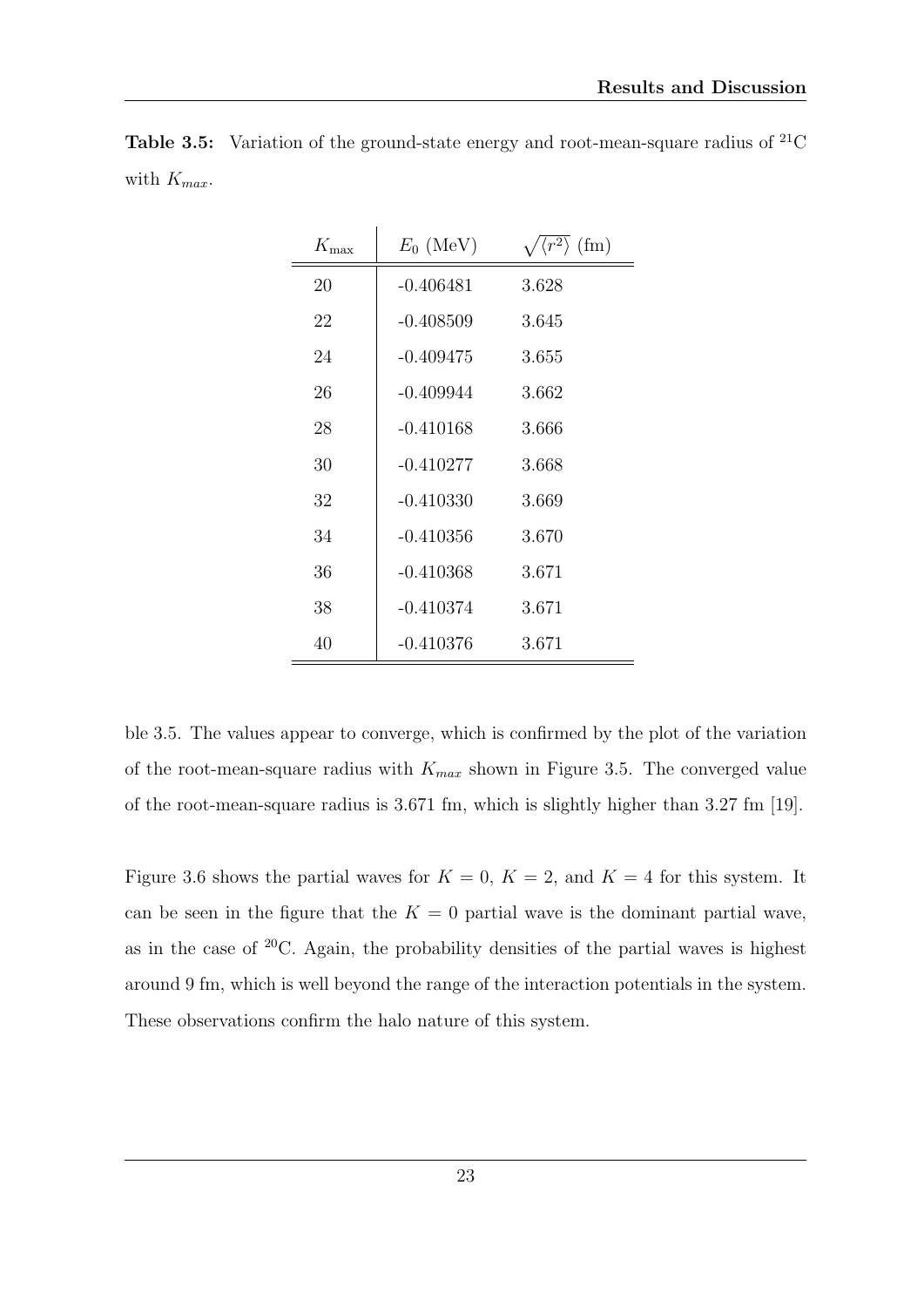

Figure 3.4: Variation of the ground-state energy of  $^{21}C$  with increasing maximum hyperangular momentum  $K_{max}$ .



Figure 3.5: Variation of the rms of  ${}^{21}C$  with increasing maximum hyperangular momentum  $K_{max}$ .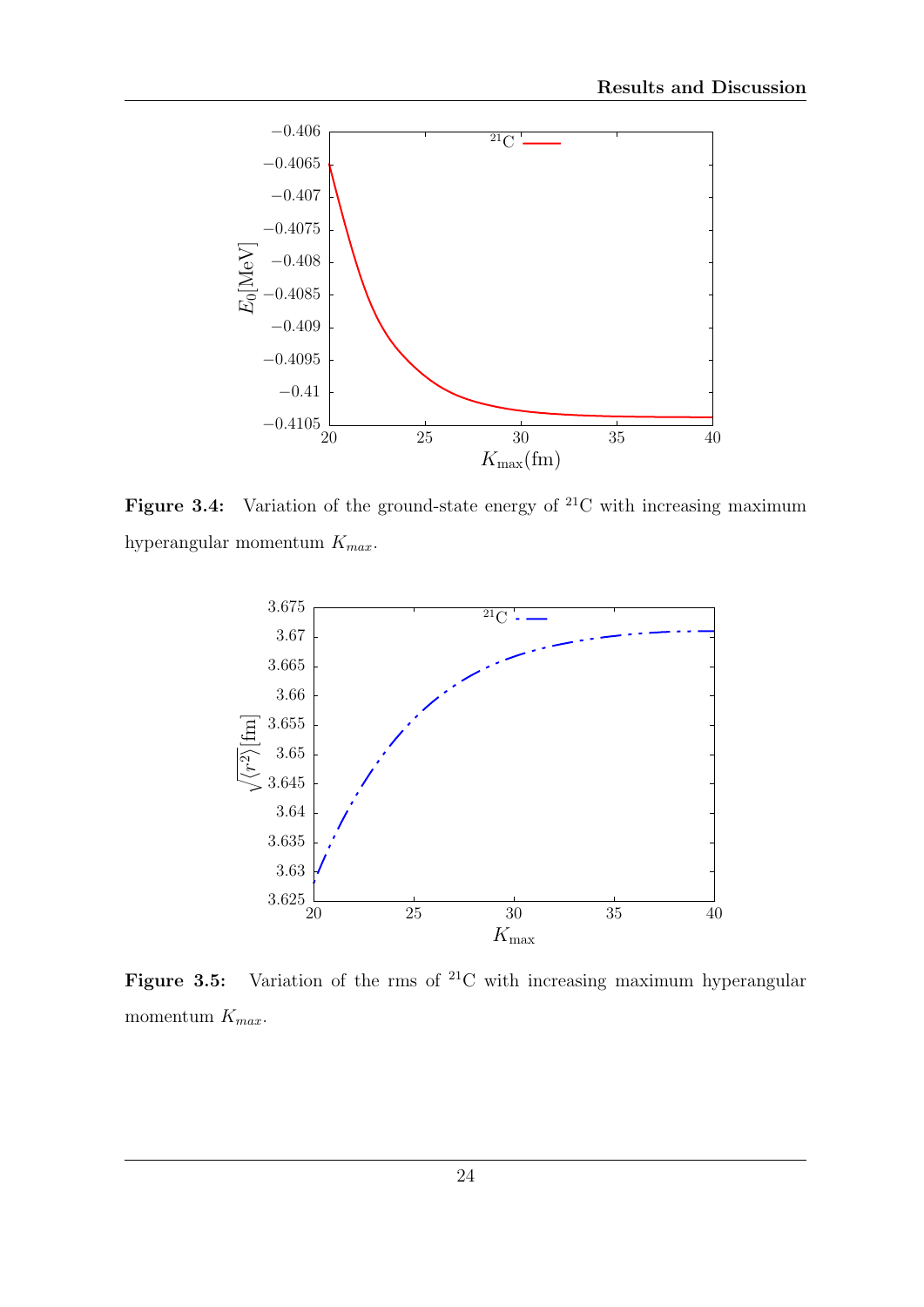

**Figure 3.6:** Plots of the <sup>21</sup>C amplitudes for  $K = 0, 2, 4$  as a function of the hyperradius r fm.

### 3.4  $^{22}C \rightarrow {}^{20}C + n + n$

Table 3.6 shows the calculated ground-state energies of  $^{22}$ C at different values of the maximum hyperangular momentum. As can be noticed from the table, the groundstate energy of the <sup>22</sup>C system decreases from -0.431822 MeV to -0.435303 MeV as the hyperangular momentum increases from  $K_{max}=20$  to  $K_{max}=40$ . Figure 3.7 clearly shows the convergence of the energy with increase in the maximum hyperangular momentum. The converged value of  $E_0 = -0.4353$  MeV compares favourably with the results of  $E_0 = -0.4353$  MeV [54] and  $E_0 = -0.4353$  MeV [55].

Table 3.6 also presents the calculated values of root-mean-square radii for the system. The convergence of the calculated rms is demonstrated in Figure 3.8. The rms converges from 3.671 fm to 3.724 fm as  $K_{max}$  increases from 20 to 40. The converged value of the rms is in excellent agreement with the results  $\sqrt{\langle r^2 \rangle} = 3.51$  fm [54] and  $\sqrt{\langle r^2 \rangle} = 3.61 \text{ fm} [55].$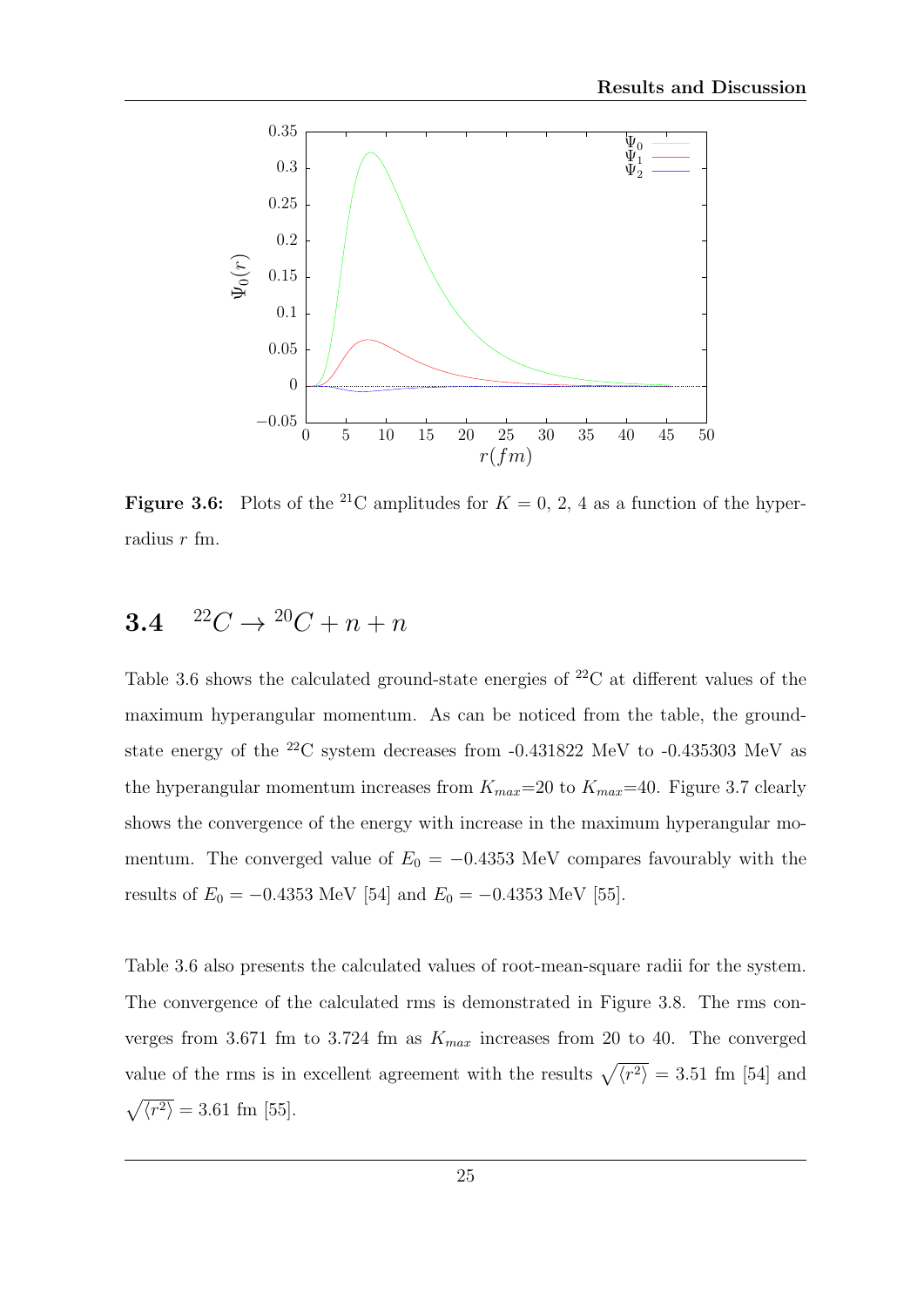| $K_{\max}$ | $E_0$ (MeV) | $\sqrt{\langle r^2 \rangle}$ (fm) |
|------------|-------------|-----------------------------------|
| 20         | $-0.431822$ | 3.590                             |
| 22         | $-0.433660$ | 3.603                             |
| 24         | $-0.434530$ | 3.613                             |
| 26         | $-0.434933$ | 3.618                             |
| 28         | $-0.435130$ | 3.621                             |
| 30         | $-0.435221$ | 3.624                             |
| 32         | $-0.435270$ | 3.625                             |
| 34         | $-0.435290$ | 3.626                             |
| 36         | $-0.435300$ | 3.626                             |
| 38         | $-0.435300$ | 3.626                             |
| 40         | $-0.435303$ | 3.626                             |
| [55]       | $-0.442$    | 3.51                              |
| [54]       | $-0.489$    | 3.61                              |

**Table 3.6:** Variation of the rms of  ${}^{22}C$  with increasing maximum hyperangular momentum  $K_{max}$ .

Figure 3.9 shows the amplitudes of the partial waves for  $K = 0$ ,  $K = 2$ , and  $K = 4$ for this system and, again, reveals that the  $K = 0$  partial wave is dominant. Also, the probability densities of the partial waves is highest around 9.0 fm, well beyond the range of the interaction potentials in the system. This is consistent with the halo nature of the system.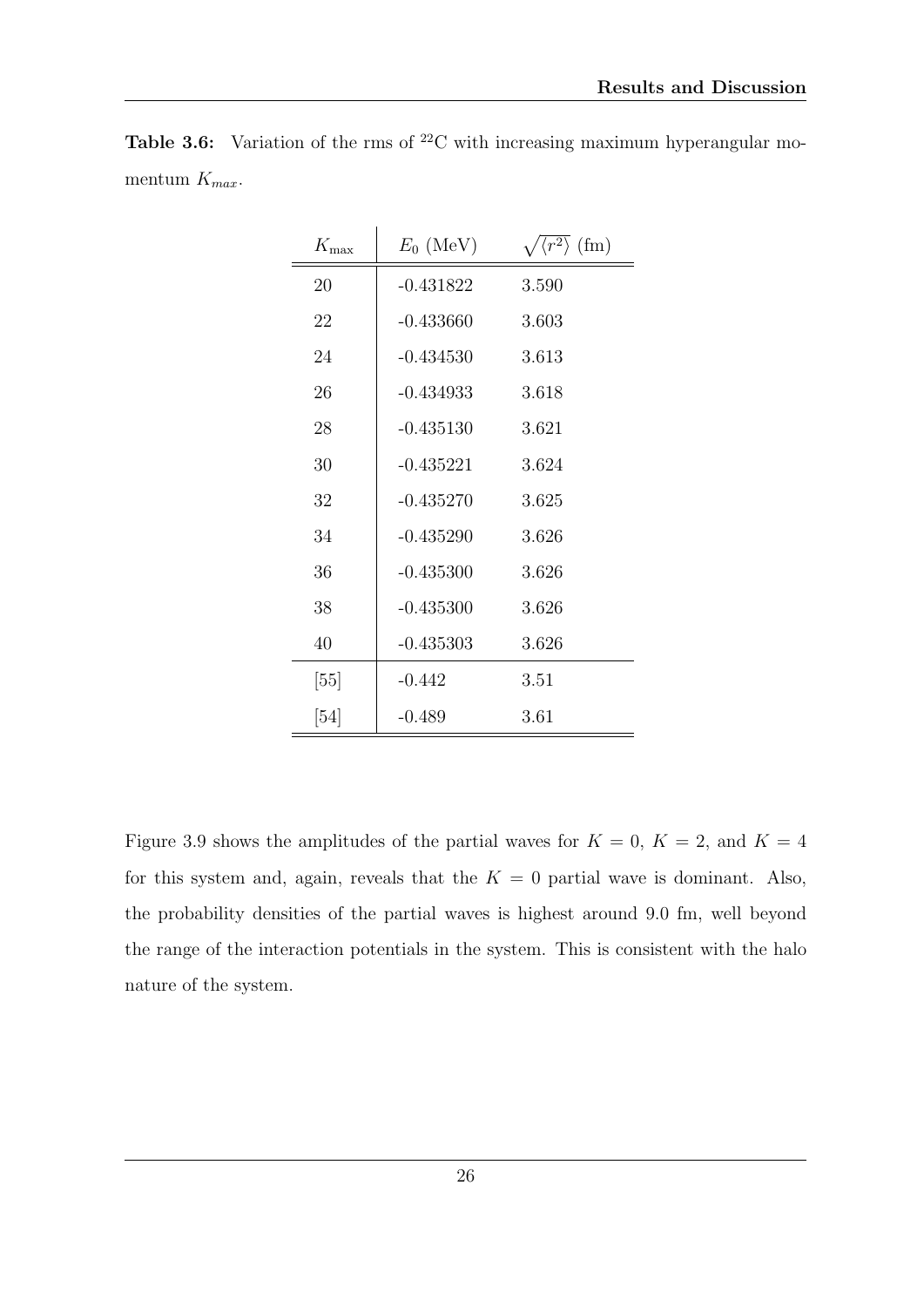

Figure 3.7: Variation of the ground-state energy of  $^{22}$ C with increasing maximum hyperangular momentum  $K_{max}$ .



Figure 3.8: Variation of the rms of  $^{22}C$  with increasing maximum hyperangular momentum  $K_{max}$ .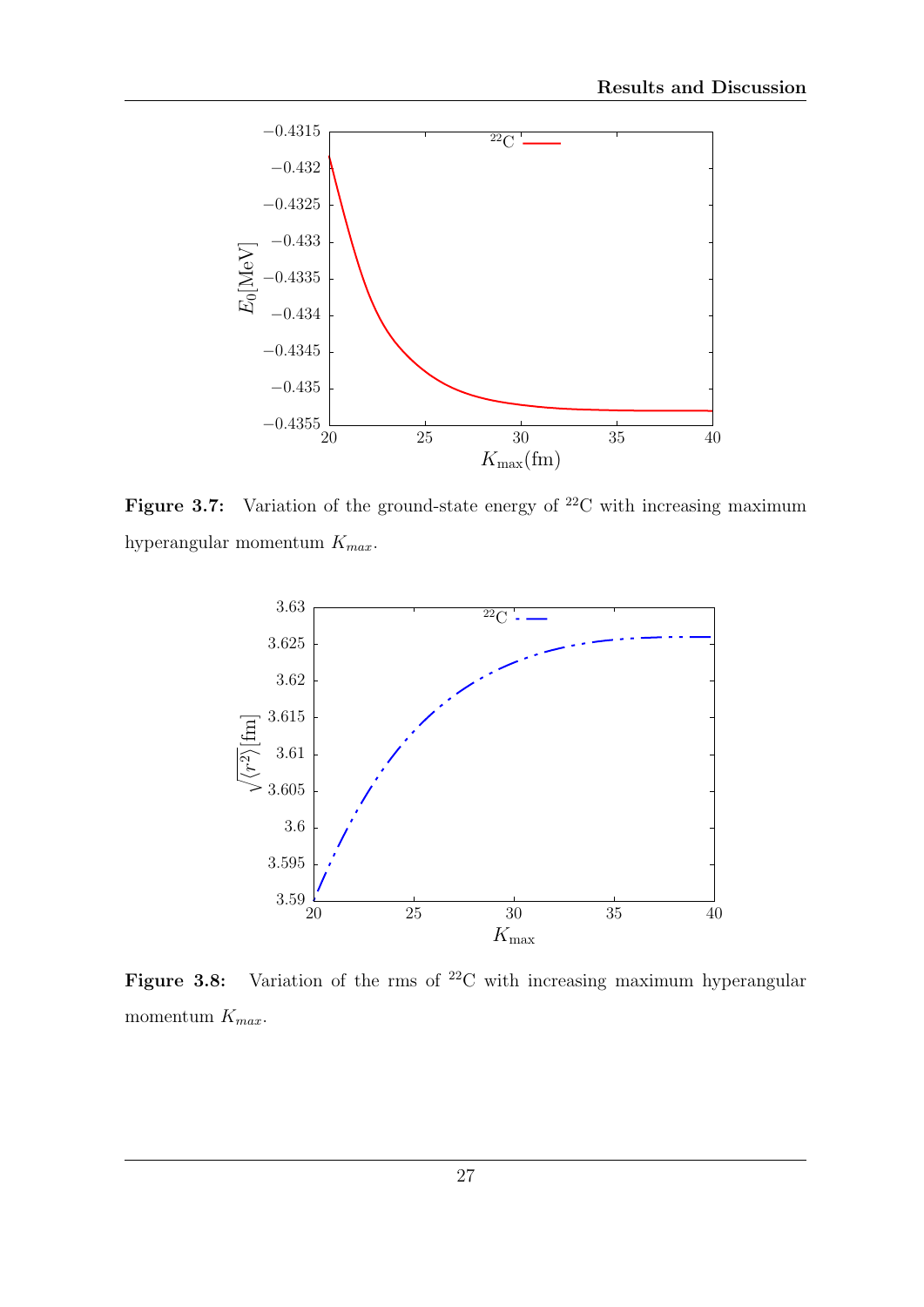

**Figure 3.9:** Plots of the <sup>22</sup>C amplitudes for  $K = 0, 2, 4$  as a function of the hyperradius r fm.

#### 3.5 Remarks on the results

It would be informative to know if there are any correlations among the ground-state properties of the three carbon isotopes. For this reason, we compare the calculate ground-state energies and root-mean-square radii of the systems. The results are summarized in Table 3.7. It can be seen from the table that the ground-state energy of <sup>20</sup>C is higher than that of <sup>21</sup>C and <sup>22</sup>C, while the ground-state energy of <sup>22</sup>C is the lowest. We acknowledge that the ground-state energy of the  $^{21}C$  is underestimated in this dissertation. Here we treat this system as bound while is currently known as unbound. Figure 3.10 shows the variation of the ground-state energy of the systems with the atomic number  $A$ . It is seen from the figure that the relationship between the two observable is almost linear. A similar, but not so obvious trend was reported in Ref. [19, 20] where the properties of the systems were determined with methods and interaction potentials different from those used in this dissertation. The variation of the root-mean-square radius of the systems with increasing atomic number, given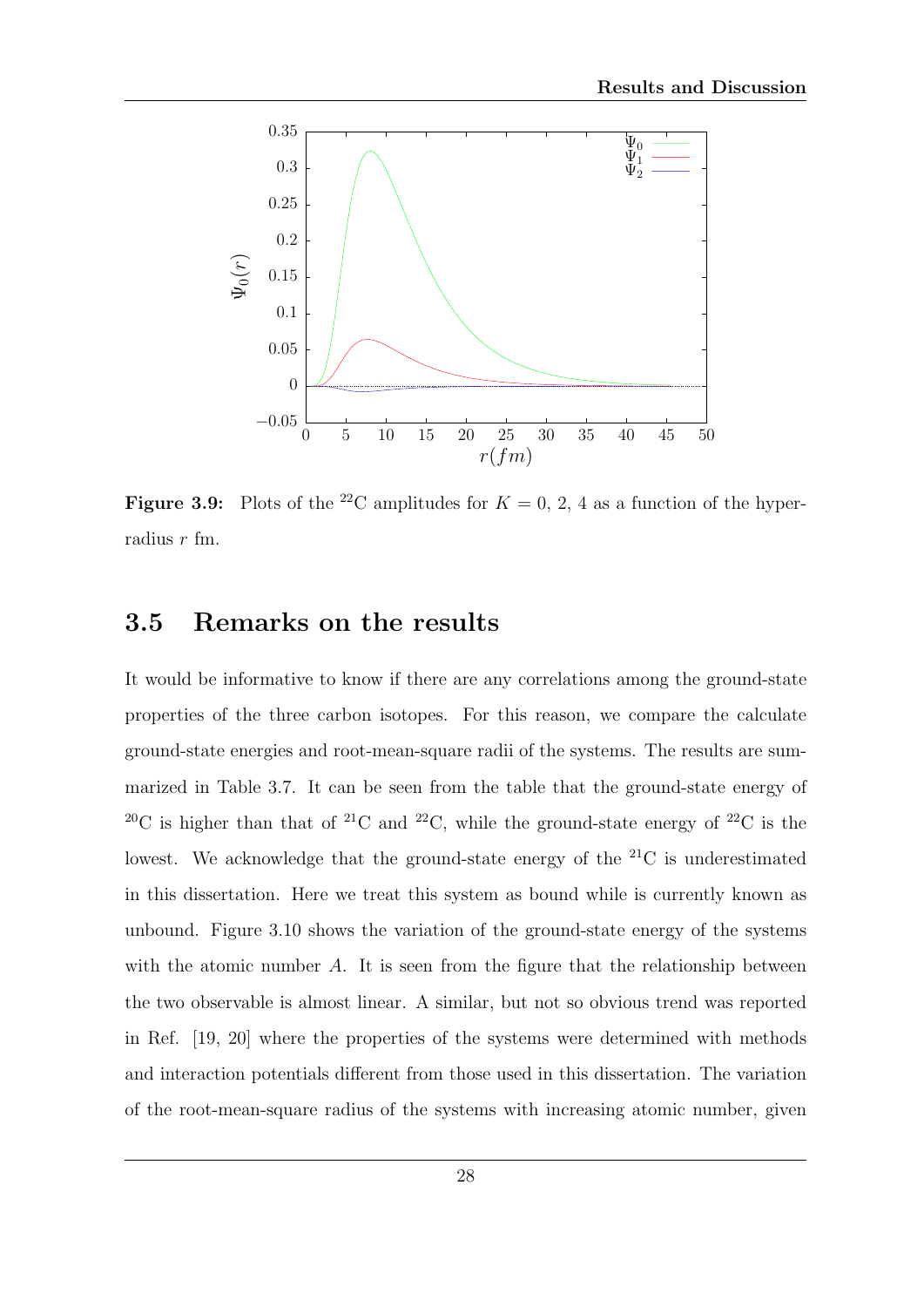in Table 3.7 and shown in Figure 3.11, appears to be very small. This observation is surprising because the interaction potential used for the core-neutron is different for each system.

**Table 3.7:** Ground-state energies and root-mean-square radii for <sup>20</sup>C, <sup>21</sup>C and <sup>22</sup>C at  $K_{max} = 40$ 

| <b>System</b> | $E_0$ (MeV) | $\sqrt{\langle r^2 \rangle}$ (fm) |
|---------------|-------------|-----------------------------------|
| 20C           | $-0.383434$ | 3.724                             |
| $^{21}$ C     | $-0.410376$ | 3.671                             |
| $^{22}C$      | $-0.435303$ | 3.626                             |



Figure 3.10: The calculated ground-state energy of the carbon isotopes with atomic number A.

In Figure 3.12, we compare the calculated wave functions of the three systems. As can be seen, the waves functions are similar to one another. More specifically, the functions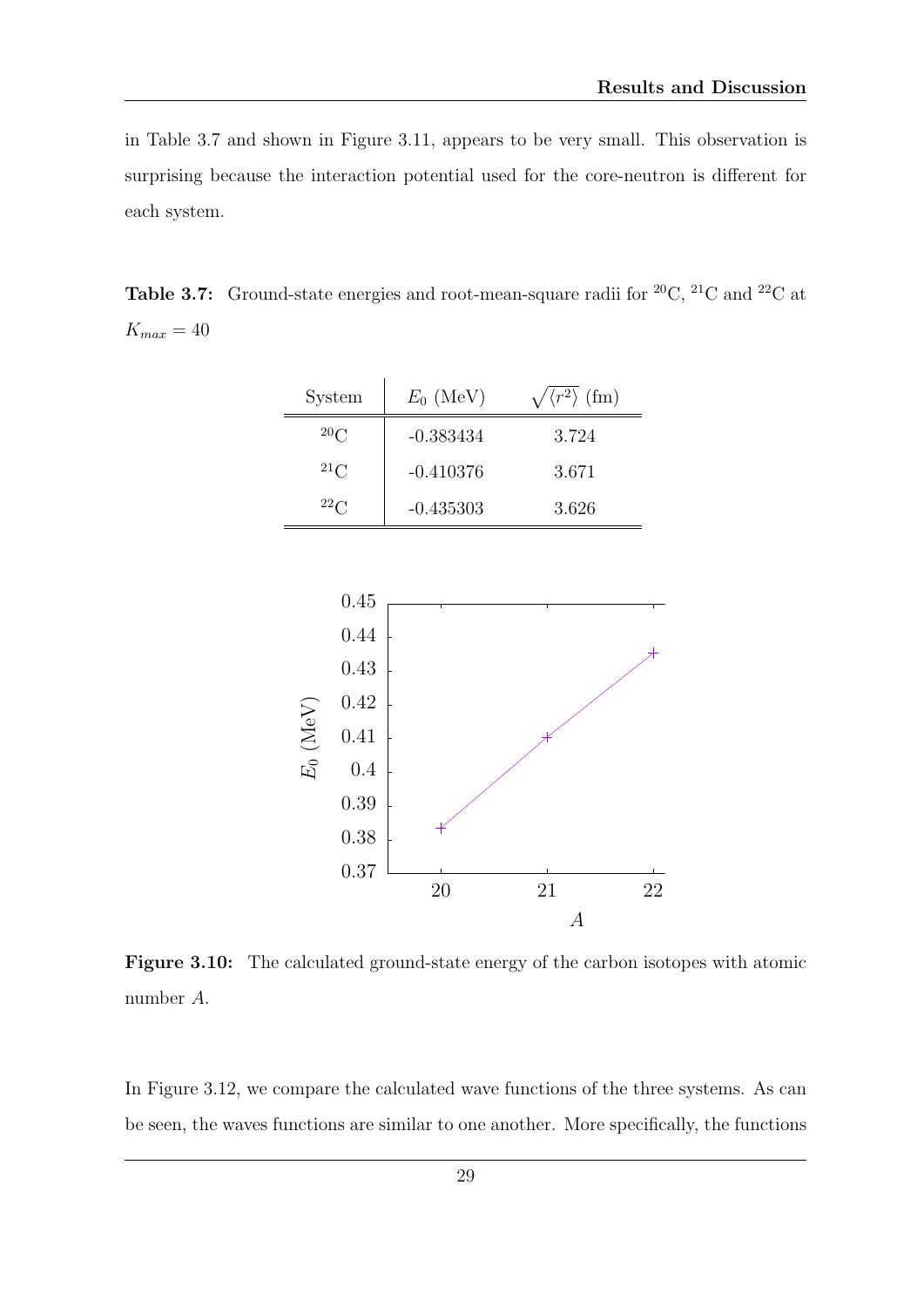

Figure 3.11: Variation of the root-mean-square radii of the carbon isotopes with atomic number A.



**Figure 3.12:** Plots of the <sup>20</sup>C, <sup>21</sup>C and <sup>22</sup>C amplitudes for  $K = 0, 2, 4$  as a function of the hyperradius  $r$  fm.

are identical in the region  $r < 8$  fm and slightly different in magnitude for  $r > 8$  fm. However, the differences are not significant. This is not surprising because, although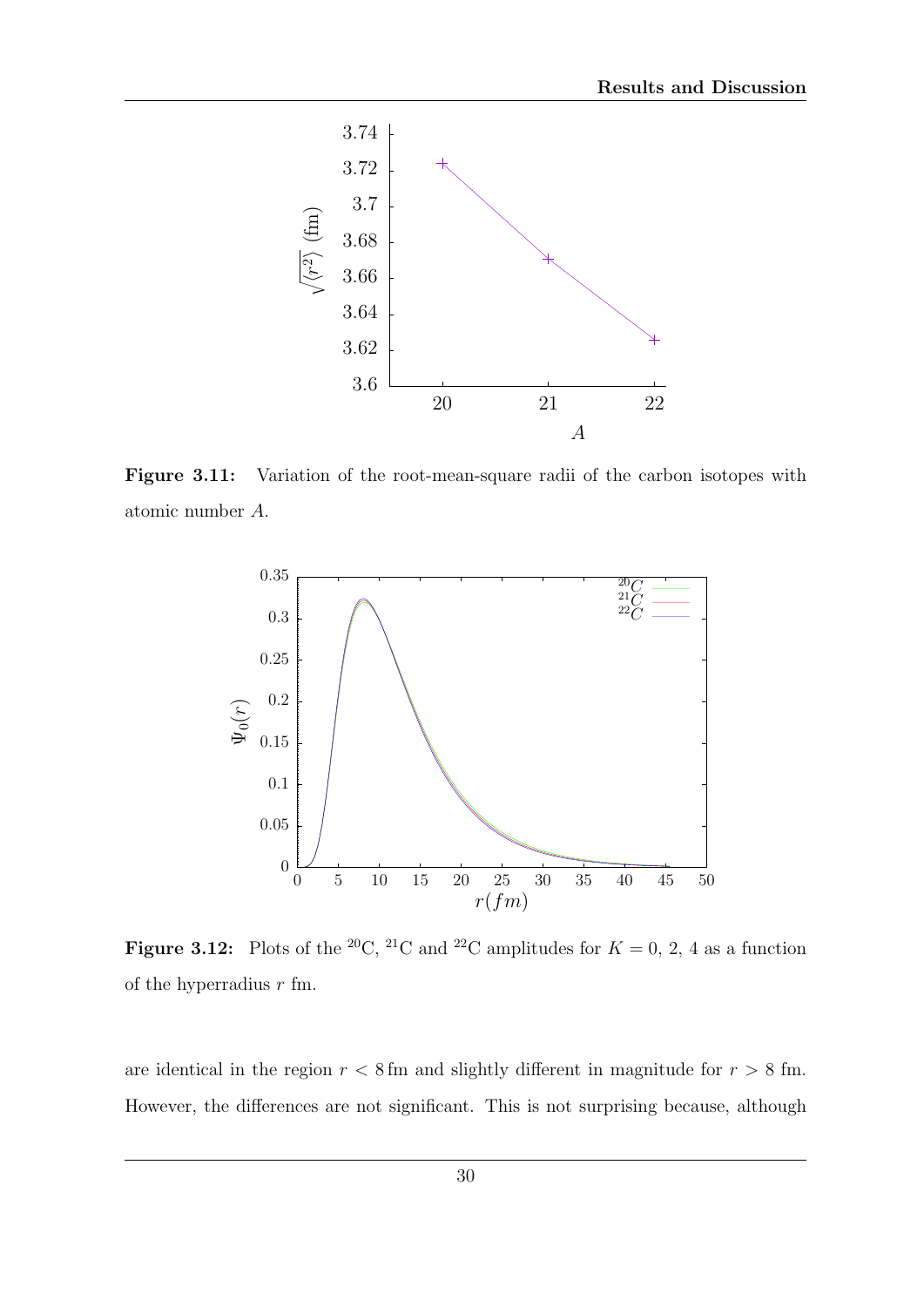the interaction potentials used are different, they lead to slightly different ground-state energies and almost the same root-mean-square radii for the systems. It is possible that these similarities emanate from the potentials used. That is, the similarities may disappear when a different set of potentials are used to describe the interactions in the systems. This will require further and broader investigations into the effects of input interaction potentials and cluster structure on the properties of these systems.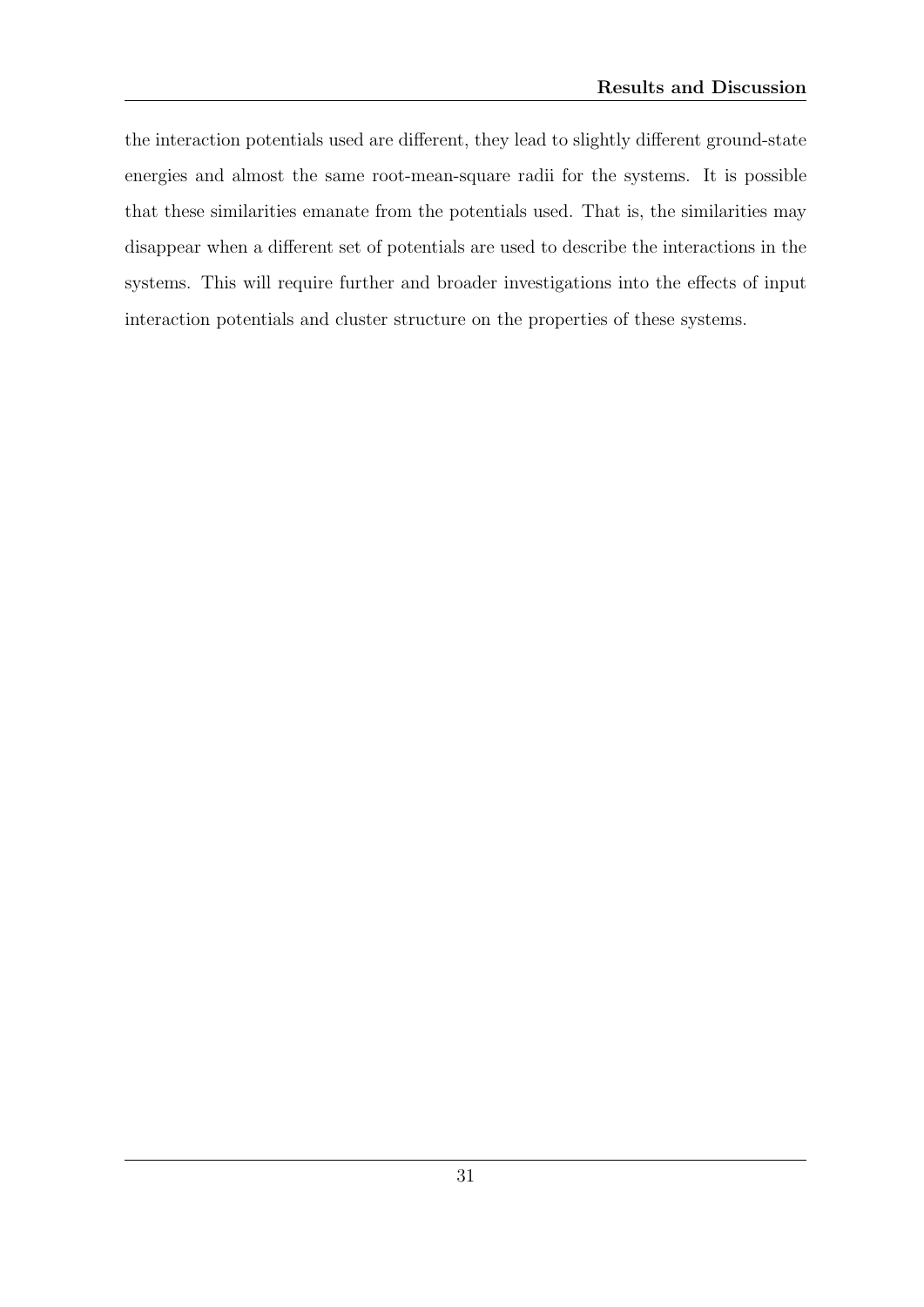## Chapter 4

## Concluding Remarks

In this dissertation, we studied the ground-state properties of the the  $^{20}C$ ,  $^{21}C$  and  $^{22}$ C systems. We described the isotopes as three-body systems consisting of an inert core and two neutrons interacting through two-body potentials commonly used in the literature. We solved the three-body Faddeev equations in the hyperspherical harmonics approach to calculate the ground-state energies, root-mean-square radii and the wave functions of the three systems. In the calculations, we kept the parameter space constant while increasing the total hyperangular momentum  $K_{max}$ . The convergence patterns of these properties was investigated. We observed that convergence was attained for the ground-state energies and root-mean-square radii at  $K_{max}$  in the three systems.

We observed that the ground-state energies of the three systems were generally low which indicates that the systems are weakly bound. This observation is consistent with what is reported in the literature. The energies appeared to decrease with the increase in the atomic number. The root-mean-square radii of systems were almost equal and generally large for systems of this atomic number. This characteristic is also agreement with those reported in the literature. The radii also appeared to decrease, though slightly, with the increase in the atomic number. The wave functions of the systems were also investigated. We observed that the amplitudes of the lowest hyperangular momenta were dominant and contributed the most to the total wave function. This is agreement with observations reported in the literature. The wave functions of the three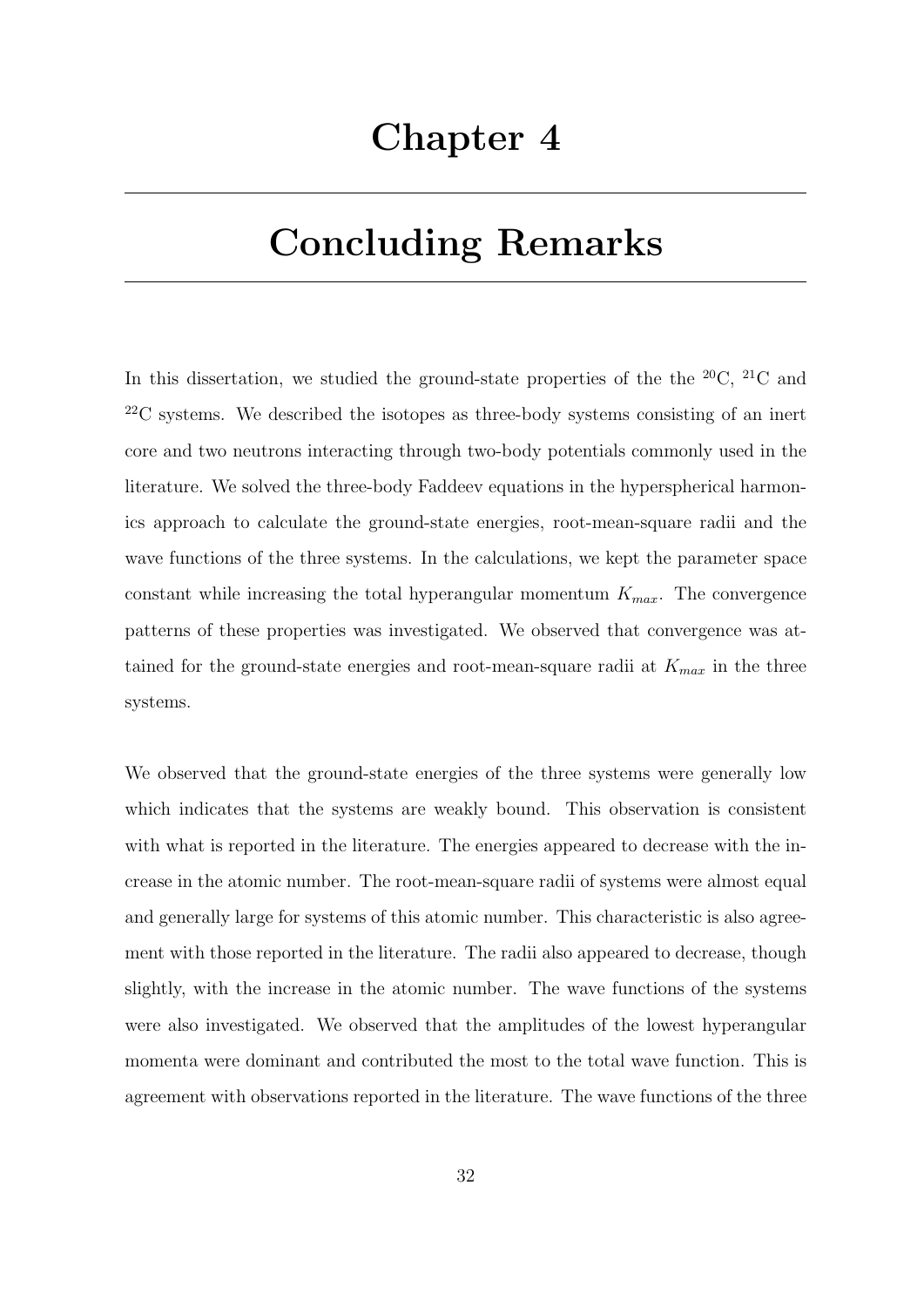systems as a function of the hyperradius  $r$  were almost identical with slight differences showing in the region  $r > 8$  fm. The probability densities were highest around  $r = 9$ fm. All these observations support the identification of the three systems as halo nuclei.

We then investigated the possibility of correlations between the size of the core in the systems and the calculated ground-state properties. Since the systems were all modeled as two-neutron three-body systems, their structural differences could be reduced to the core-size in the systems. We plotted the ground-state energies as a function of the atomic number. The plot showed an almost linear relation between the quantities, which is slightly different from observations reported in the literature. This is because in our modeling, we treated the  $^{21}C$  as bound when it is currently known to be unbound. Adopting this cluster structure was adopted because of earlier experimental reports of a bound  $^{21}$ C system as indicated in Chapter 1. The resulting bound state for this system is, therefore, too deep. We also plotted the root-mean-square radii of the systems as a function of the atomic number and the plot showed an almost linear relation between the quantities. These correlations could simply be as a result of the modeling of the  $^{21}$ C isotope or the interaction potential used. Therefore the this dissertation should be interpreted with caution. This requires further and broader investigation.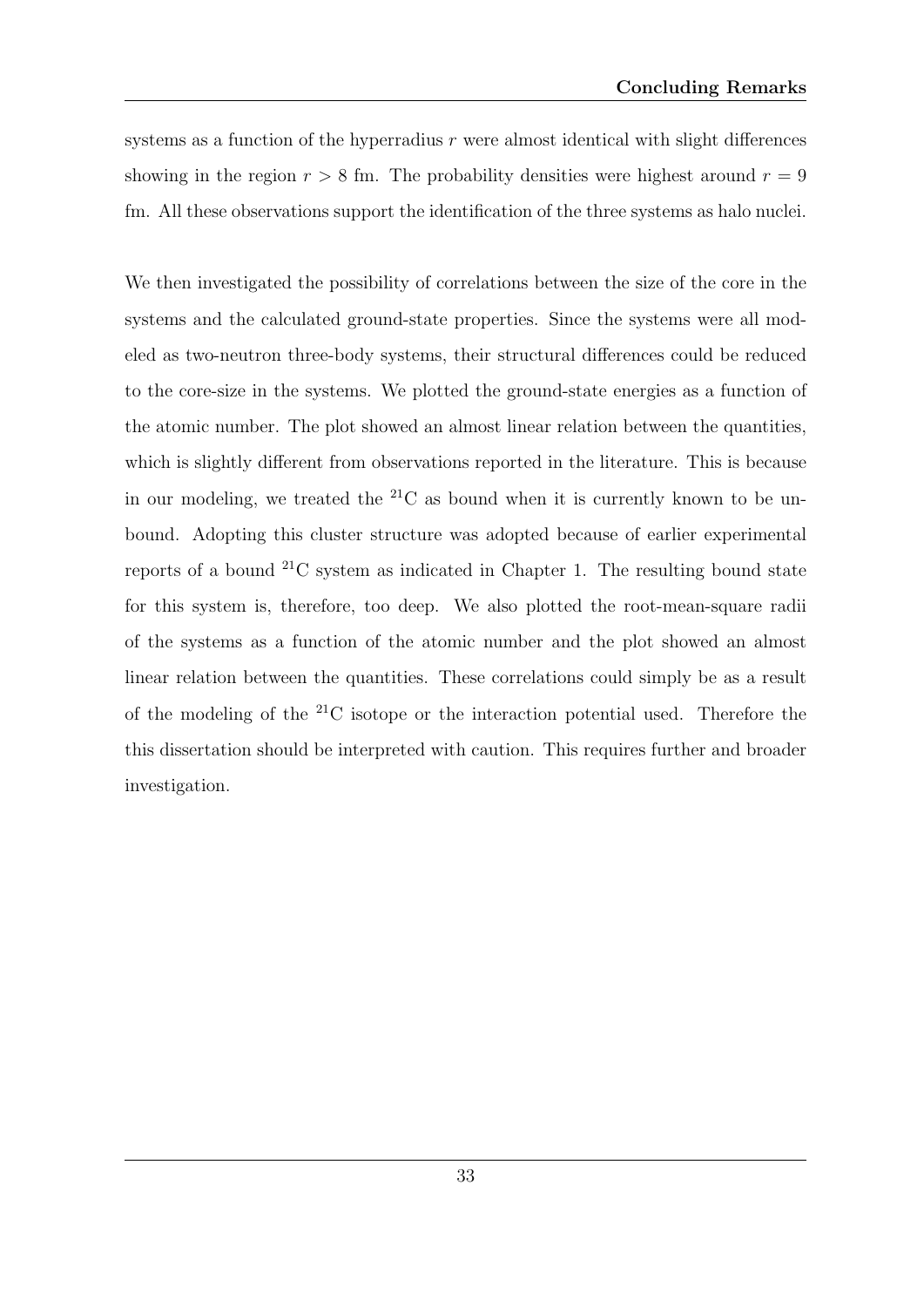## Bibliography

- [1] S. S. Wong, Introduction to Nuclear Physics (2nd Eddition), (New York: Wiley) (1998).
- [2] B. V. Danilin, I. J. Thompson, J. S. Vaagen, M. V. Zhukov, Nucl. Phys. A 632, 383 (1998).
- [3] I. Tanihata, H. Savajols and R. Kanungo, Prog. Part. Nucl. Phys. 68, 21 (2013).
- [4] A. S. Jensen, K. Riisager, D. V. Fedorov and E. Garrido, Rev. Mod. Phys. 76 215 (2004).
- [5] B. Rubio, W. Gelletly, Lecture Notes in Physics **764**, 99 (2008).
- [6] I. Tanihata, H. Hamagaki, O. Hashimoto, Y. Shida, N. Yoshikawa, K. Sugimoto, O. Yamakawa, T. Kobayashi, and N. Takahashi, Phys. Rev. Lett. 55, 2676 (1985).
- [7] P. G. Hansen and B. Jonson, Europhysics Letters 4, 409 (1987).
- [8] http://www.triumf.ca/galleries/image/halo-nucleus, Retrieved 22 March (2016).
- [9] K. Möhring, U. Smilansky, Nucl. Phys. A 338, 227 (1980).
- [10] H. P. Breuer, F. Petruccione, The Theory of Open Quantum Systems, Oxford University Press, 2002.
- [11] J. Okolowicz, M. Ploszajczak, I. Rotter, Phys. Rep. 374, 271 (2003).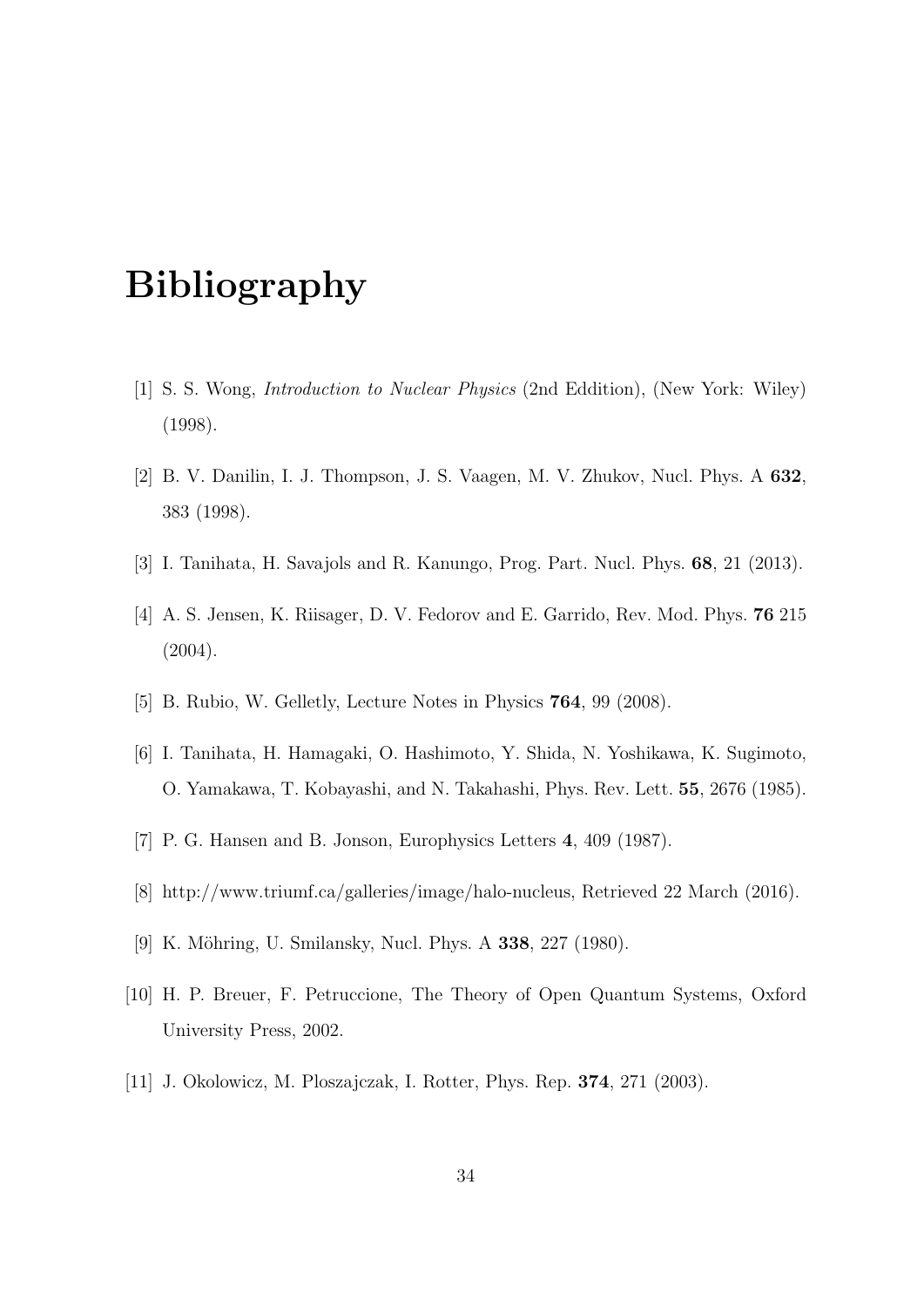- [12] J. Dobaczewski, N. Michel, W. Nazarewicz, M. Ploszajczak, and J. Rotureau, Prog. Part. Nucl. Phys. 59 432 (2007).
- [13] U. Weiss, Quantum Dissipative Systems, World Scientific, (2008).
- [14] N. Michel, W. Nazarewicz, J. Okolowicz, M. Ploszajczak, J. Phys. G: Nucl. Part. Phys. 37, 064042 (2010).
- [15] D. L. Canham, H. -W. Hammer, Eur. Phys. J. A 37, 367 (2008).
- [16] T. Frederico, A. Delfino, L. Tomio, M.T. Yamashita, Prog. Part. Nucl. Phys. 67, 939 (2012).
- [17] S. Watanabe, K. Minomo, M. Shimada, S. Tagami, M. Kimura, M. Takechi, M. Fukuda, D. Nishimura, T. Suzuki, T. Matsumoto, Y. R. Shimizu, and M. Yahiro, Phys. Rev. C 89, 044610 (2014).
- [18] J. D. Stevenson, P. B. Price, Phys. Rev. C 24 (1981) 2102.
- [19] Zhongzhou Ren, Z. Y. Zhu, Y. H. Cai, Gongou Xu, Nucl. Phys. A 605 75 (1996).
- [20] Xiang-Xiang Sun, Jie Zhao, Shan-Gui Zhou, Nucl. Phys. A 1003, 122011 (2020).
- [21] S. Mosby, et al, Nucl. Phys. A **909**, 69 (2013).
- [22] Y. Togano, et al, Phys. Lett. B 761, 412 (2016).
- [23] L. Tomio, A. Delfino, T. Frederico, M. R. Hadizadeh, M. T. Yamashita, R. S. Marques de Carvalho, Int. J. Mod. Phys. E 20, Supp. 1, 254 (2011).
- [24] T. Fukui, K. Ogata, EPJ Web of Conferences 66, 03031 (2014).
- [25] T. K. Das and R. Chattopadhyay, Fizika B 2, 262502 (1993).
- [26] C. D. Lin, Physics Reports 257, 1 (1995).
- [27] M. Fontannaz, Nuovo Cimento B 53, 53 (1968).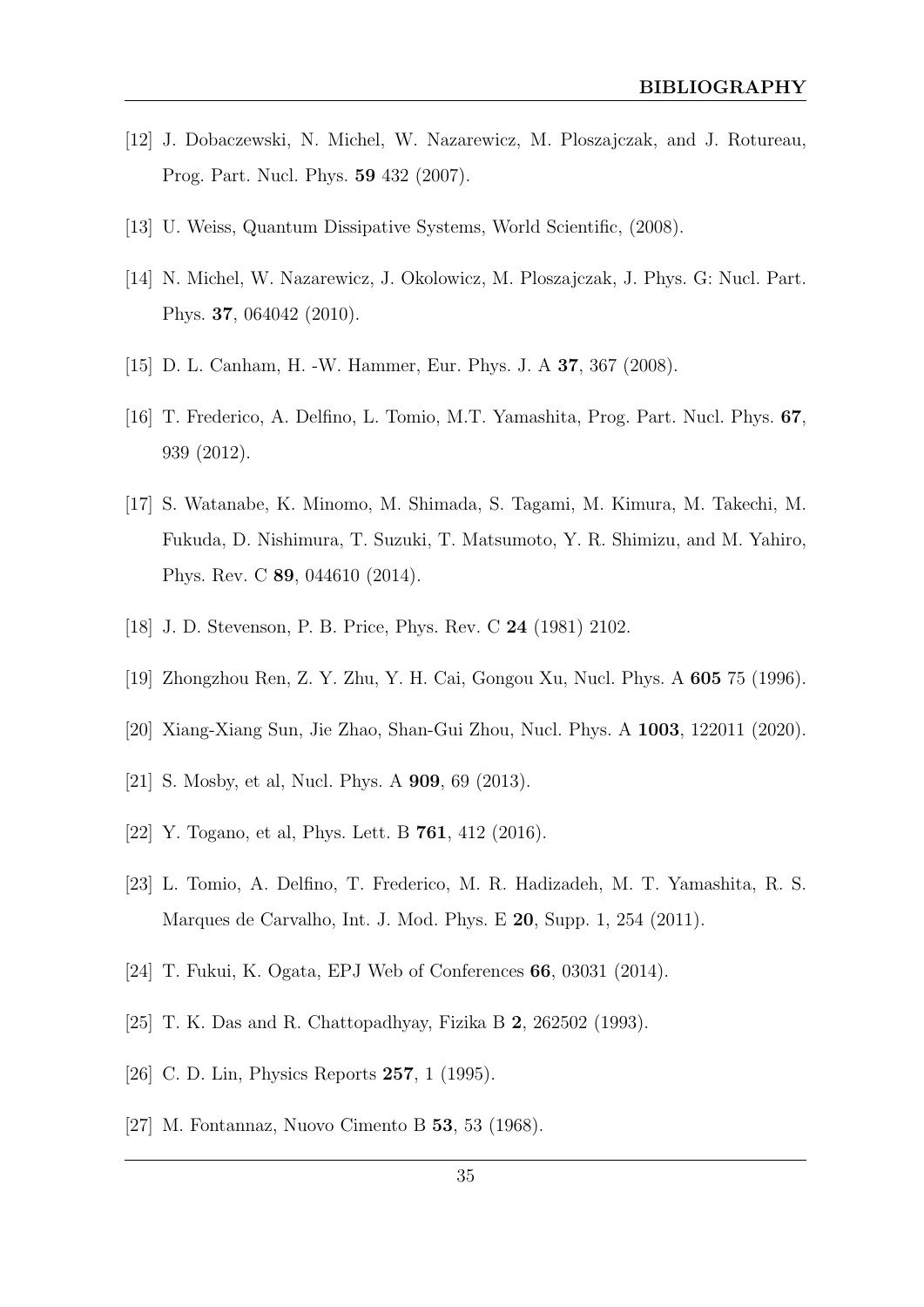- [28] G. F. Drukarev, S. A. Pozdneev, Sov. Phys. JETP 47, 1045 (1978).
- [29] S. P. Merkuriev, Ann. Phys. (NY) 130, 395 (1980).
- [30] J. W. Evans, D. K. Hoffman, J. Math. Phys. 22, 2858 (1981).
- [31] S. P. Merkuriev, L. D. Faddeev, Quantum Scattering Theory for Few-Body Systems. Moscow: Nauka 1985 (in Russian).
- [32] A. A. Kvitsinsky, A. Wu, C. -Y. Hu, J. Phys. B: At. Mol. Opt. Phys. 28, 275 (1995).
- [33] P. A. Belov, S. L. Yakovlev, Bulletin of the Russian Academy of Sciences. Physics 76, 913 (2012).
- [34] R. Krivec, Few-Body Systems 25, 199238 (1998).
- [35] M Fabre de la Ripelle, Annals of Physics 147. 281 (1983).
- [36] M. Gattobigio, A. Kievsky, M. Viviani Few-Body Syst 54, 657 (2013).
- [37] Md Abdul Khan, T. K. Das, Pramana 57, 701 (2001).
- [38] M. Gattobigio, A. Kievsky, and M. Viviani, Phys. Rev. C 83, 024001 (2011).
- [39] A. Gnech, M. Viviani, and L. E. Marcucci, Phys. Rev. C 102, 014001
- [40] L. E. Marcucci, J. Dohet-Eraly, L. Girlanda, A. Gnech, A. Kievsky, M. Viviani, Front. Phys. 8, 69 (2020).
- [41] T. H. Gronwall, Phys. Rev. **51**, 655 (1937).
- [42] I. J. Thompson, F. M. Nunes, B. V. Danilin, Comp. Phys. Commun. 161, 87 (2004).
- [43] V. V. Gusev, V. I. Puzynin, V. V. Kostrykin, A. A. Kvitsinsky, S. P. Merkuriev, and L. I. Ponomarev, Few-Body Syst., 9, 137 (1990).